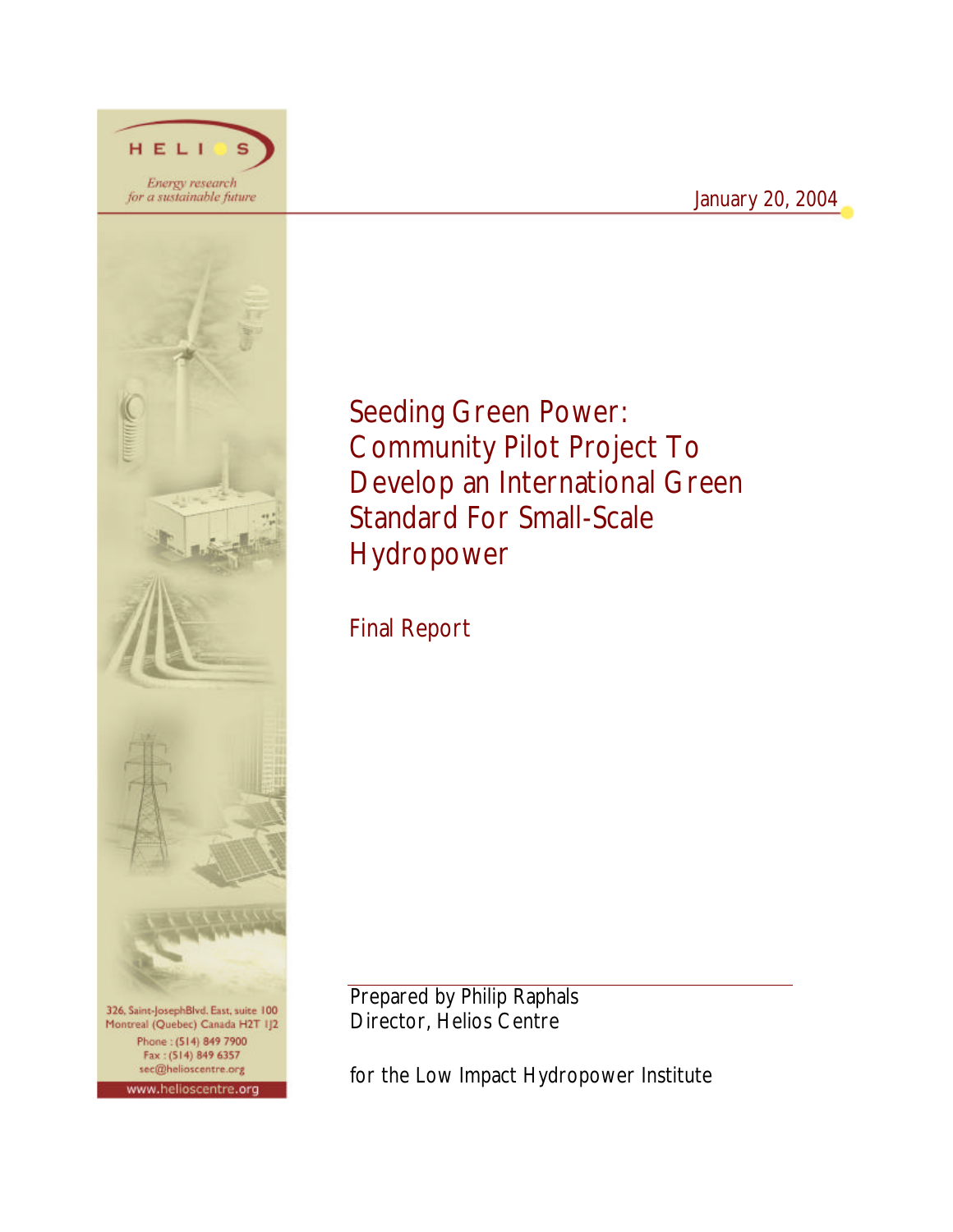# **Table of Contents**

| 1. |      |             |  |  |  |
|----|------|-------------|--|--|--|
|    | 1.1. |             |  |  |  |
|    | 1.2. |             |  |  |  |
|    | 1.3. |             |  |  |  |
|    |      | 1.3.1.      |  |  |  |
|    |      | 1.3.2.      |  |  |  |
|    |      | $1, 3, 3$ . |  |  |  |
|    |      | 1.3.4.      |  |  |  |
|    |      | 1.3.5.      |  |  |  |
| 2. |      |             |  |  |  |
| 3. |      |             |  |  |  |
|    |      |             |  |  |  |
|    |      | 3.1.1.      |  |  |  |
|    |      | 3.1.2.      |  |  |  |
|    |      | 3.1.3.      |  |  |  |
|    |      | 3.1.4.      |  |  |  |
|    |      |             |  |  |  |
|    |      | 3.2.1.      |  |  |  |
|    |      | 3.2.2.      |  |  |  |
|    |      | 3.2.3.      |  |  |  |
|    |      | 3.2.4.      |  |  |  |
|    | 3.3. |             |  |  |  |
| 4. |      |             |  |  |  |
|    |      |             |  |  |  |
|    |      | 4.1.1.      |  |  |  |
|    |      | 4.1.2.      |  |  |  |
|    |      | 4.1.3.      |  |  |  |
|    |      |             |  |  |  |
|    |      |             |  |  |  |
|    |      | 4.2.2.      |  |  |  |
|    |      | 4.2.3.      |  |  |  |
| 5. |      |             |  |  |  |
|    |      |             |  |  |  |
|    |      | 5.1.1.      |  |  |  |
|    |      | 5.1.2.      |  |  |  |
|    |      | 5.1.3.      |  |  |  |
|    |      | 5.1.4.      |  |  |  |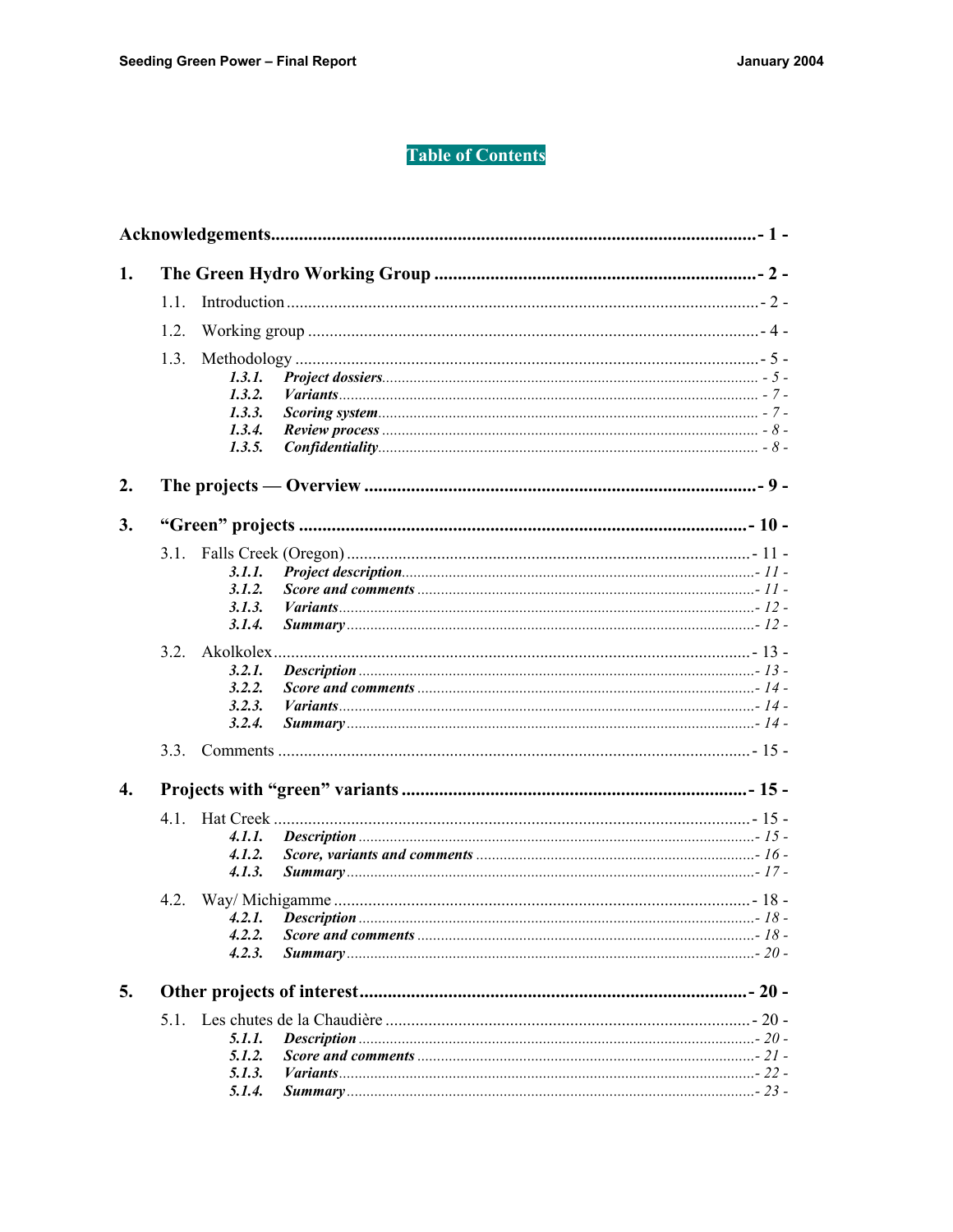|    |      | 5.2.1. |  |
|----|------|--------|--|
|    |      | 5.2.2. |  |
|    |      | 5.2.3. |  |
|    | 53   |        |  |
|    |      | 5.3.1. |  |
|    |      | 5.3.2. |  |
|    |      |        |  |
|    |      | 5.4.1. |  |
|    |      | 5.4.2. |  |
|    |      |        |  |
| 6. |      |        |  |
|    | 61   |        |  |
|    | 6.2. |        |  |
|    | 6.3. |        |  |
|    | 6.4. |        |  |
|    | 6.5. |        |  |
| 7. |      |        |  |
|    |      |        |  |
|    | 7.1. |        |  |
|    | 7.2. |        |  |
|    | 7.3. |        |  |
|    |      |        |  |

# Appendix A: Biographical notes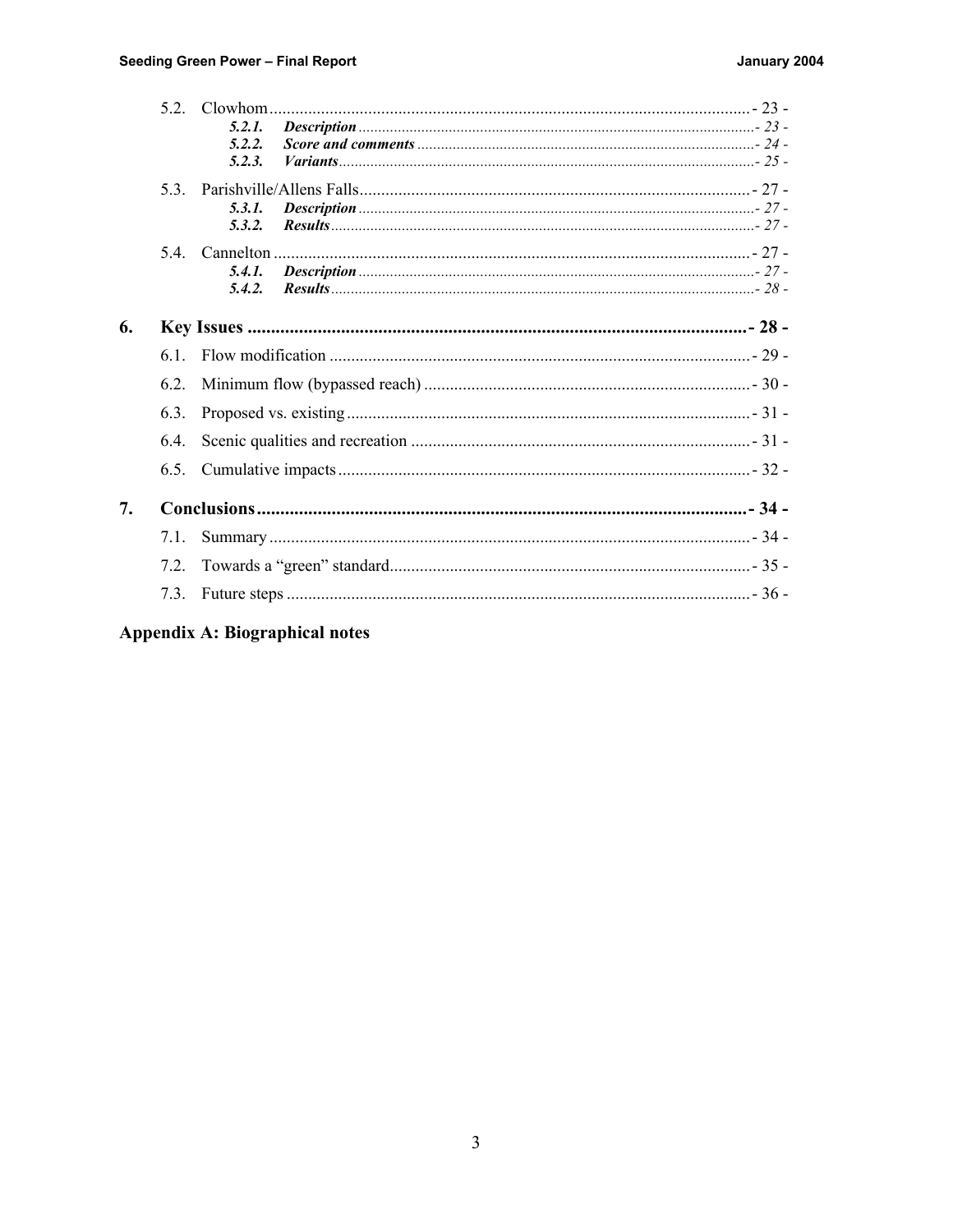# **Acknowledgements**

The Low Impact Hydropower Institute and the Helios Centre are grateful for the grant from the North American Fund for Environmental Cooperation, which made this work possible.

We are also extremely grateful for the tremendous contribution of time and effort made by the members of the Working Group. Finally, we would like to mention the contribution of Lydia Grimm, former Executive Director of LIHI, without whose efforts this project would not have taken place.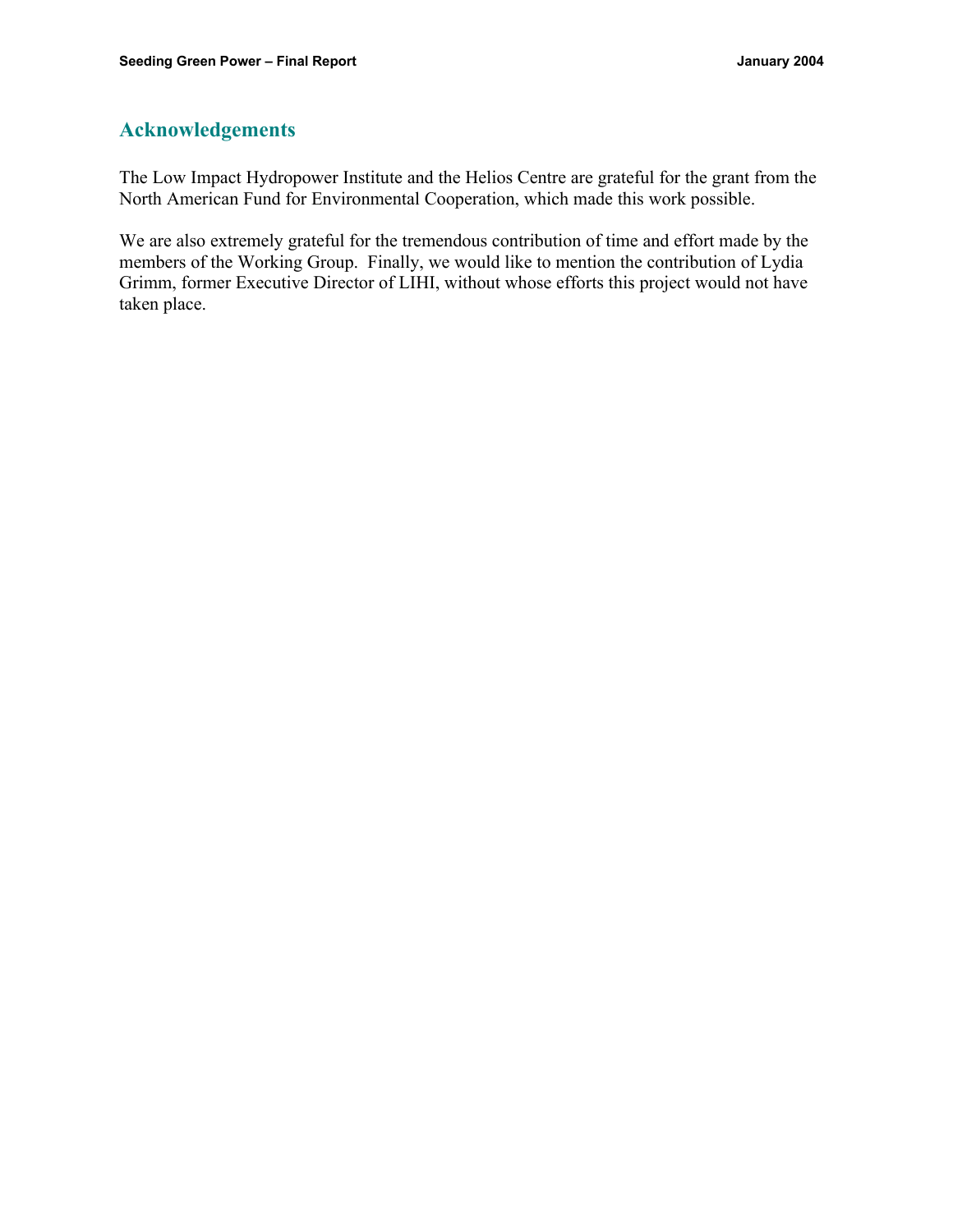# **1. The Green Hydro Working Group**

### **1.1. Introduction**

l

Hydropower presents a dilemma for emerging green power markets in North America. Although it does not burn fossil fuels, it can have negative impacts on the fish, wildlife, and human communities that depend on healthy rivers. Furthermore, there can be great disparities in these impacts from one project to another. For concerned energy consumers to be confident that only environmentally preferable facilities are included in certified green power products, certifying organizations must apply a clear and credible standard. Establishing such a standard that can be used to apply to the enormous variety of hydropower projects is a difficult and complex task. In the United States, this has often resulted in capacity-based standards that are easy to apply, but which cannot distinguish projects based on their actual environmental impacts. Thus, in many jurisdictions, facilities with installed capacity lower than a specified cutoff value are currently deemed to be environmentally preferable, or at least sufficiently benign to be accorded the same status as other renewables such as solar and wind power. This cutoff value ranges from 5 to 100 MW, with 30 MW being the most commonly used figure.

However, over the last decade it has become very clear that installed capacity is a poor indicator of the environmental impacts of a hydropower dam, particularly when it is the sole criterion. Small facilities that de-water river reaches and block fish passage may be more environmentally destructive than larger facilities designed and operated to reduce environmental impacts. Such capacity based standards could also provoke trade challenges under NAFTA and the WTO from owners of large hydropower projects.<sup>1</sup>

LIHI's impact-based certification program has garnered significant support in the United States, but the program is not readily transferable to other countries because of its reliance on U.S. regulatory processes. Also, some operators of small-scale hydro facilities choose not to apply to the LIHI program because they find it too complex or burdensome. In Canada, hydropower projects may be certified as low-impact by the government-sanctioned EcoLogo program, which recently released draft guidelines. However, EcoLogo is not recognized by independent certifying organizations in the U.S. and, due to its lack of transparency, is unlikely to be so recognized unless there are major modifications to the program.

A number of other green hydropower standards have also been developed, notably one by B.C. Hydro, which it has used in a "green power procurement process" that has resulted in the

<sup>1</sup> Concerns about potential NAFTA and WTO issues raised by the treatment of hydropower in an RPS were examined in detail by the North American Commission for Environmental Cooperation in its report, *Environmental Challenges and Opportunities of the Evolving North American Electricity Market (June 2002), available at* http://www.cec.org/files/PDF//Electr-Vaughan\_en.pdf) and in *NAFTA Provisions and the Electricity Sector*  (http://www.cec.org/files/PDF//nfta5-final-e2.pdf). In 1999, the Canadian government advised U.S. legislators that provisions that might have the effect of excluding Canadian hydropower from an RPS "would affect conditions of competition and … would be inconsistent with NAFTA and WTO national treatment obligations." (quoted in P. Raphals, *Restructured Rivers* (2001), p. 92 (http://www.centrehelios.org/downloads/ reports/2001\_EN\_IRN\_Restructured\_Rivers.pdf).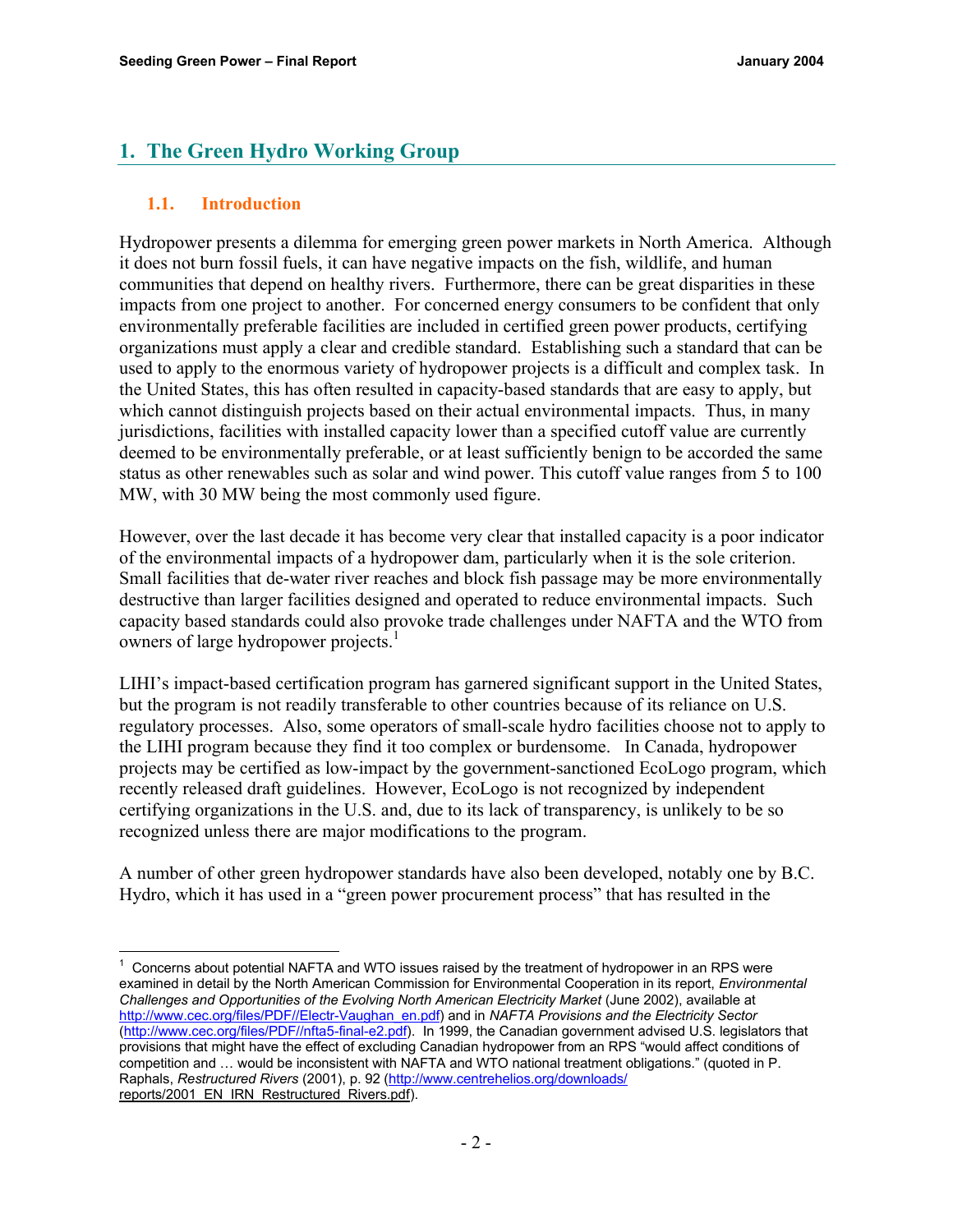purchase of some 1.8 GWh per year of new power.<sup>2</sup> It should be noted, however, that this standard is also unlikely to gain international recognition because it has not been widely reviewed. In addition, although a variety of criteria are included to diminish impacts, an unsupported written statement by a "reputable scientist" is sufficient to demonstrate compliance with several aspects of the standard.

Without an internationally recognized impact-based standard, the cross-border market for lowimpact hydropower will be limited at best, because there will be no means of assuring consumers that adequate environmental protections are in place. By starting at the grassroots level, and focusing on small-scale facilities where there is a greater likelihood of agreement as to acceptable impacts, the goal of this project was to lay the groundwork for an objective standard that could be applied to small-scale facilities in Canada and the U.S. The additional difficulties posed by larger, more complex facilities were not addressed in this pilot project, but the experience generated here would clearly benefit reviews for larger projects.

However, the attempt to define a green standard for hydropower raises some thorny questions. Hydropower differs in a number of ways from the other renewable resources commonly thought of as "green." These differences flow largely from the fact that, unlike other renewables:

- hydropower development generally has substantial environmental consequences, some of which follow inevitably from the initial development and others that vary according to how the project is operated,
- there exists a large stock of existing hydropower generation, much of which was built, and in many cases still operates, under authorizations issued many years ago when environmental standards were far lower than they are today,
- current standards for hydropower licensing vary greatly from one jurisdiction to another,
- hydro projects vary enormously from one to another, and the factors that determine the degree of their environmental impacts are complex and subtle.

Because of these differences, any attempt to define a single green standard is fraught with difficulties. Furthermore, it is important to note that the notion of "green power" varies depending on the context in which it is used. The objective of this study is to answer the question, "Under what conditions should energy produced by hydropower facilities be eligible for inclusion in a 'green power' product offered to retail consumers?" While the answer to this question will of course be relevant to any inquiry into the eligibility of hydropower in a Renewables Portfolio Standard (RPS), or to the basis for comparing it with other generating sources in assembling a long-term utility resource portfolio, each of these questions must be addressed separately.

One challenge that merits particular attention is the need to deal appropriately both with new and existing facilities. Except in situations where dam removal is a realistic alternative, the construction-related environmental impacts of existing hydropower facilities are in essence "sunk"  $-i.e.,$  the environmental costs have already been incurred. While some mitigation options exist for such sunk costs, there are also significant gains that can be made through

<sup>&</sup>lt;u>2</u><br><sup>2</sup> The BC Hydro current green power standards can be found at <u>http://www.bchydro.com/</u> rx\_files/info/info4793.pdf.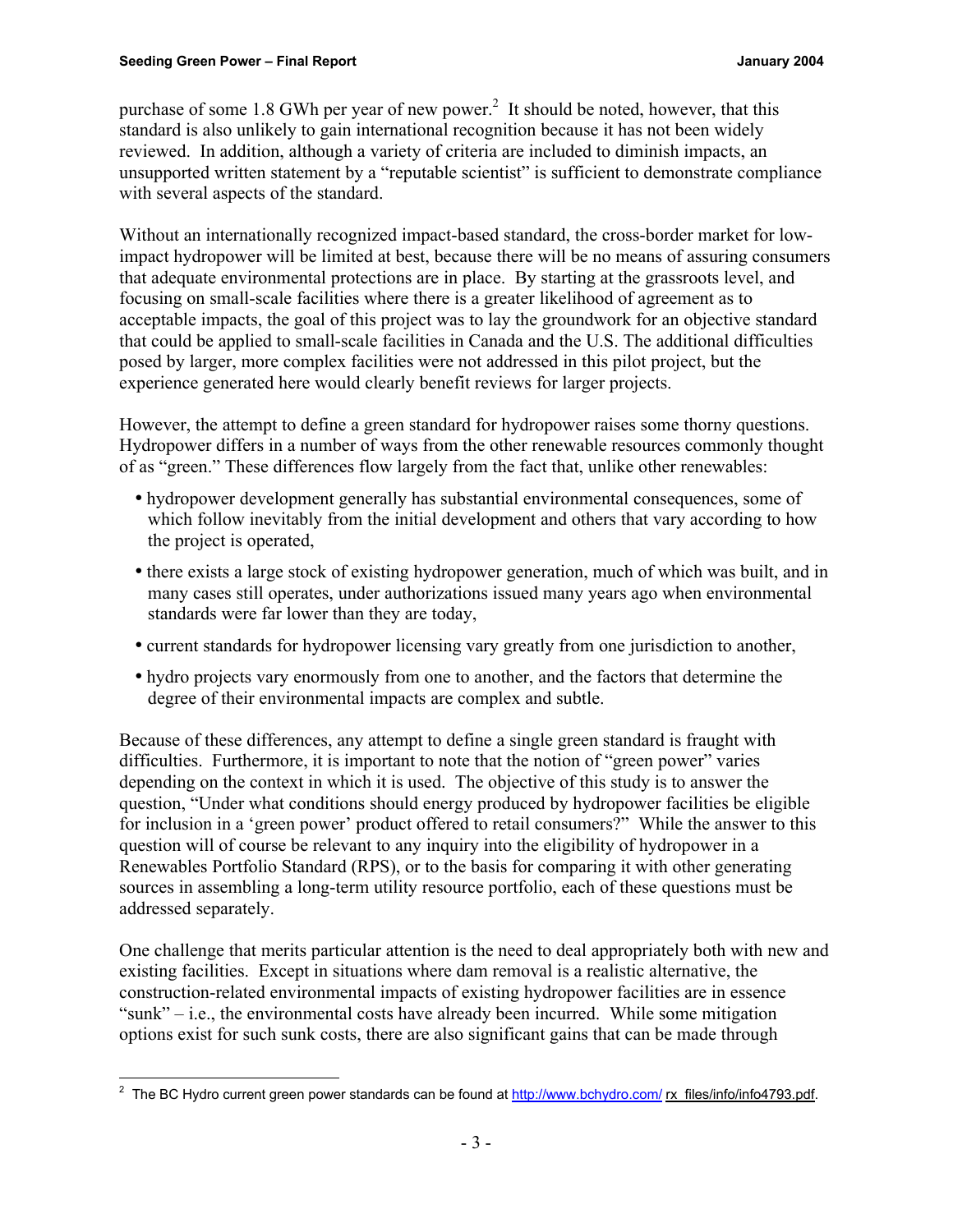operational changes at existing facilities. In this situation, any reduction in operational impacts that can be achieved by modifying the plant's operating regime are of course highly desirable, and there is considerable interest in using the "carrot" of the green power market to leverage such modifications.

On the other hand, for projects which have not been constructed, and where the plant's impacts are thus entirely avoidable, a standard that would encourage the development of new projects with substantial environmental impacts would put at risk the credibility of the green power market as a whole, the survival of which ultimately depends on consumers' confidence that generating stations certified as "green" really are environmentally preferable.

To date, efforts to establish a green standard for hydropower have for the most part been oriented toward objectives based on predetermined environmental criteria. While there is a strong degree of consensus as to the type of impacts to be addressed, it is difficult to justify a precise threshold on strictly scientific grounds.

The approach used in this project was to a certain extent inspired by the Delphi process, a methodology developed by the Rand Corporation in the 1950s to bring expert judgement to bear on questions that are too complex for conventional analysis. Specifically, we began from the hypothesis that the informed judgement of individuals with considerable experience with respect to the environmental implications of hydropower would constitute an invaluable basis for developing a standard for small-scale "green" hydropower facilities that could be used to identify environmentally preferable facilities in both Canada and the United States.

In broad terms, our approach consisted of:

- ß constituting an expert working group made up of individuals with extensive experience related to the environmental impacts of hydropower projects,
- **Example 1** asking them to review a limited number of existing or planned hydropower projects, based on technical dossiers prepared by the facilitators, and to rank the project from an environmental perspective, using a numerical scale, and
- **Example 1** asking them as well to rank a number of variants of each project, designed to elicit a greater understanding of the reasoning underlying their judgements.

It was recognized from the outset that, due to the limited resources and timeframe, it would not be possible to obtain definitive conclusions or standards from this pilot project. It was intended rather to validate the approach, to provide some preliminary indications as to the nature of such a standard and to point the way for further research.

# **1.2. Working group**

In forming our working group, we sought balance and diversity across a number of parameters:

**Nationality.** We sought to obtain roughly equal representation from Canada and the U.S. Our group included 10 Canadians and 9 Americans (including the representatives of LIHI and Helios).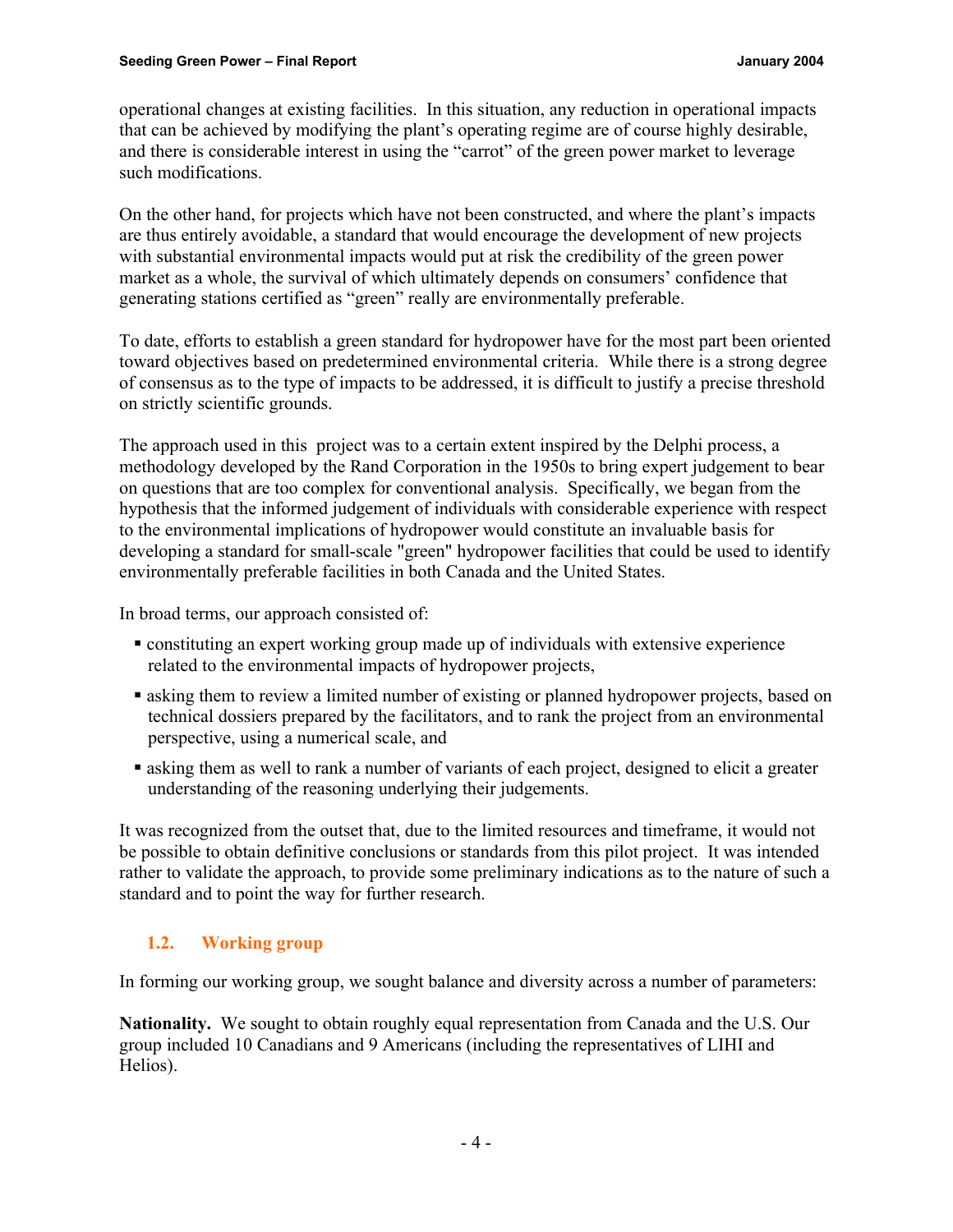**Regional diversity.** Within each country, we sought members from several regions, especially those with considerable hydropower resources. On the Canadian side, our members came from six provinces (3 from Quebec and British Columbia, 1 each from Ontario, Alberta, Nova Scotia and New Brunswick). On the US side, members came from three regions (4 each from the West and the Northeast, and 1 from the Midwest) and from seven states (Oregon, California, Tennessee, Connecticut, Maine, New Hampshire and New York).

**Expertise.** We sought a high level of experience and expertise with respect to hydropower and its environmental and social implications, as well as diversity with respect to the many relevant disciplines. Our group includes 6 specialists in hydropower regulation and management, 5 fish biologists, two ecologists, two energy analysts, two owner-operators, an engineer and an anthropologist. All of these professionals have considerable experience in evaluating the environmental attributes of hydro projects and many are recognized leaders in their fields.

**Employers.** We also sought diversity in the interests represented by our members in their professional activities. Our group includes eight professionals working for NGOs, six consultants, two government scientists, two dam owners and one academic.

We are honoured to have had the opportunity to work with such an extraordinary group. Their biographical notes are presented in Appendix A.

# **1.3. Methodology**

The working group reviewed in detail twelve (12) small-scale hydropower projects in Canada and the United States representing a range of types and settings of existing and proposed hydropower projects in each country. The term "small-scale" was not defined in advance; in the end, the group agreed to review projects as large as 80 MW. Proposed projects were only included if they had already been through the applicable regulatory/authorization process, in order to ensure that sufficient information would be available. The projects were reviewed in three groups of four, together with hypothetical variants of each one, as described below.

# *1.3.1. Project dossiers*

Projects were suggested for review by group members, and were chosen based on a number of criteria:

- **availability of information.** For projects licensed or relicensed by FERC over the last decade, there is usually an abundant paper trail. However, availability of information was an important constraint for Canadian projects, where documents related to the authorization process are not routinely made public, and for older U.S. projects which have not be relicensed. As a result, we were limited in our choice of Canadian projects to those which have undergone a public environmental assessment process or other public process. A number of project operators were contacted, but most declined to provide access to documents;
- **geographic diversity,** both between countries and regions;
- ß **type of project.** The first round was limited to "simple" projects (one dam, one powerhouse, one bypassed reach, no other dams upstream or downstream). The later rounds also included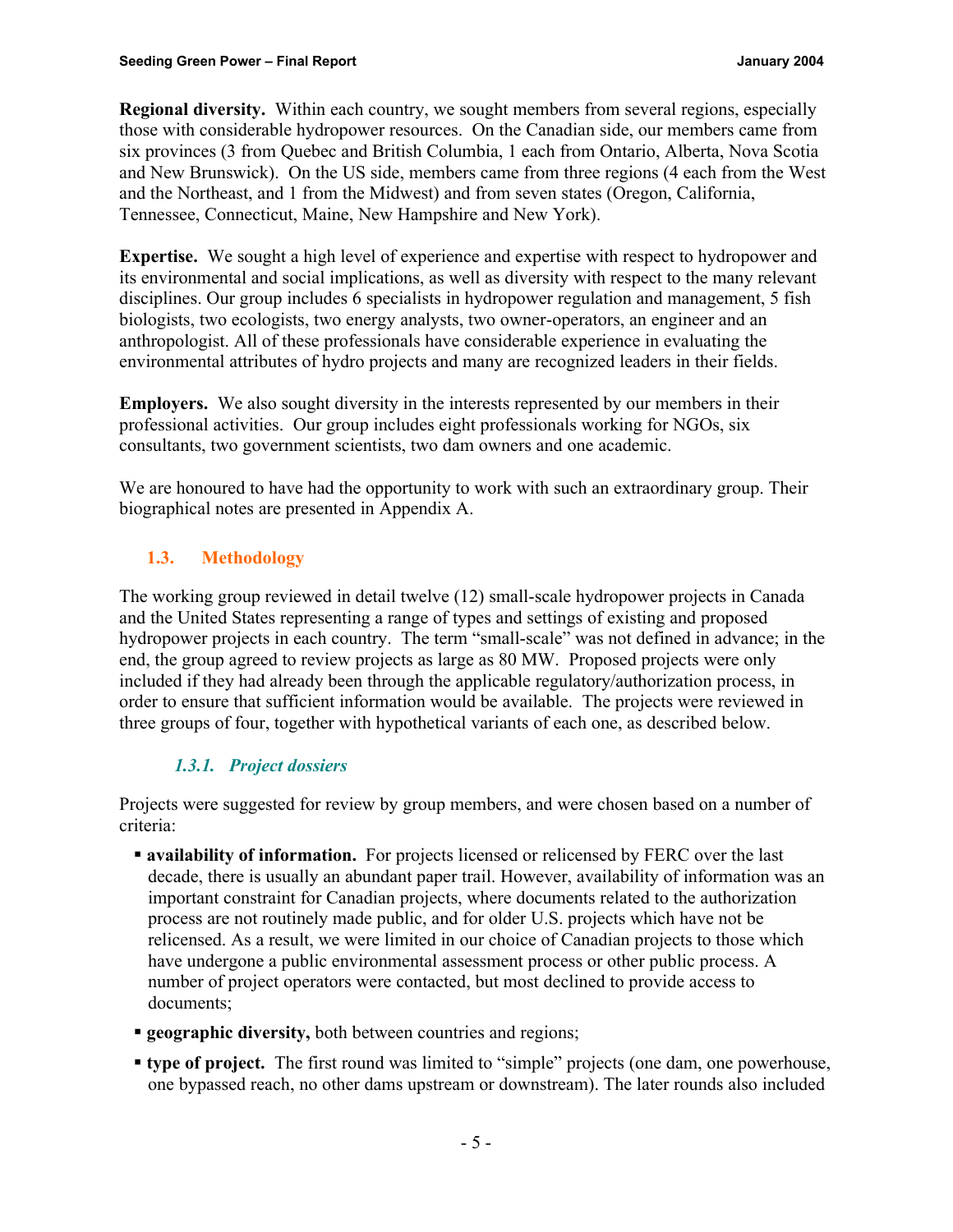projects raising more complex issues such as multi-use facilities or cumulative impacts resulting from several dams; and

**• project vintage,** including projects built long ago, those constructed in recent years and projects that are planned but not yet built. However, planned projects which have not yet gained regulatory approvals were excluded, due to the lack of reliable information concerning their environmental impacts.

The project leaders prepared a dossier on each project, providing summary information about the project's characteristics, setting, and impacts. Information was gathered from public documents; when required, additional information was requested from the dam operators.<sup>3</sup> These dossiers, together with supporting documents, were posted in a private area of the Helios Centre website, for easy access by the working group. Working group members were asked to review and rank each project in terms of environmental preferability, based on the information presented in the dossiers, and taking into account each member's knowledge base and perspective.

The project dossiers, which usually ranged from 6 to 10 pages, generally included the following types of information:

- **regulatory information :** dates of construction, licensing and relicensing, information regarding compliance with license conditions, a description of the approval process that was applied to the project, mention of collaborative efforts with stakeholders, and a description of the scope, complexity and level of detail of license conditions;
- **physical details:** including dam length and height, headpond or reservoir size, length of the bypassed reach or reaches, installed capacity, average annual energy production and capacity factor. To put the generation figures in context, a comparison was also provided with the number of large modern wind turbines that would be required to generate the same amount of energy, as well as the  $CO<sub>2</sub>$  emissions that would result if the energy were generated by gas-fired combustion turbines;<sup>4</sup>
- ß **environmental context and impacts,** including (when available) details of the size and types of terrain included in the catchment basin, the stream's hydrological characteristics, the project's flow regime, pre- and post-project fish populations, fish passage facilities, monitoring programs, water quality issues, and project impacts on native species, recreation, aesthetics and indigenous populations; and
- **maps and photos, as available and useful.**

As noted in more detail below, the dossiers were for the most part prepared on the basis of public documents, as most operators contacted declined to provide us with additional data. As a result, much important information was unavailable including data concerning hydrology, geomorphology, detailed biological sampling, etc.

The twelve project dossiers are available for consultation upon request.

  $3$  In only a few cases did operators agree to provide additional documentary information.

<sup>&</sup>lt;sup>4</sup> As total annual generation is just one characteristic of a generating station, these comparisons in no way suggest equivalence between these diverse systems. Other important characteristics include, among others, dispatchability and availability at system peak.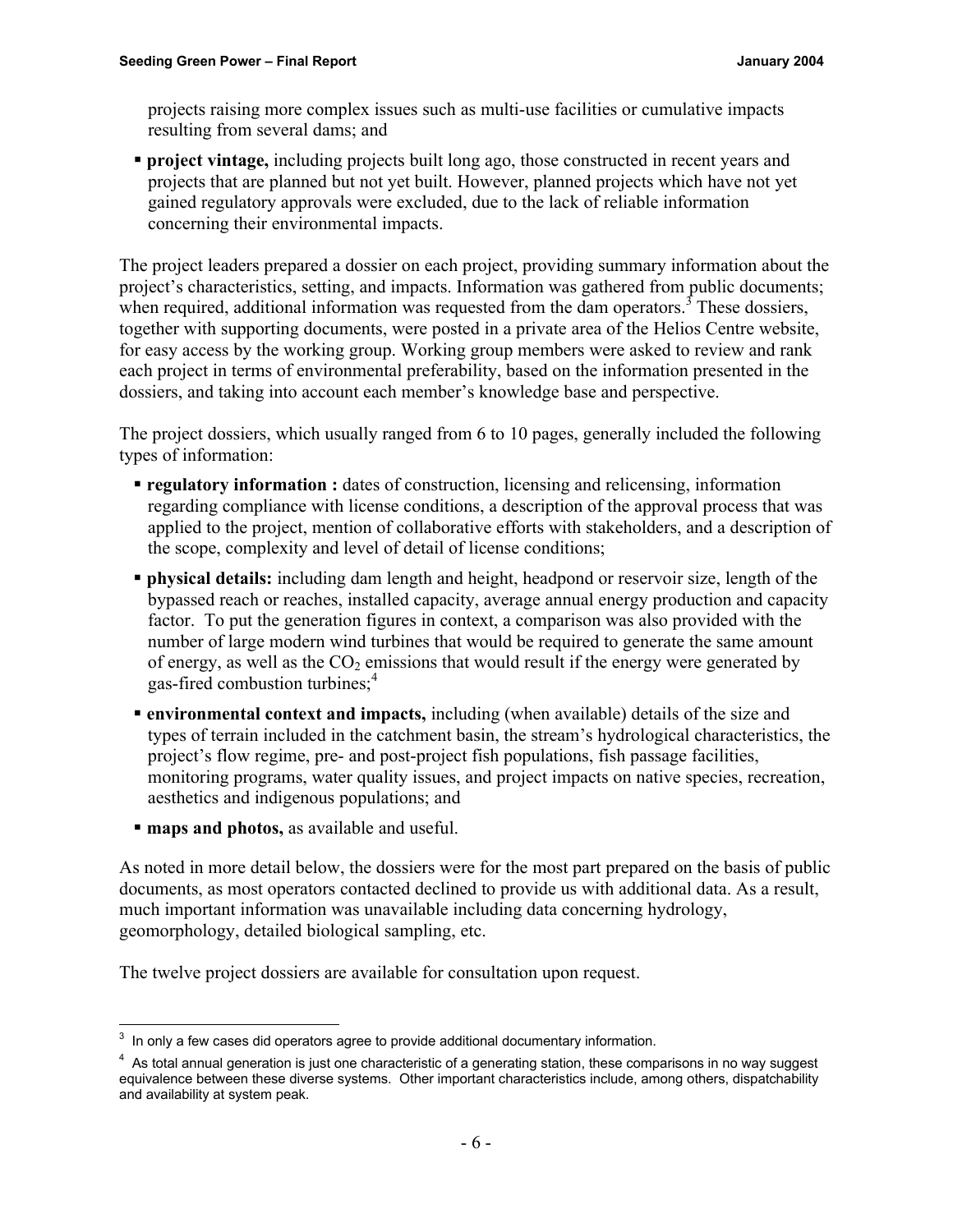# *1.3.2. Variants*

In addition to the existing or proposed projects described in the project dossiers, the working group was also asked to reflect on a number of hypothetical variants to each one. These variants were carefully chosen based on the actual characteristics of each project, in order to better understand the way that different aspects of each project contributed to each member's overall judgement. Thus, instead of single judgments, the group was asked to reflect on many discrete aspects of the project, in order to better understand clarify their views as to their relative importance.

For example, after reviewing a given project, the group might also be asked to give its views on the same project, assuming:

- $\blacklozenge$  different operating regime (e.g., higher or lower minimum flow in the bypassed reach),
- ♦ different facility design (e.g., a larger headpond, used to store water for peaking operations, or a shorter bypassed reach),
- ♦ different environmental or social context (e.g. the bypassed reach had previously been used for tourism or recreation), or
- ♦ an existing project had been proposed but not yet constructed, or a proposed project had been built long ago.

# *1.3.3. Scoring system*

After consulting the group, it was decided to score projects on a scale of 1 to 10, with a "1" the worst and a "10" the best. This scale was meant to refer not just to the set of projects submitted for review, but to the universe of hydropower projects. Members were asked to give a score of "7" or better to those projects that, in their view, should be considered "green" for the purposes of retail power or green tag markets.

It is important to note that this threshold is an artificial one, used for purposes of this working group only. There was no expectation that the projects reviewed would span the range from 1 to 10, or that they will fall in some kind of normal distribution. Nor was there any suggestion that the cutoff for "greenness" is 7/10 of the way between the worst and best, or that 30% of hydro projects are green. Rather, the intent was to provide a vocabulary that would allow members to make nuanced judgments and to share them with each other.

To give this scale a mathematical representation, it is best to think of it as a reverse logarithmic scale, where the difference from one score to the next increases exponentially as you go down the scale. Thus, the world's worst (most environmentally negative) hydro projects would all be rated between 1 and 2, with enormous improvements required to get up to a 2 or a 3. Projects that are judged to be better but still not "green" would get scores of 4-6. Those that a member thought to e just barely "green" should get a 7; those solidly "green" should get an 8, and the "greenest" most exemplary projects should get a 9 or a 10. Because it is a logarithmic scale, the difference between a 9 and a 10 is much smaller than the difference between a 1 and a 2, in order to allow the greatest sensitivity in the part of the scale of most interest.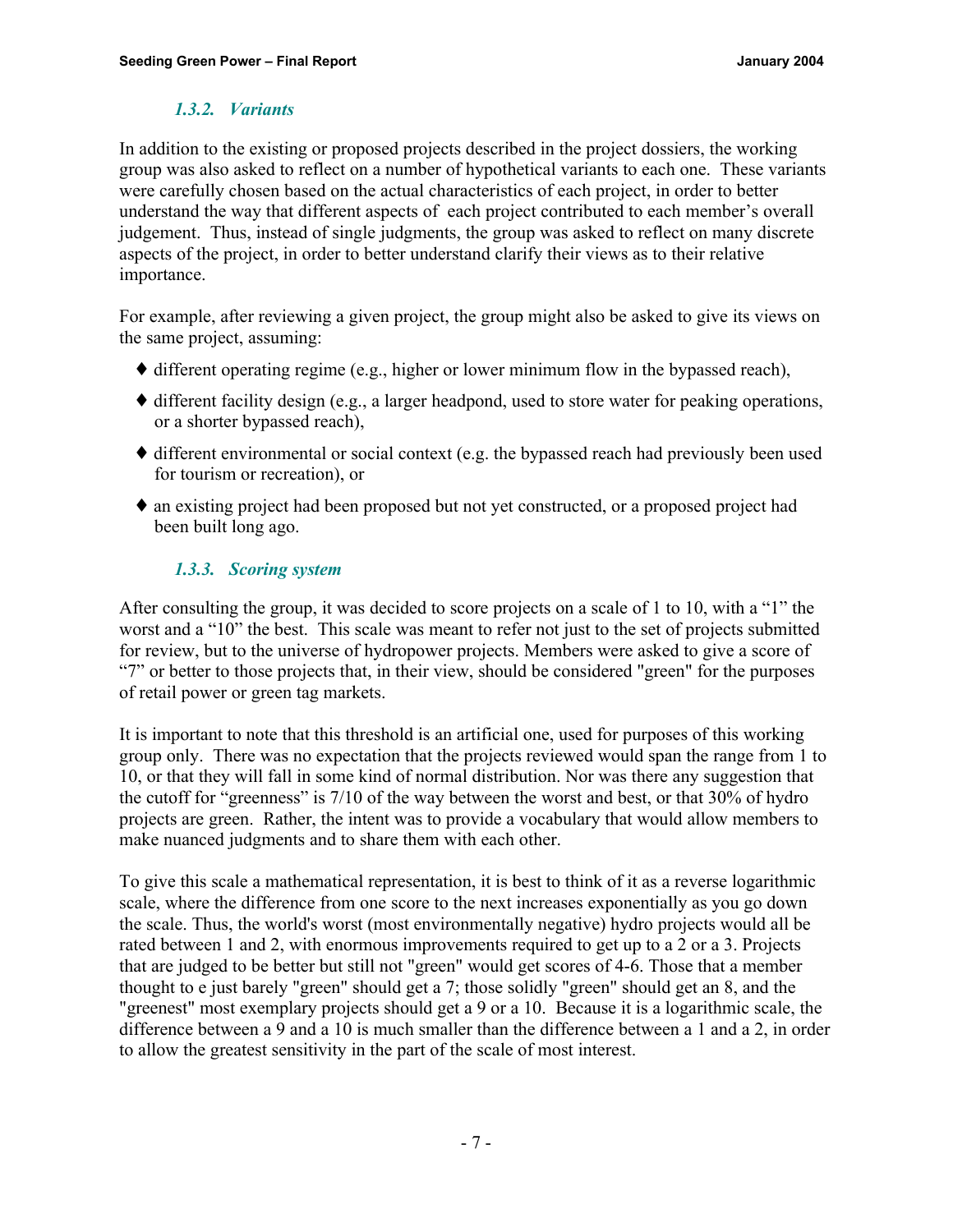While this system is somewhat awkward to describe, in practice we found it to be straightforward and user-friendly. Across all projects and variants, scores followed a roughly normal distribution, with a mean of 5.8. The extreme scores of 1 and 10 accounted for about 1% (each), and scores of 6 and 7 (green) accounted for 21% each, as shown in the following chart.



For the purposes of this report, we have presented the mean scores for each variant as well as the distribution of responses above and below the "green" threshold of 7. However, the reader should keep in mind that these parameters provide only an incomplete view of the group's collective rating of a given project or variant, as they fail to represent outlier effects.

# *1.3.4. Review process*

After each round of dossiers were distributed, group members were asked to submit their numerical scores and comments on the projects and their variants within about 3 weeks. Results were compiled and distributed, and a conference call was held to discuss the projects. Members were invited to revise their scorings at any time if their view of the project changed as a result of discussions or in light of other projects reviewed later, though such modifications were infrequent.

# *1.3.5. Confidentiality*

In order to ensure a climate of free and open exchanges, a commitment was made to group members that their individual scorings and comments would not be made public.

At the same time, it was agreed that both the project dossiers and the aggregate scores and comments would be divulged. As expected, this condition unfortunately led many of the project operators contacted to decline to collaborate with the project.<sup>5</sup> As a result, sources for the project dossiers were for the most part limited to public documents. This is the primary reason for the inability to provide certain types of technical information, as mentioned above.

 5 B. C. Hydro was a notable exception.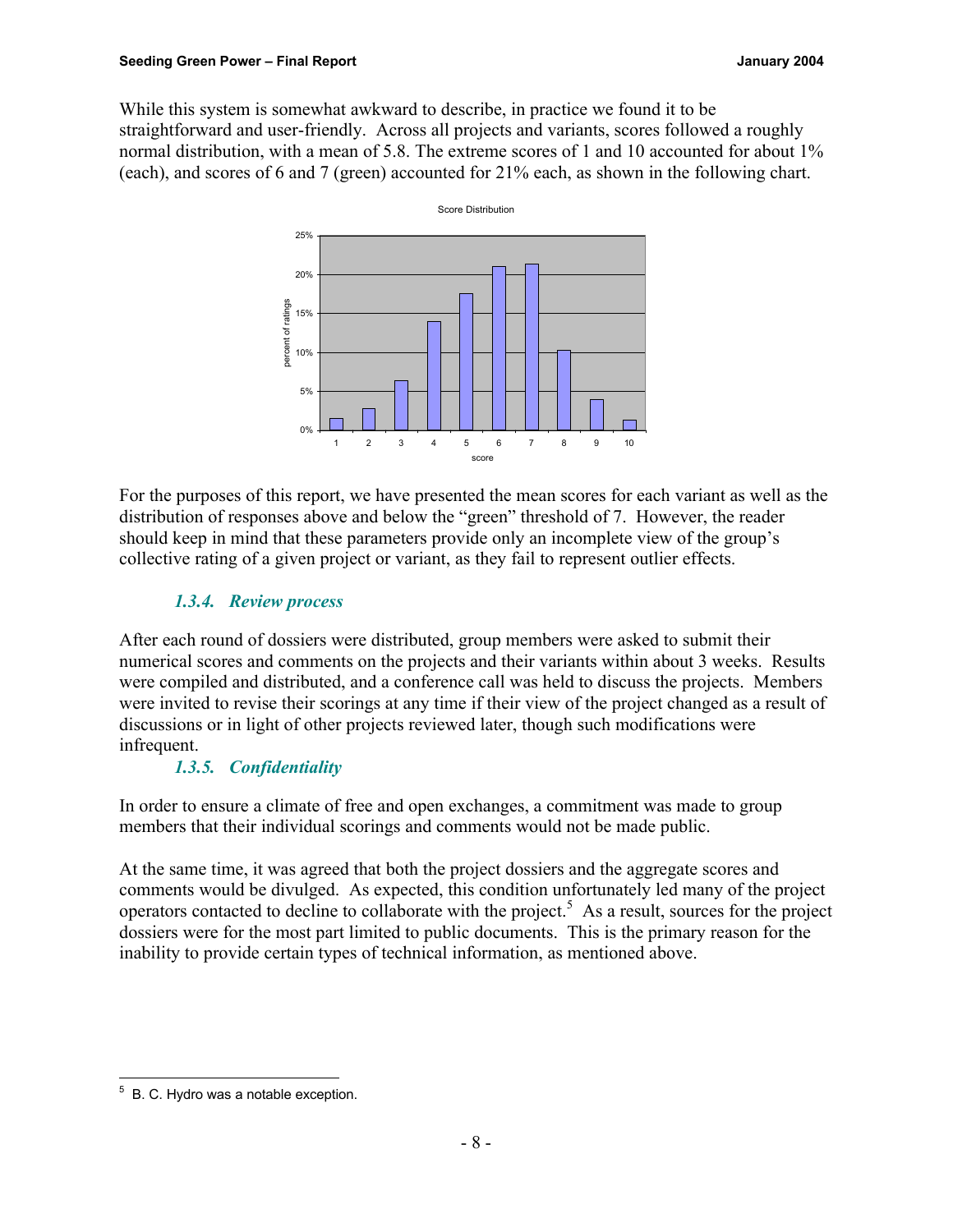# **2. The projects — Overview**

Twelve (12) projects were reviewed, in three groups. While our original intention was to divide the projects evenly between the U.S. and Canada, difficulties in obtaining sufficient information about Canadian projects led us to increase the proportion of U.S. projects.

Of the twelve projects, four were in Canada, including two in B.C., one in Alberta and one in Quebec. The eight U.S. projects were divided among five regions. Some key features of each project are summarized below.

| location         | project                  | <b>MW</b>   | impoundment<br>(acres) | type            | date built                      | mean<br>score | best<br>variant |
|------------------|--------------------------|-------------|------------------------|-----------------|---------------------------------|---------------|-----------------|
| Canada           |                          |             |                        |                 |                                 |               |                 |
| B.C.             | Akolkolex                | 10          | 0.1                    | run-of-river    | 1995                            | 7.6           | 7.6             |
|                  | Clowhom                  | 33          | 265                    | peaking/storage | 1958; Water Use<br>Plan in 2003 | 4.2           | 6.2             |
| Alberta          | Kananaskis               | 15          | 13                     | peaking         | 1955                            | 3.4           | 6.0             |
| Quebec           | Chutes de la Chaudière   | 24          | 101                    | run-of-river    | 1998                            | 5.6           | 6.5             |
| U.S.             |                          |             |                        |                 |                                 |               |                 |
| <b>Alaska</b>    | Reynolds Creek           | 5           | 150                    | peaking         | proposed                        | 5.9           | 6.7             |
| West             |                          |             |                        |                 |                                 |               |                 |
| Oregon           | <b>Falls Creek</b>       | 4.3         | $\mathbf{1}$           | run-of-river    | 1985                            | 8.1           | 8.3             |
| California       | <b>Hat Creek</b>         | 20          | 102                    | run-of-river    | 1921                            | 5.6           | 7.2             |
| <b>Northeast</b> |                          |             |                        |                 |                                 |               |                 |
| Maine            | Stillwater               | 1.95        | 300                    | run-of-river    | 1902                            | 6.0           | 6.0             |
| New York         | Parishville-Allens Falls | $2.4 + 4.4$ | 200                    | daily peaking   | 1920                            | 6.7           | 6.7             |
| <b>Southeast</b> |                          |             |                        |                 |                                 |               |                 |
| South Carolina   | Columbia                 | 10.6        | 265                    | run-of-river    | 1896                            | 6.0           | 6.6             |
| <b>Midwest</b>   |                          |             |                        |                 |                                 |               |                 |
| Ohio             | Cannelton                | 80          | $25,000$ (est.)        | run-of-river    | proposed; dam<br>built 1974     | 5.8           | 6.7             |
| Michigan         | Way/ Michigamme          | 1.8         | 6.4                    | peaking/storage | 1946 (relicensed<br>2001)       | 5.8           | 7.1             |

As this table indicates, the projects ranged in size from 1.8 to 80 MW (installed capacity). Seven of the twelve projects are true run-of-river plants (or "run-of-reservoir", when flows are controlled by another plant upstream), while five use their impoundments to vary flows from one time period to another. The size of the impoundments varied greatly, both in absolute terms and in relation to installed capacity, as seen in the following chart.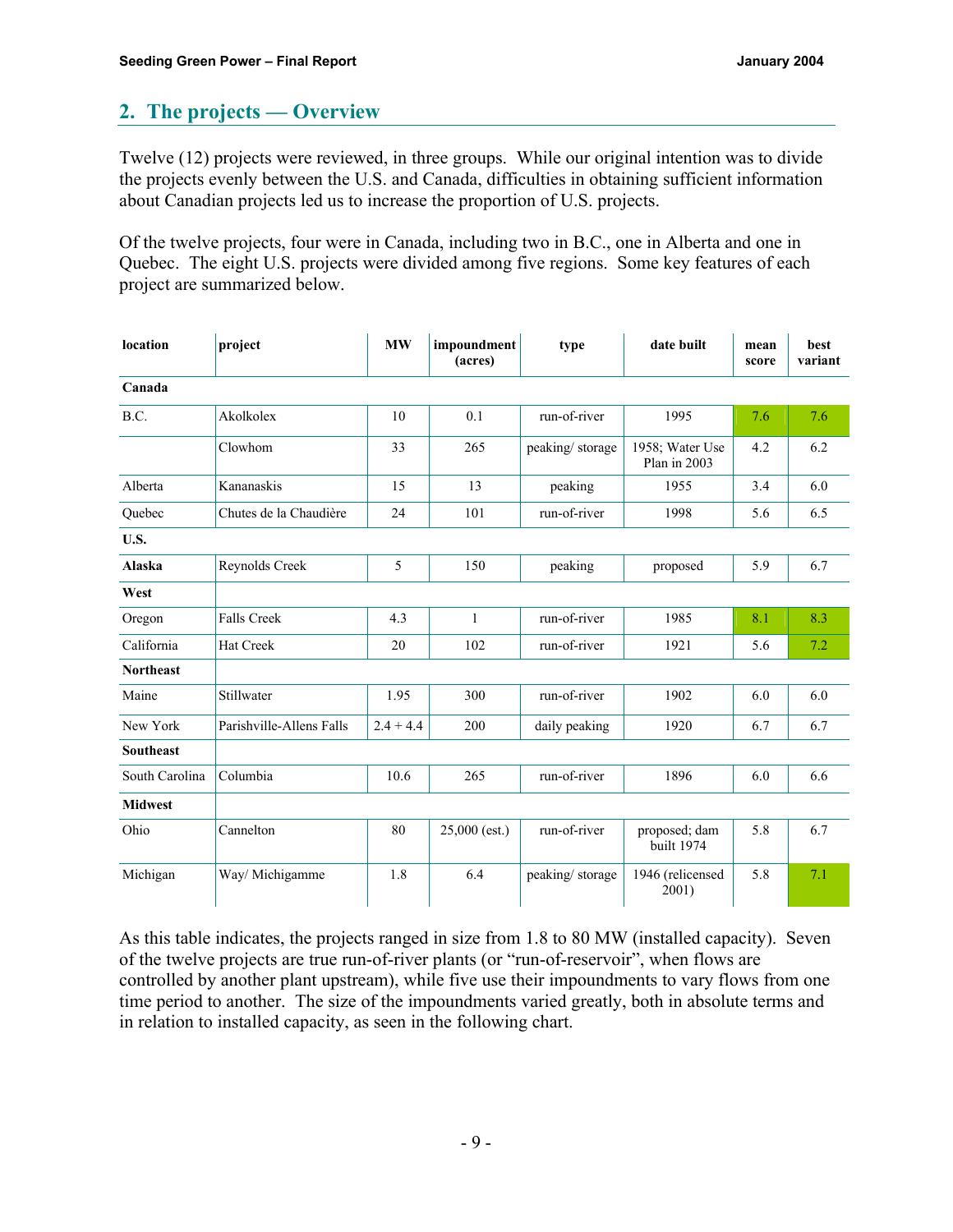#### **Impoundments**



The second-to-last column, "score," indicates the mean score given by the group for the project as it exists today (or, in the case of projects that have not yet been constructed, as it is described in its license). The final column, "best variant," indicates the highest score given by the group to the project *or any of the variants studied.* In some cases, the two scores are the same, indicating that no variant resulted in a net improvement over the existing project. When the "best variant" score is higher than the project score, however, it means that one or more of the variants was seen by the group to constitute an improvement over the existing situation.

# **3. "Green" projects**

Among the most interesting and useful results are those where the existing project score is under the "green" threshold of 7 and the "best variant" score is above it. In that case, the variant in effect describes changes that might be made to the "non-green" project to make it "green." This is the case for the Hat Creek and Way projects. In addition, most of the other projects have variants which would bring them up to the "borderline" range from 6.5 to 7. Our analysis will focus in particular on these variants.

The Working Group attributed mean scores that were unambiguously "green" to just two projects, the 4.3 MW Falls Creek project in Oregon and the 10 MW Akolkolex project in British Columbia. The two projects present a number of similarities. Both are run-of-the-river projects of relatively recent construction, located in steep terrain with little or no impoundment. The projects, and the Working Group's analysis of them, are described in the following sections.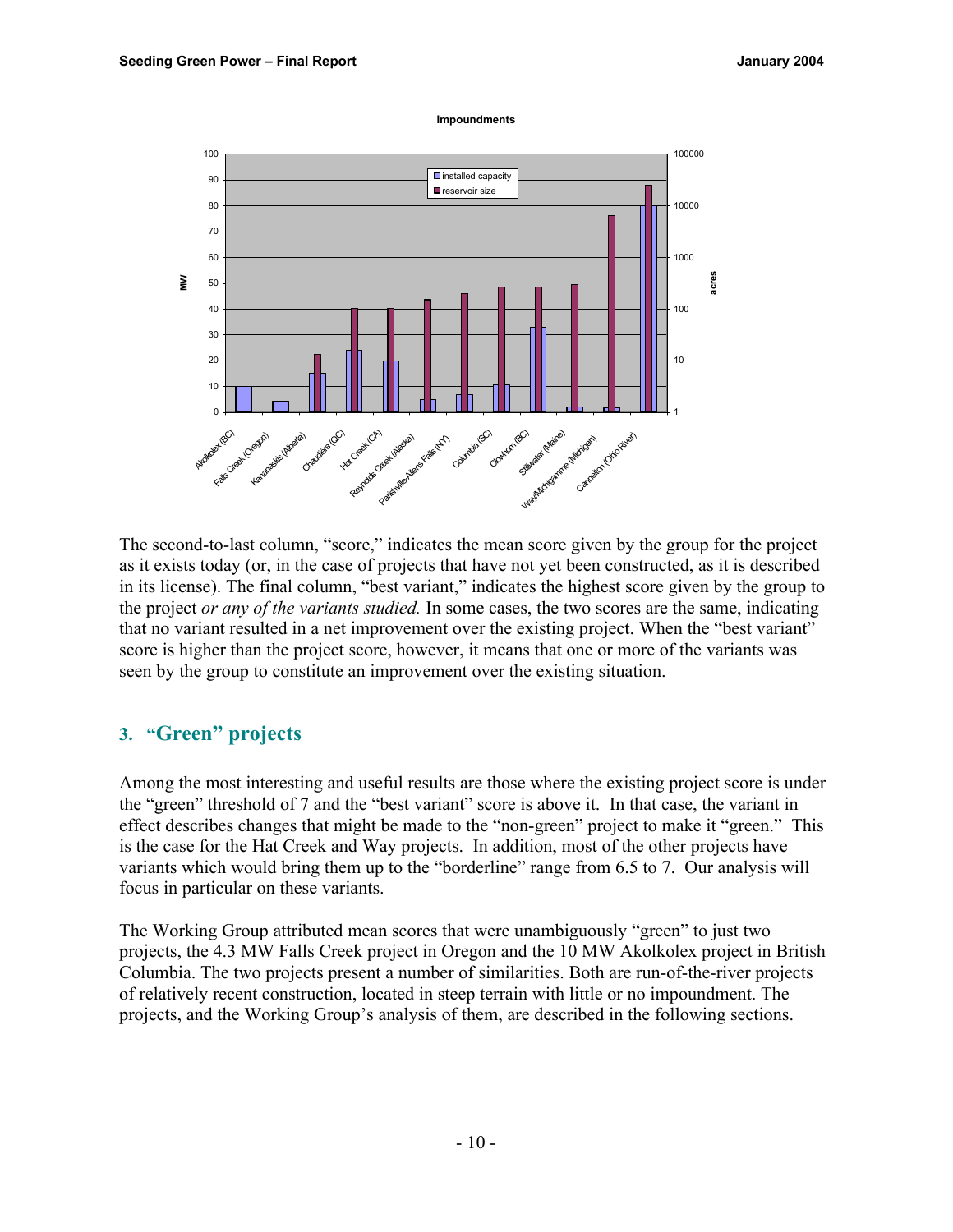# **3.1. Falls Creek (Oregon)**

# *3.1.1. Project description*

This is a high-head, run-of-river facility built in 1985, located on Falls Creek in the Willamette National Forest on the western side of the Cascade Mountain Range in Oregon, northeast of Eugene.

The dam is 5 feet (1.5 m) high, and creates a pond of less than 1 acre (2.5 hectares) in size. The project creates a bypassed reach of 2.3 miles (3.8 km). The penstock is buried. The creek is too steep in the facility area for anadromous fish.

The project is located in a heavily forested area. The area of the diversion lies upstream of a steep gradient where the creek drops off, including several falls. There is no trail along the bypassed portion of the creek, and access is poor due to heavy vegetation and forestation. The area upstream of the diversion is undeveloped. The powerhouse is located along the South Santiam River, across from the Highway and a campground.

The project was issued an exemption by FERC in 1983, after consultation with state agencies, each of which can require mitigation measures for the project.<sup>6</sup>

Native rainbow and cutthroat trout inhabit the plunge pool habitat of the facility area, as well as upstream of the project. Anadromous species do not access the facility area due to the steep gradient and falls, although they inhabit the lower section of the Creek and the South Santiam River, into which the project discharges.

# *3.1.2. Score and comments*

As noted in the table above, the Working Group's mean score for the Falls Creek project was 8.1, well above the "green" threshold. Some 85% of the Group rated the project green. To quote a few comments:

With no significant negative effects on any substantial quantity of wildlife habitat, or other human uses of the area, this project appears to be quite a good one.  $(9)^{7}$ 

This appears to be an exceptional project. It is well placed to minimize watershed/aquatic impacts. They [FERC] followed the agency recommendations.(9)

I would consider it green, but impacts to long bypass reach, some aesthetic impact, and tailwater in anadromous zone, keep me from going higher. (7)

A member with personal experience of the licensing process in the State of Oregon commented:

Any project licensed in Oregon in recent times has to be green. (10)

<sup>————————————————————&</sup>lt;br><sup>6</sup> A FERC "exemption" is an exemption from the full-blown licensing process, not an exemption from regulations, available to certain facilities of 5 MW or less.

 $<sup>7</sup>$  The figure following each citation represents the score given by the commenter to the project or variant in question.</sup>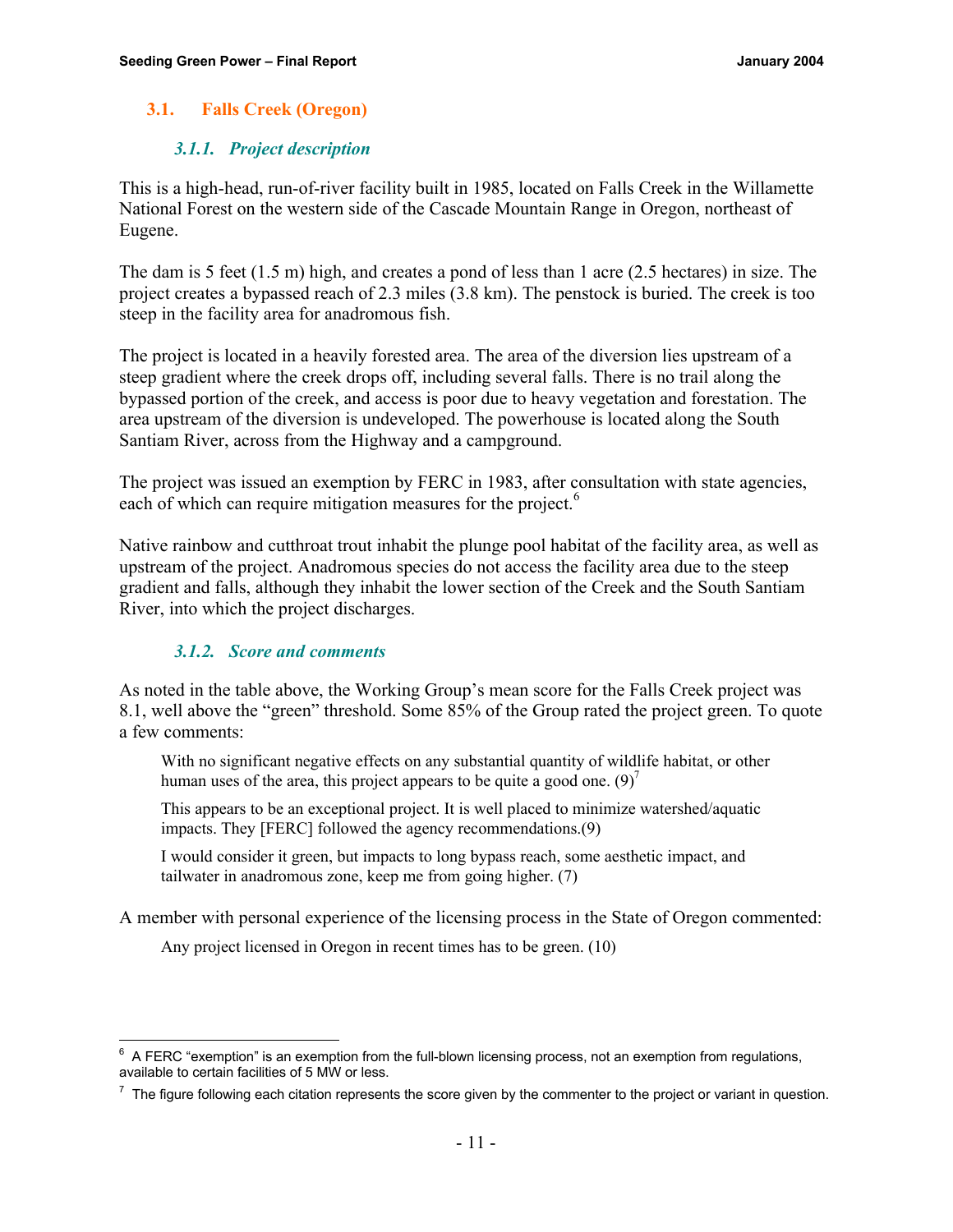The Working Group was nevertheless concerned about the length of the bypassed reach and whether the flows in it were sufficient for trout habitat. For instance, one fish biologist commented:

… I am relying heavily on the fact that this project has been reviewed already, and especially that the environmental recommendations (e.g., min bypass flow) for the project have been reassessed recently. Concerns: a. intuitively I find the min flow to be low (may be ok for maintaining the pools, but not for riffles, which may have consequences for insects [i.e., fish food]) b. can fish migrate freely upstream and downstream at the appropriate times of year? would movement away from a flat line min flow achieve benefits? c. unclear the extent to which the final decisions represent trade-offs (e.g., between power and fish), and if so how the trade-offs were characterized. (8)

# *3.1.3. Variants*

The variant with the lowest mean score was described as follows:

(a)The project includes a larger head pond and is operated so as to increase generation during peak periods, resulting in increased fluctuations downstream, limiting the salmon habitat in the lower stream reach.

For this variant, the Working Group's mean score dropped to 5.6, and less than a third of the members still considered the project green.

Also of interest is the following variant:

(e) No design change, but suppose that the bypassed reach had previously been visible from hiking trails (including views of a scenic waterfall that is now partly dewatered) and used for fishing; assume that both hiking and fishing have substantially diminished as a result of project operations.

Here, the mean fell to 6.5 (still borderline, but well below the 8.1 given to the actual project), and votes were almost evenly divided. For several members, the recreational issues are important:

I generally think that recreation and aesthetics should be considered (both positive and negative impacts). Here, assuming in the variant that this was a well known and well used area, that loss of human use is to me an important factor--there's not enough energy produced to lose that. (6)

Others, however, felt strongly that they are irrelevant to a green standard:

I am not convinced that aesthetics and recreation are valid green factors. Although they clearly have value for many people, they are human values not ecological values. I would thus not lower the rating relative to the existing project. (8)

This issue represents a significant exception to the group's generally strong degree of consensus.

# *3.1.4. Summary*

The following table shows the tally as well as the mean score for each variant: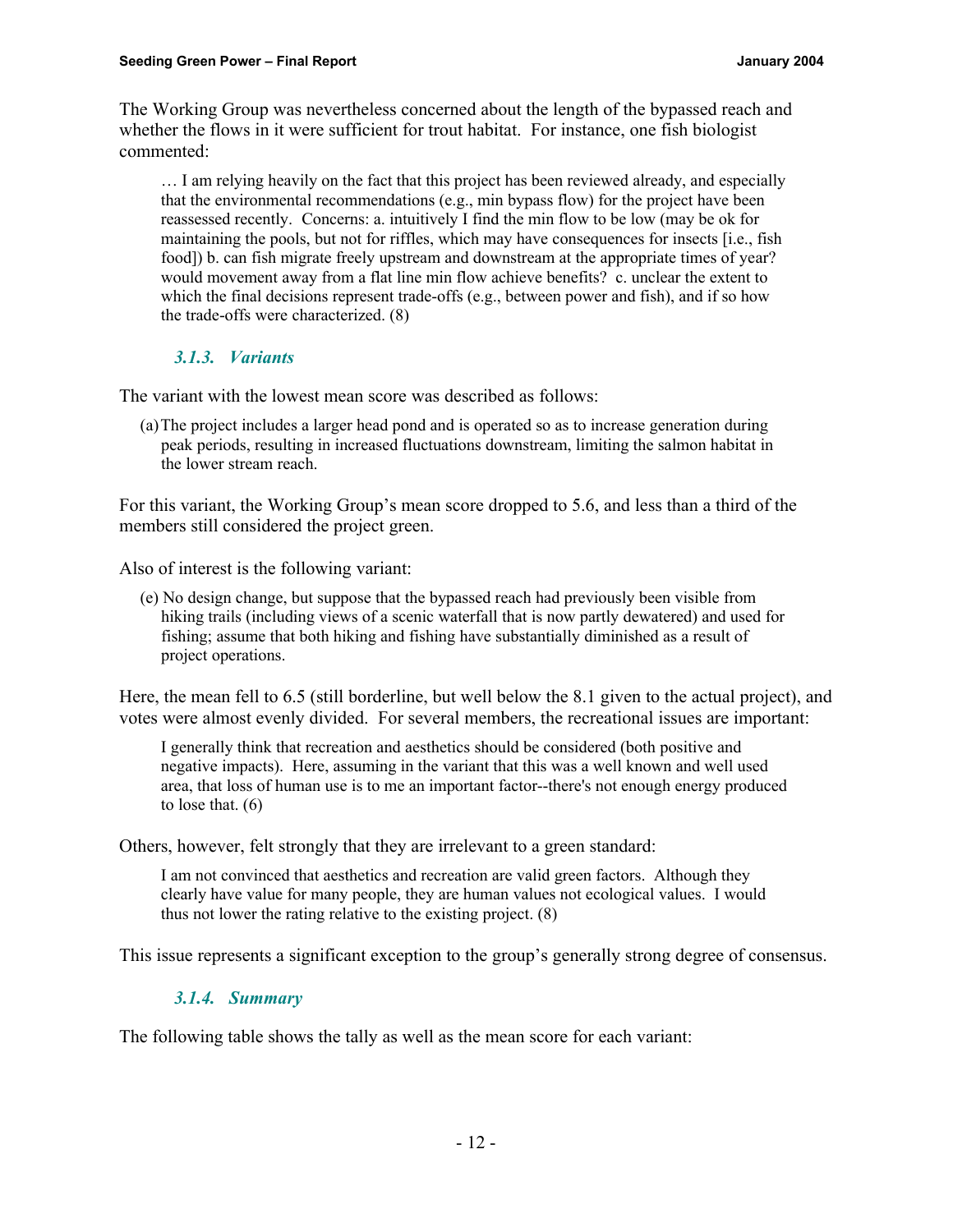

#### **F a lls C reek**

#### **3.2. Akolkolex**

#### *3.2.1. Description*

The Akolkolex River hydro project is a new 10 MW facility located on the Akolkolex River in Southeastern British Columbia, about 25 km south of Revelstoke. It was commissioned in 1995, without public hearings.

Located near Revelstoke National Park, the Akolkolex watershed is in a remote area that has been heavily clear cut, primarily along the mainstem valley bottom and lower reaches of the main tributaries. The project area is very remote and apparently is not regularly visited or used for recreational purposes.

The project has no impoundment, but has a low rubber inflatable weir across the rock banks to provide adequate depth for intake during low flow periods. The transmission lines that connect it to the grid run underground for 0.8 mile and overhead for 1.5 miles.

The bypassed reach includes a sequence of falls dropping 98 m (320 ft) over a half-mile stretch. The tailrace empties directly into the Upper Arrow Lakes Reservoir, one of the large storage reservoirs on the mainstem Columbia River.

The long-term mean annual runoff of the Akolkolex River at the project site is 18.8 cms (645 cfs). The project's rated flow is 10.5 cms (360 cfs), and turbine operation requires a minimum of 2 cms (cfs). Its licence requires a reserved flow of 1.25 cms (43 cfs).

A 1976 government survey reported Dolly Varden (bull trout), kokanee (a plankton-eating, landlocked form of sockeye salmon) and rainbow trout in the channel below the canyon, and good populations of westslope cutthroat trout above the barrier.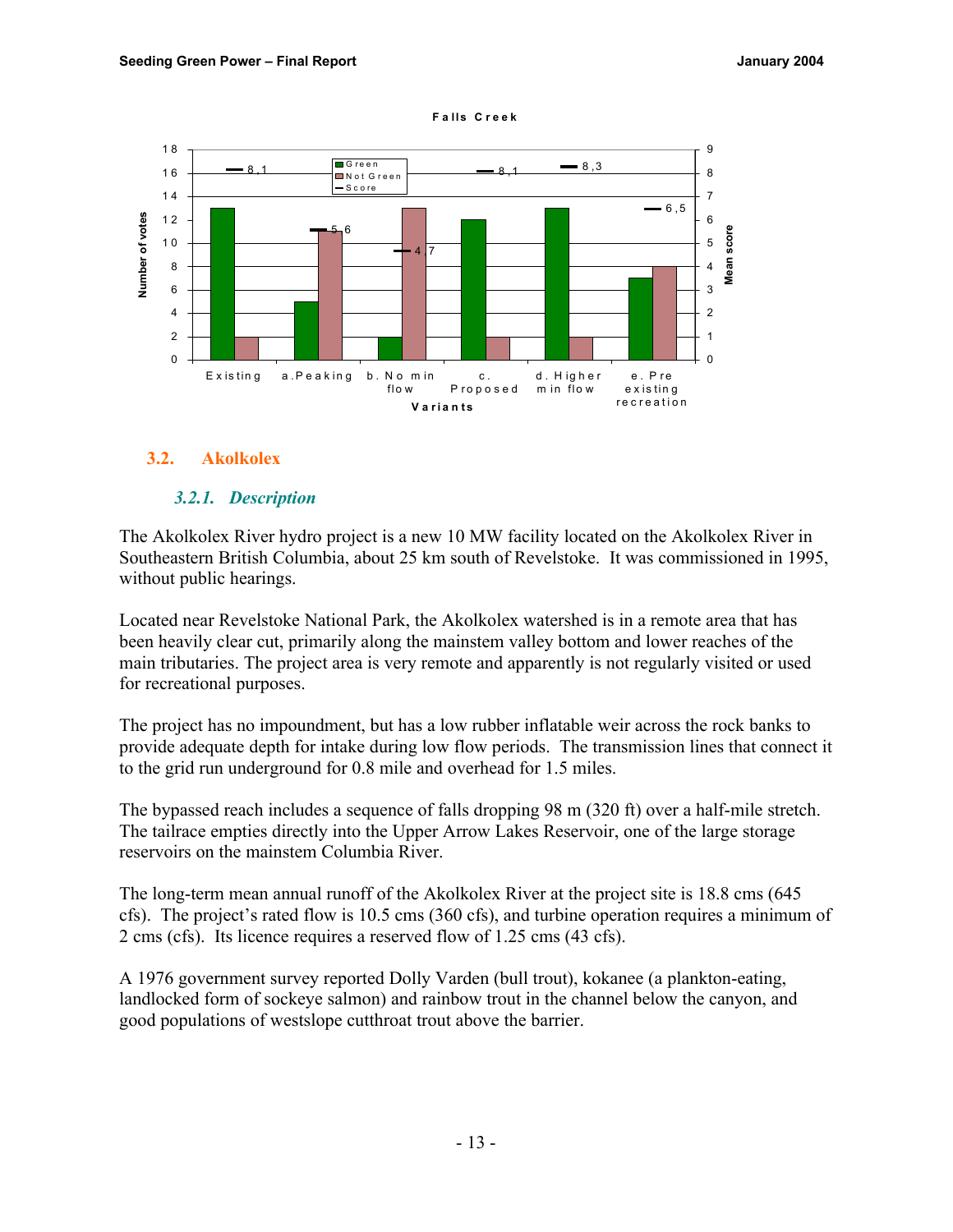### *3.2.2. Score and comments*

The average score for the Akolkolex project was 7.6, well above the "green" threshold. In the words of one member who had direct familiarity with the project:

I would definitely call it a green project because the net environmental impact on the watershed is minimal and extensive efforts have been made to prevent fish passage down the project. Obviously, the natural barrier would have prevented passage upstream from below the project. Also, the DFO [Canadian Department of Fisheries and Oceans] requirement to monitor gases contributes toward the project's environmental program. A potential negative is whether there is loss of Dolly Varden below the canyon. (8)

Another commenter wrote :

This project has many positive aspects, including: run-of-river operation, limited transmission infrastructure, minimal effects on fish habitat (though the effects on the pools between falls are unclear). A collaborative consultation process may have unearthed more negative or controversial issues, so I hesitate to rank this project any higher. This appears to be a green project. (8)

On the downside, some members drew attention to the lack of public involvement in the approval process:

Minimal instream flow—maybe is okay given canyon habitat and lack of recreation, but with lack of public review/oversight, hard to know what impacts from that. (5.5)

#### *3.2.3. Variants*

The first variant inquired into the significance of the site itself in the high score.

a) What if the bypassed reach did not include a waterfall, allowing the lower reach to serve as fish habitat and allowing passage between the upper reaches of the river and the Arrow Reservoir?

Under this variant, the bypassed reach would be of considerably greater biological significance. The Working Group gave it a score that is substantially lower (6.7), but still within the borderline green zone.

Another variant was meant to isolate the significance of the site's isolation:

b) What if the lower reach of the river was highly valued for its scenic characteristics and frequently visited?

The score, 7.2, demonstrates that, for the Group, the lack of tourism did indeed contribute to its perception that the project is extremely low-impact. However, the relatively small reduction in the score also suggests that this issue is of limited significance.

#### *3.2.4. Summary*

The following table shows the "vote" tally as well as the average score for each variant: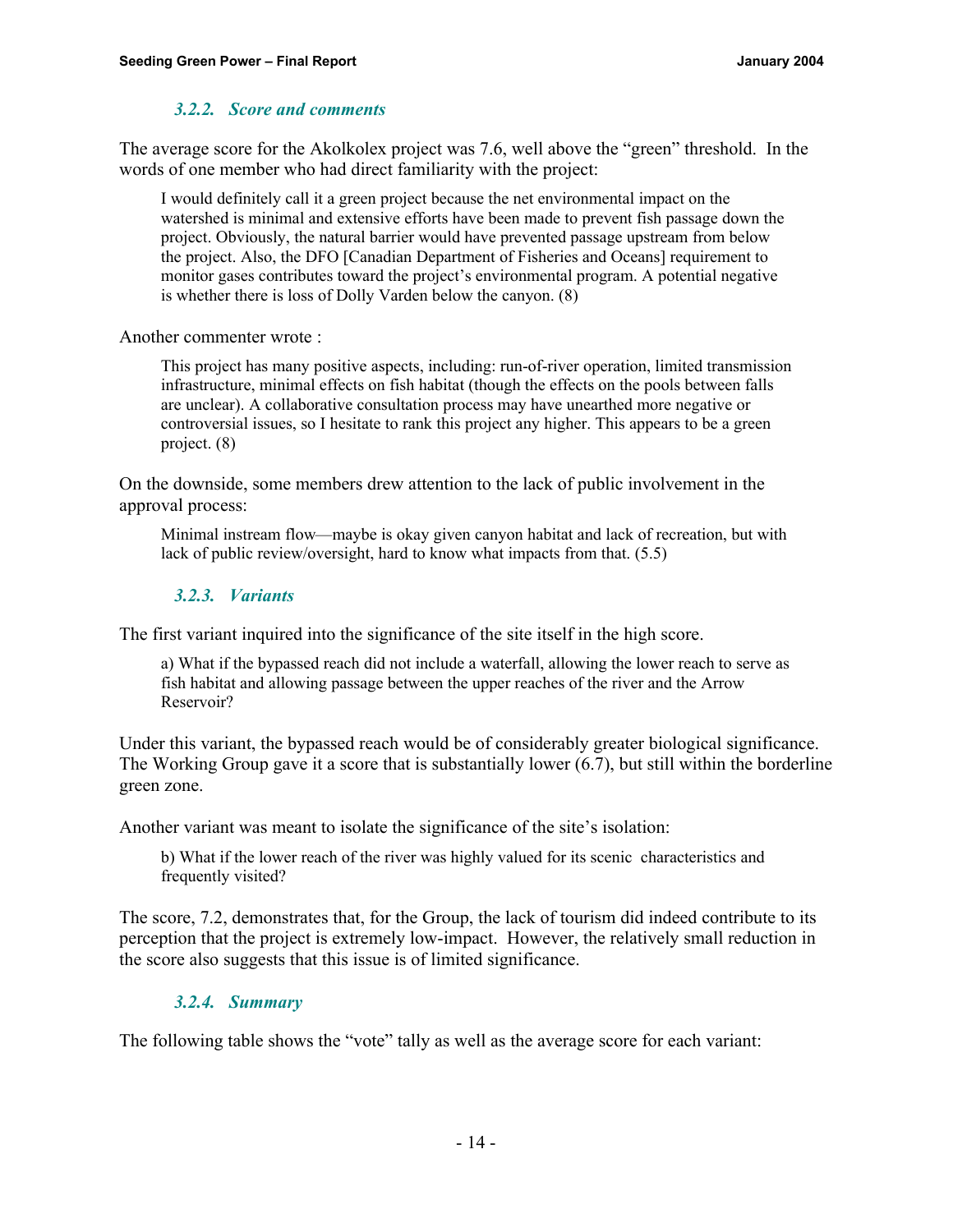#### **Ako lk o lex ( B .C .)**



#### **3.3. Comments**

It is no coincidence that the only two projects that achieved an enthusiastic "green" consensus are uncomplicated run-of-the-river projects. These projects are also characterized by the near absence of ecological or social impact. While, as we shall see below, the Working Group did give "green" mean scores to certain peaking variants of older projects, it did so only under very particular circumstances. For the Working Group, the Falls Creek and Akolkolex projects seem to represent the closest thing to their paradigm of green hydropower.

However, it should also be noted that, in its comments and discussion, the group expressed considerable concern that green power certification might result in accelerated development of undisturbed river systems.

# **4. Projects with "green" variants**

In this section, we look in detail at those projects that have a variant that was determined by the Working Group to reach (or almost reach) the "green" threshold.

#### **4.1. Hat Creek**

The Hat Creek project was chosen as an example of the common situation where two dams, each with its own powerhouse, are built and operated as a single unit.

#### *4.1.1. Description*

The Hat Creek project is an existing facility consisting of two 10 MW run-of-river developments on Hat Creek in northeastern California. Hat Creek No. 1, the upstream development, with 13 acre reservoir, discharges into Baum Lake, an 89-acre reservoir that is the forebay for the Hat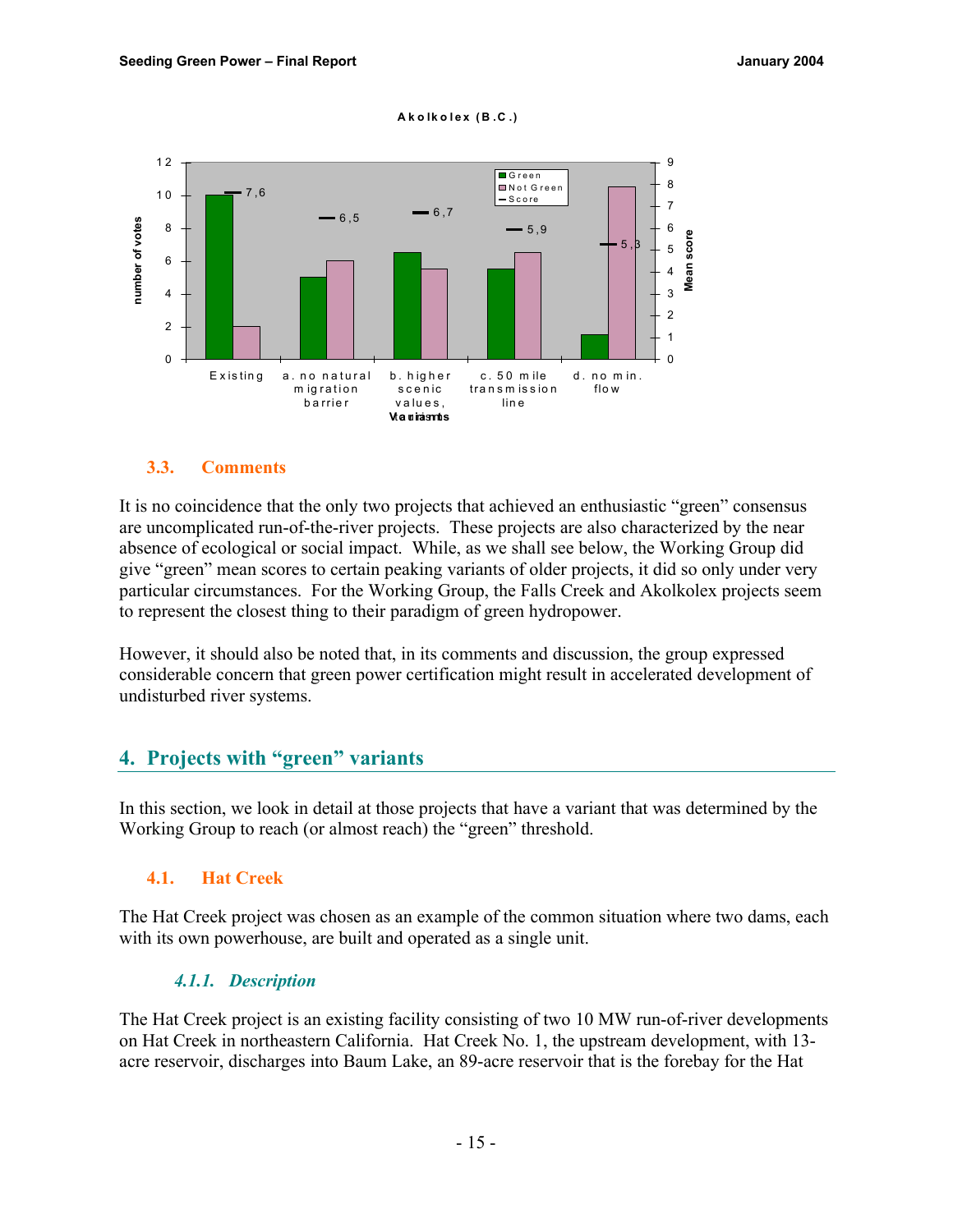Creek No. 2 development. Each project has a bypassed reach of about 1 mile. The Hat Creek projects were built in 1921, and were relicensed in 2002.

The projects are located in a sparsely populated corner of the state where grazing, farming, timber harvesting, and recreational tourism are the primary occupations. Hat Creek downstream of the Hat 2 powerhouse is designated by the state as a "Wild Trout Area" primarily for rainbow trout. It is one of the most productive and popular wild trout fly fishing streams in the state.

Hat Creek is a major tributary of the Sacramento River system in the Pit River Basin. The projects lie about four miles above the confluence of Hat Creek and the Pit River. Three other projects are located downstream, on the Pit and McCloud Rivers, and range from 143 MW to 340 MW. These projects are all peaking plants.

Prior to relicensing, PG&E released a minimum instream flow of 2 cfs into the Hat Creek No. 1 bypass reach and 8 cfs as a minimum flow below Hat Creek No. 2 dam. This was augmented by other inflows, providing an instream flow of about 40 cfs in the Hat Creek 2 bypassed reach. Below the No. 2 powerhouse, Hat Creek generally carries about 480-500 cfs during non-flood flows.

During relicensing, the U.S. Fish and Wildlife Service recommended that the minimum flow in the Hat Creek No. 1 bypassed reach be increased to 80 cfs to maximize habitat for adult trout and provide enough depth for fish passage, habitat, and other aquatic needs. After this was rejected as too expensive by FERC staff, the FWS proposed a variable flow schedule, of 40 cfs December through February, 36 cfs from March through May, and 33 cfs for the rest of the year.

In the Hat Creek 2 bypassed reach, the FWS recommended that PG&E release 50 cfs from November 1 through March 31 and 80 cfs from April 1 through October 31 for trout rearing and adults. After this recommendation was rejected, the FWS proposed 80 cfs in October through March, and 50 cfs the rest of the year.

Ultimately, FERC rejected all of the FWS' proposals as too expensive—the foregone energy benefits (4,000 to 12,000 MWh for Hat Creek 1 and 2,700-6,500 MWh for Hat Creek 2) were too high. FERC concluded that the 8 cfs in Hat Creek 1 would provide 68-80 percent of the maximum habitat for all stages of trout and maintain necessary temperatures. While this level of flow would not provide for continuous flow in the reach, FERC concluded this was not necessary, as the upper portion of the reach would not be suitable for trout regardless of the flow released. Similarly, FERC concluded that the 43 cfs flow for Hat Creek 2 was sufficient to protect and enhance existing resources and that the benefits of the higher recommended flows for spawning and adult habitat were too uncertain relative to the high cost.

# *4.1.2. Score, variants and comments*

The group's average score for the Hat Creek projects was 5.6, due in large part to the wide divergence the between the license conditions set by FERC and the ecological flows deemed necessary by the Fish and Wildlife Service. Not surprisingly, the group gave a much higher score (7.2) to the first variant, in which the required flows in the bypassed reaches were set at the levels proposed by FWS after its initial recommendations had been rejected.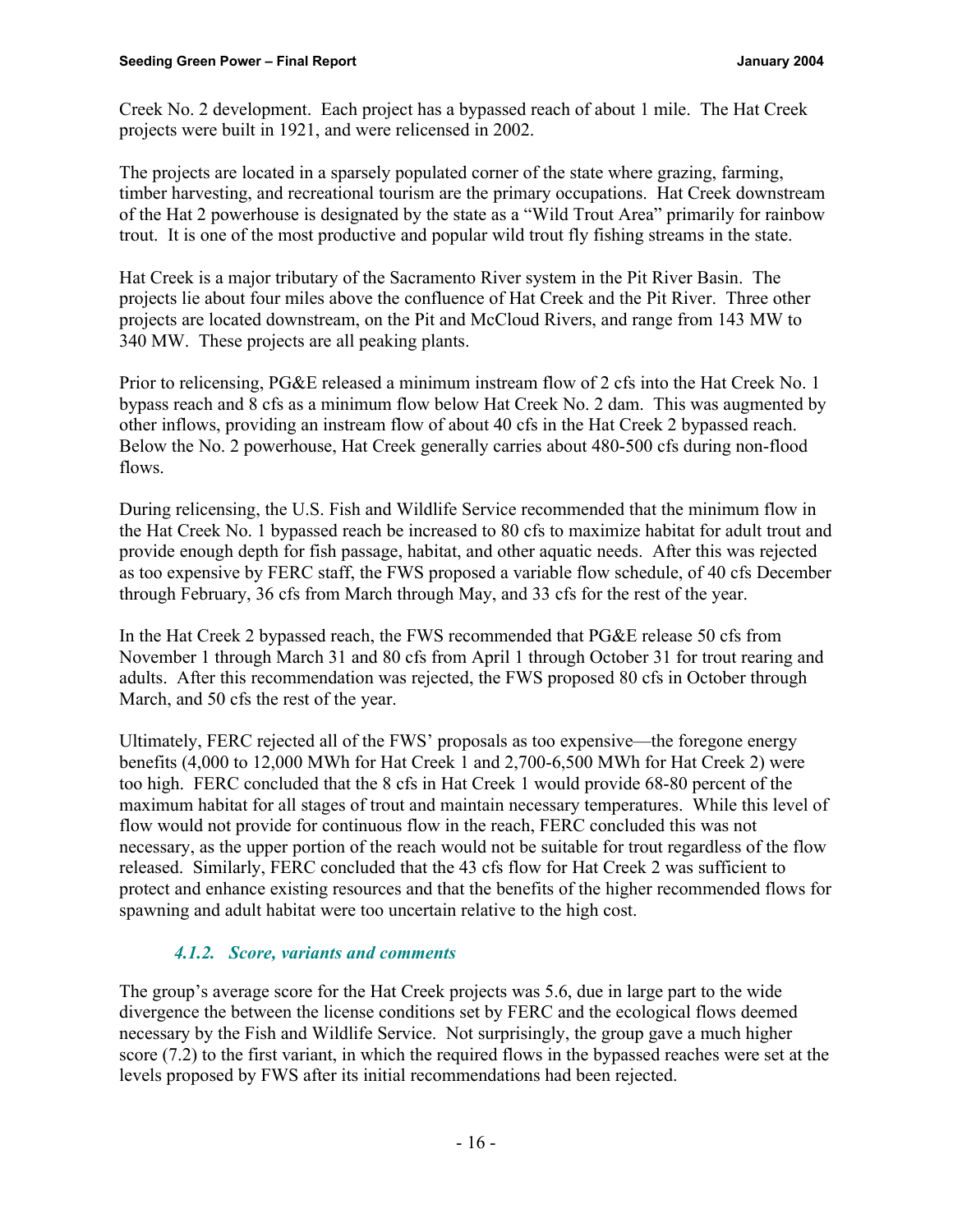Variant d), in which the project was proposed but not yet constructed, resulted in a significantly lower score (4.6). Comments included:

This is an already overburdened area in terms of hydro, and these projects would be too large scale for new projects. I'd be more likely to support new much smaller run of river projects with smaller bypassed reaches. (4)

This would be a highly valuable natural area, with unusually (in CA anyway) stable flows, great fishing, great scenery. It would change the landscape dramatically, and for not very much power at all. (2)

However, one member commented that this was:

Not a fair question. Given the high head and small dam size, it's likely that a modern design would be configured differently. It appears that the impoundment could be much smaller without a large loss in power production. (no score)

Variants b (in which these are the only projects in the water basin, but with Shasta dam still downstream preventing anadromous fish from reaching the project) and c (what if PG&E sold off its lands adjoining the project area) resulted in no net change in mean scores. However, the comments on variant b) were nonetheless interesting.

I lowered the score because without dams this would be a less developed area, although far from pristine with Shasta Dam downstream. I think areas unaffected by humans today should be held to a higher standard — but in continental US there isn't much of that now. (6, underlining added)

The fact that anadromous fish can't reach the project is a big factor for me, so the absence of other projects would not change my score. (5)

# *4.1.3. Summary*

The following table shows the "vote" tally as well as the average score for each variant:



**H a t Creek (CA)**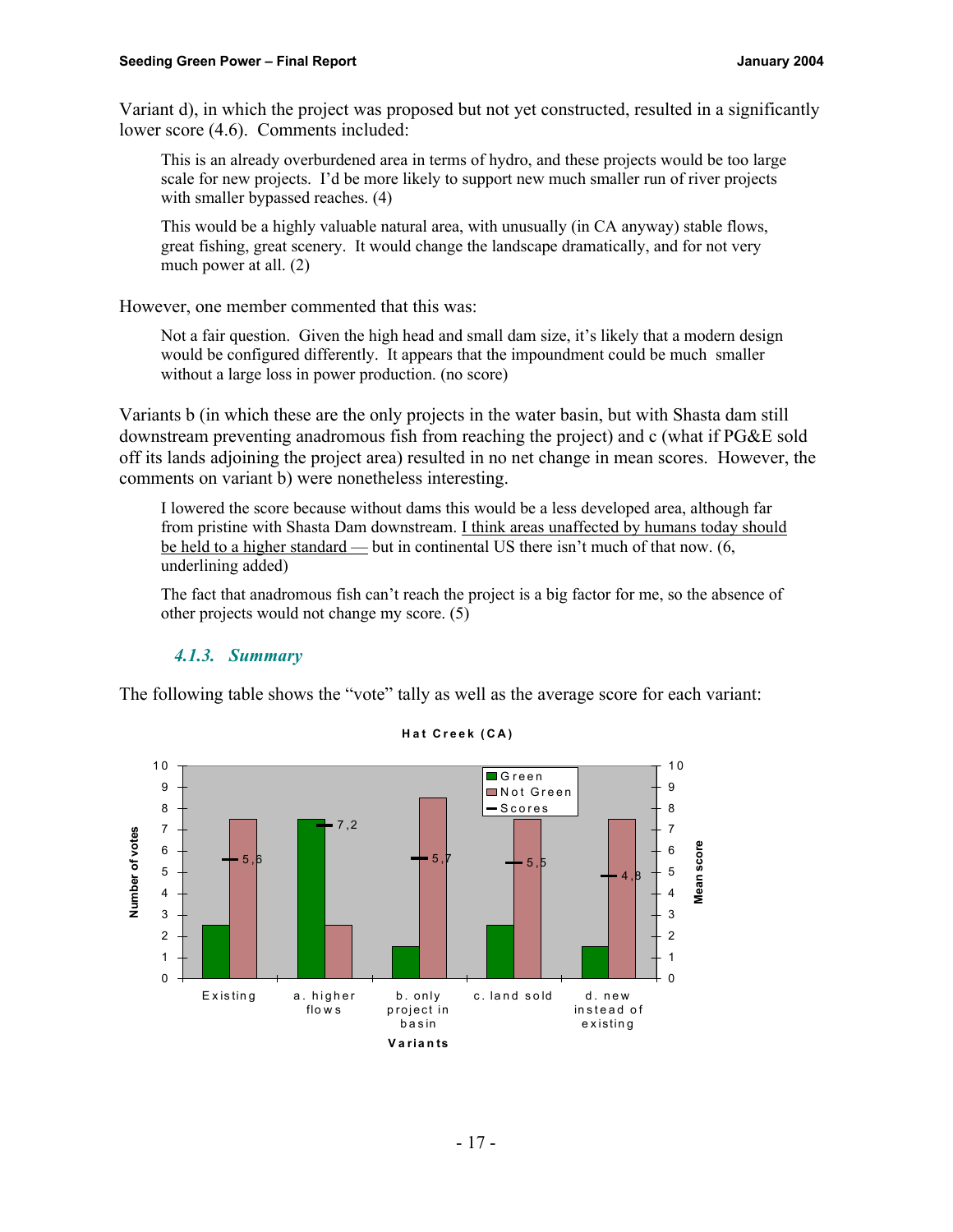### **4.2. Way/ Michigamme**

This project was chosen as an example of a situation where a relatively large storage reservoir provides regulation for a number of relatively small hydropower facilities.

### *4.2.1. Description*

The Way Dam and Michigamme Reservoir project is a 1.8 MW facility located on the Michigamme River in Michigan's Upper Peninsula, west of Marquette, MI. It was built prior to 1946, and was relicensed in 2001.

Lake Michigamme is a natural lake that was greatly expanded with the construction of the Way dam and the subsequent inundation of surrounding areas, and now totals 6,400 acres. Lake Michigamme serves as the major seasonal water storage facility for seven hydroelectric projects downstream, all within the Upper Menominee River Basin. The project is operated to maintain a certain lake elevation during specified seasons; daily peaking operations are prohibited. Wisconsin Electric (now known as We Energy) owns and operates the facility.

Prior to relicensing, Lake Michigamme was drawn down 25 feet each winter between November and February, and 5 feet in the summer between June and September. The winter drawdown was used to capture and store snow melt and spring rain for release into the river during the summer months to augment lower summer flows. The project also provided a minimum flow of 125 cfs into the river below the dam.

The Way Dam and Michigamme Reservoir project were relicensed in 2001 based on comprehensive collaboratively developed settlement agreement known as the Wilderness Shores Agreement, addressing all eight operating facilities in the Basin. Under the new license, the maximum winter drawdown of the Michigamme Reservoir is reduced from 25 to 15 feet; the summer draw down remains 5 feet. Increased, seasonally adjusted minimum instream flows are also required.

#### *4.2.2. Score and comments*

The mean score for the existing project was 5.8, but there was a considerable range of opinions about this project. Among the "green" ratings:

Relicensing addressed, and reduced, impacts on the river. (7)

The new version of this project offers many positive aspects including: prohibition of peaking, seasonal reservoir stabilization, decreased reservoir drawdown, increased minimum flows, efforts to incease dissolved oxygen, collaborative decision-making, a land-use management plan and provisions for fishway installation. Areas for improvement may include implementation of run-of-river management or further decreased reservoir drawdown. On balance, this project could be considered green. (7)

Others saw attractive features to the project, but not enough to call it "green":

The new conditions of operation under the review process make the project more environmentally attractive in many ways – from increased wetting of habitat to DO enhancement to fish passage to funding monitoring. However, the project is fundamentally a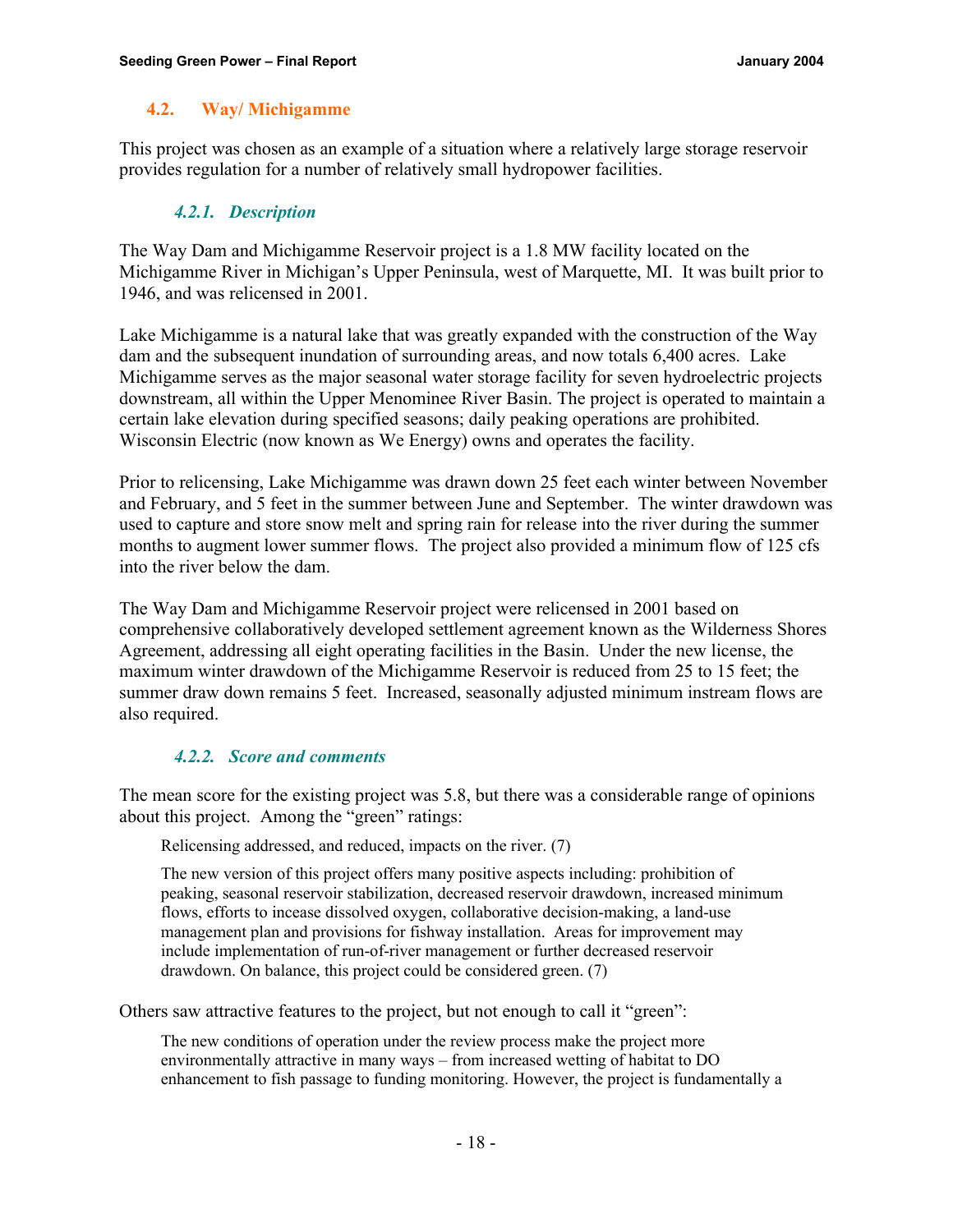storage hydro project – and I see impoundment as a fundamental disqualifier for green power unless the project is adding generation to an existing dam. (6)

Although the relicensing produced a new license with significant mitigation measures in a collaborative manner, the existing project is still one that produced an unnaturally large storage reservoir. I, therefore, rank it slightly below the green "bar". (6)

Others, however, were quite negative:

Fundamental alteration of natural flow regimes and water conditions (DO) has occurred. Absence of salmonids is curious and may be related to the reservoir having predators like walleye. There is a risk of thermal shock to fauna downstream of dam due to alteration of discharges between upper vs lower levels of the reservoir. Project is a relatively small component of the "complex". Some evidence is presented of the proponent setting in place processes to mitigate for some impacts (woody debris passage, research), but benefits are temporally distant. It is not clear how the effectiveness of the monitoring will be evaluated. Reservoir is probably stable for greenhouse gases. (3)

We're looking only at the 1.8 MW Way facility, not at the 61 MW complex (all 9 projects taken together). As such, the impacts resulting from the creation and operation of the 6400 acre reservoir are enormous. True, there have been great improvements under relicensing, but even so, the 15 ft. winter drawdowns presumably reduce the surface area of the reservoir at least by half. (15% for 5 ft drawdown; 80% for 25 ft). Not surprising that overall fish population is sparse. (4)

Nevertheless, variant c), under which the project would be operated in run-of-the-river mode with annual generation reduced by 25%, resulted in an unambiguous "green" score of 7.1, with "green" votes prevailing by a ratio of 3:1. Still, the rationales varied significantly:

This would make a "greener" hydro project, but for the environment overall the loss of renewable power would be bad policy. (8)

This has the potential of making the project green power provided that fish passage was installed and monitoring funded. It would return parts of the watershed to their predevelopment state. (7)

From an environmental perspective, this would result in a gross improvement over the longterm. However, impacts/MWh could possibly go up. I actually doubt that the effects would be as significant as suggested, but if they were, this would be a cost of about \$3,810,000 per year. This is a large cost. It seems more likely that the losses would be on the order of 10%, or \$1,524,000. This would definitely be worth considering, depending on the overall environmental benefits. (8)

A major improvement, since the reservoir would come to resemble a natural lake. Implications for timing of generation probably more important than the mere increase in total kWh; significant loss of value for operator. If that's the case, and Michigamme is no longer used as a storage reservoir, there would probably be no justification for the massive inundation that increased it to 6400 acres. Shouldn't it then be "decomissioned" back to its original size? If not, project still bears responsibility for this flooding, hence my sub-green rating. (6)

Finally, it is worth noting that variant d), under which the project would have been proposed but not built, was unanimously "not green," with a mean score of just 4.7.

Too big a reservoir, too little power production, even considering downstream benefits. (3)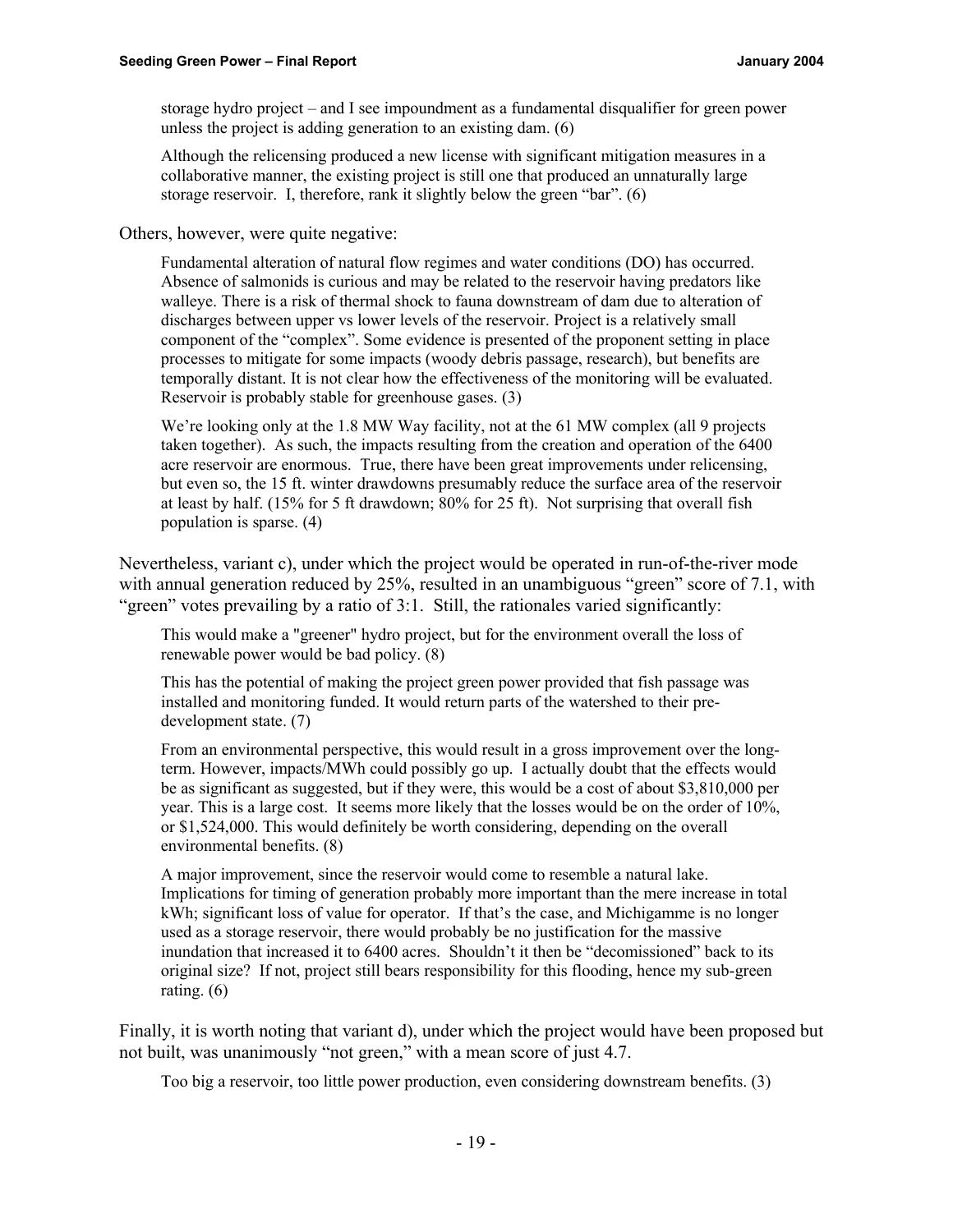Assuming that we are talking about the entire complex being not yet built, I would lower the score, since all of the impacts could be avoided. In other words, I increase the existing project's score slightly because the impacts are "sunk". (3)

The large impoundment and changes to flow regime would be difficult to accept by today's standards, although remoteness of the area would make it less of a problem. (5)

# *4.2.3. Summary*

The following table shows the "vote" tally as well as the average score for each variant:



**W ay ( M i c h igan)**

# **5. Other projects of interest**

# **5.1. Les chutes de la Chaudière**

This project was chosen as an example of a facility, built on a site which had been developed long ago, which is operated as a run-of-the-river project but which nevertheless resulted in substantial flooding. Because the site in question is an easily accessible and frequently visited waterfall, it also made it possible to look at the questions surrounding aesthetic impacts and tourism.

# *5.1.1. Description*

This is a 24-MW facility located near the mouth of the Chaudière River, just before it empties into the St. Lawrence a few miles upstream from Québec City. The average annual flow is 130  $m<sup>3</sup>s$  (4,462 cfs).

The project is located at a waterfall in a provincial park, the Parc de la Chute de la Chaudière, which is visited by several hundred thousand people each year. It is easily accessible from Quebec City, and is visible from the highway (Route 20) between Quebec City and Montreal.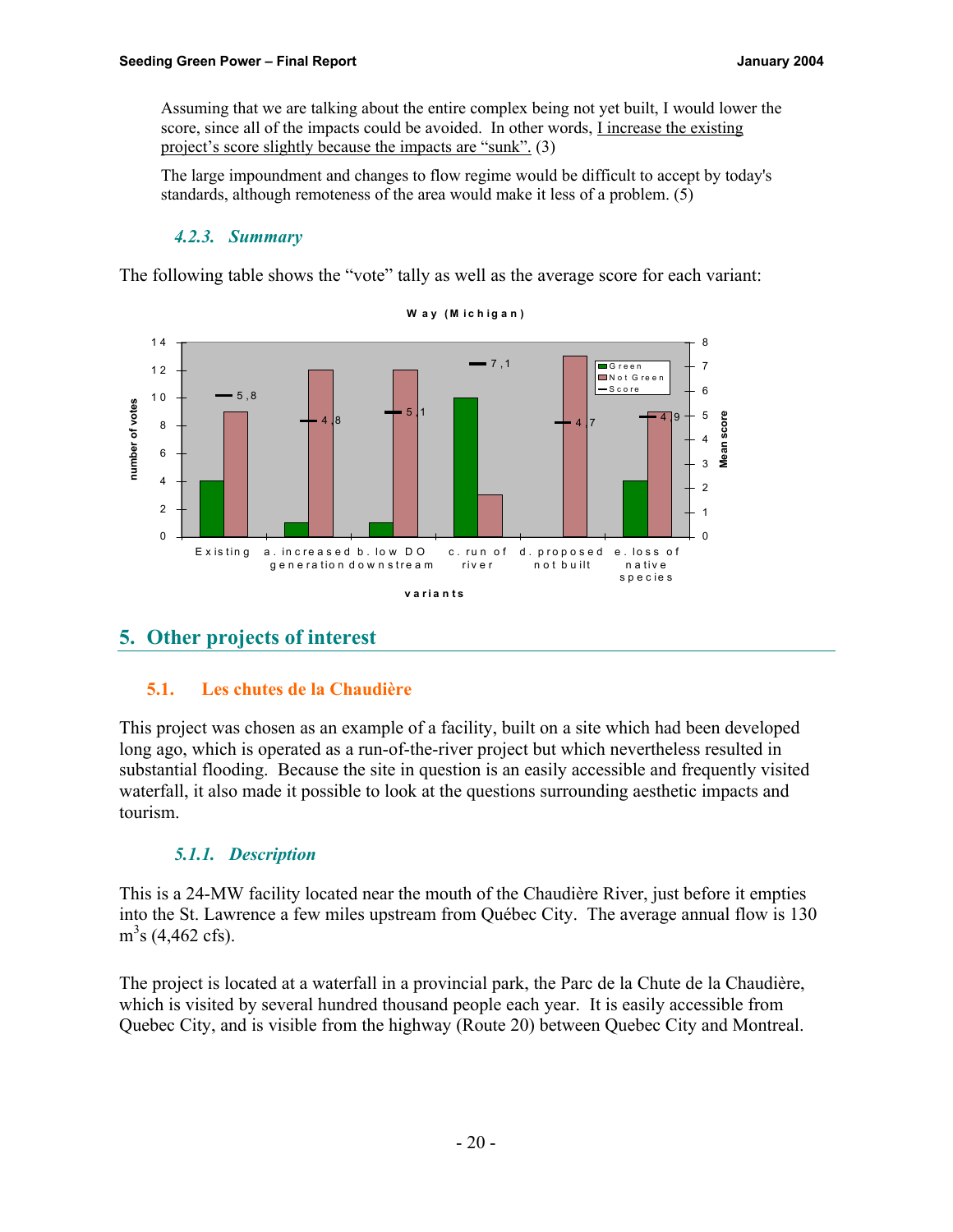In 1899, a dam was built on the site (just upstream from the new dam), which produced 3.5 MW to run electric tramways in neighboring communities. A 1970 flood breached the dam, which was never repaired. The old powerhouse was demolished in 1976.

The new facility was authorized in 1997, following hearings before the Quebec Environmental Hearings Board. The dam is 7 m (23 ft) high, and 212 m (689 ft) long. The headpond is approximately  $410,000 \text{ m}^2$  (101 acres). Its annual energy production is about 118 GWh. It is operation is strictly run-of-the-river, with outflows equal to inflows on an instantaneous basis.

The bypassed reach is about 200 m (650 ft). The 1997 authorization called for a minimum flow for ecological purposes of 12.5  $m^3s$  (429 cfs) and an aesthetic flow ranging between 25 and 37 m<sup>3</sup>s (858 and 1270 cfs) during daytime hours from April 1 to October 31. In July 2000, however, the government modified the authorization to reduce the minimum ecological flow to 4 m<sup>3</sup>s (137 cfs). Neither the documents provided by the project owner to justify this reduction nor their analysis by the Quebec Environment Ministry are available to the public.

The water quality at the site is very poor, due to agricultural and residential runoff. Twelve species of fish are found, including four below the falls and three in the wetlands that were flooded to raise the headpond.

Since the project is run-of-river, there are no downstream impacts. However, the new tailrace resulted in the loss of spawning grounds of the brook stickleback. Also, the flooding of wetlands were expected to result in:

- $\blacksquare$  declining populations of fish,
- ß declining populations of the northern dusky salamander (potentially endangered),
- Loss of 20-25% of nesting areas for waterfowl, and
- Loss of fish habitat in bypassed reach.

# *5.1.2. Score and comments*

The Working Group's average score for the Chaudière project was 5.6, well below the green threshold. On the positive side, participants pointed out that:

- $\blacksquare$  the project operations are strictly run-of-the-river,
- the wetlands damaged by the project have only existed since the dam was breached in 1976 (though they presumably existed before the initial dam was built as well),
- the downstream reach is very short, as the Chaudière empties into the St. Lawrence just below the dam,
- the project went through a full, public environmental assessment process, and
- it produces significant amounts of energy, given its limited biological impacts.

However, on the downside:

ß The project contributes to cumulative effects on the watershed combined with urban and agricultural development,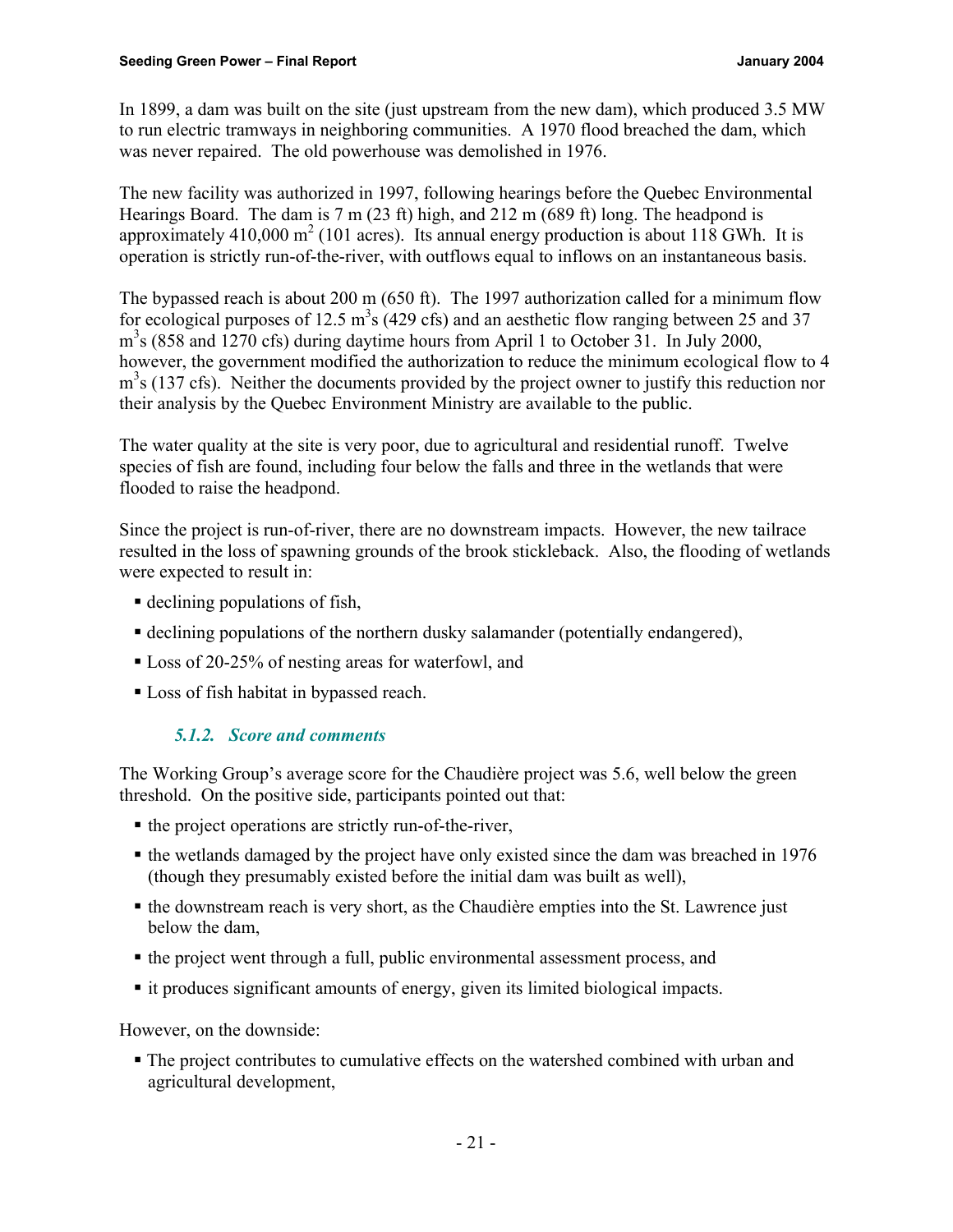- The project significantly reduced the scenic qualities of an easily accessible and highly visited site,
- The ecological flow in the bypassed reach, especially after it was reduced from 12.5 cms to 4 cms, results in significant reduction in scenic qualities and in fish habitat,
- ß Even with the aesthetic flow, there is significant degradation of a highly visited and appreciated natural site, and
- ß The aesthetic flow, meant to mitigate the harm to a scenic resource, results in aggravating the biological harm, since it mimics a peaking regime.

Furthermore, the fact that the ecological flow was reduced by 68% without any public process and without making public any of the studies on which that decision was based was cited by several members as highly significant:

Not green power, although it is a relatively low-impact hydroproject taking advantage of a short, steep fall. The proponent had an opportunity to adopt ecological flows recommended by BAPE. They have not provided documentation to justify the drastic reduction from 12.5 to 4. They have broken the public trust by doing that. (5)

The unexplained (publicly) reduction in the recommended minimum flows is a killer here. Based on the dossier, the drop from the recommended ecological flow of 12.5 m3s to 4m3s would dewater over half the rapids and a loss of 16 percent or more of the fish habitat. Without better monitoring of impacts and demonstration of minimal effects, this project can't be green. (5)

As a result, the average score for the existing project was just 5.6, with "not green" outvoting "green" by a margin of two to one.

# *5.1.3. Variants*

The variant a), in which the project was built with a larger headpond and is used for peaking, not surprisingly received an even lower score  $(4.9)$ .

Variant b), which assumed that there had never been a dam on the site and that water quality was excellent, resulted in an even lower score (4.1). It was observed that, while such projects were routinely built in the past, building such a project today on a virgin site with a healthy fishery would be unacceptable, especially from a "green power" point of view.

Variant c), in which the ecological flow in bypassed reach is doubled from its original level to 25 cms, was the variant with the highest score (6.5). Comments include:

This would alleviate most of my concerns, since the magnitude of "peaking" would be reduced. I assume that there might be some fluctuations up to 37 cms but that flows are likely to be closer to 25 cms most of the time. (7)

The bypassed reach is quite small. However, a larger minimum flow would help to preserve more habitat below the falls and lessen the daily fluctuations in flows in that reach in the summer months. It would, however, also significantly reduce or halt energy production during average years five months of the year. (5)

This sounds like it would help with my concerns, but not entirely clear if this would solve the probable fisheries impacts. It's still a pretty low percentage of the annual flow. Lack of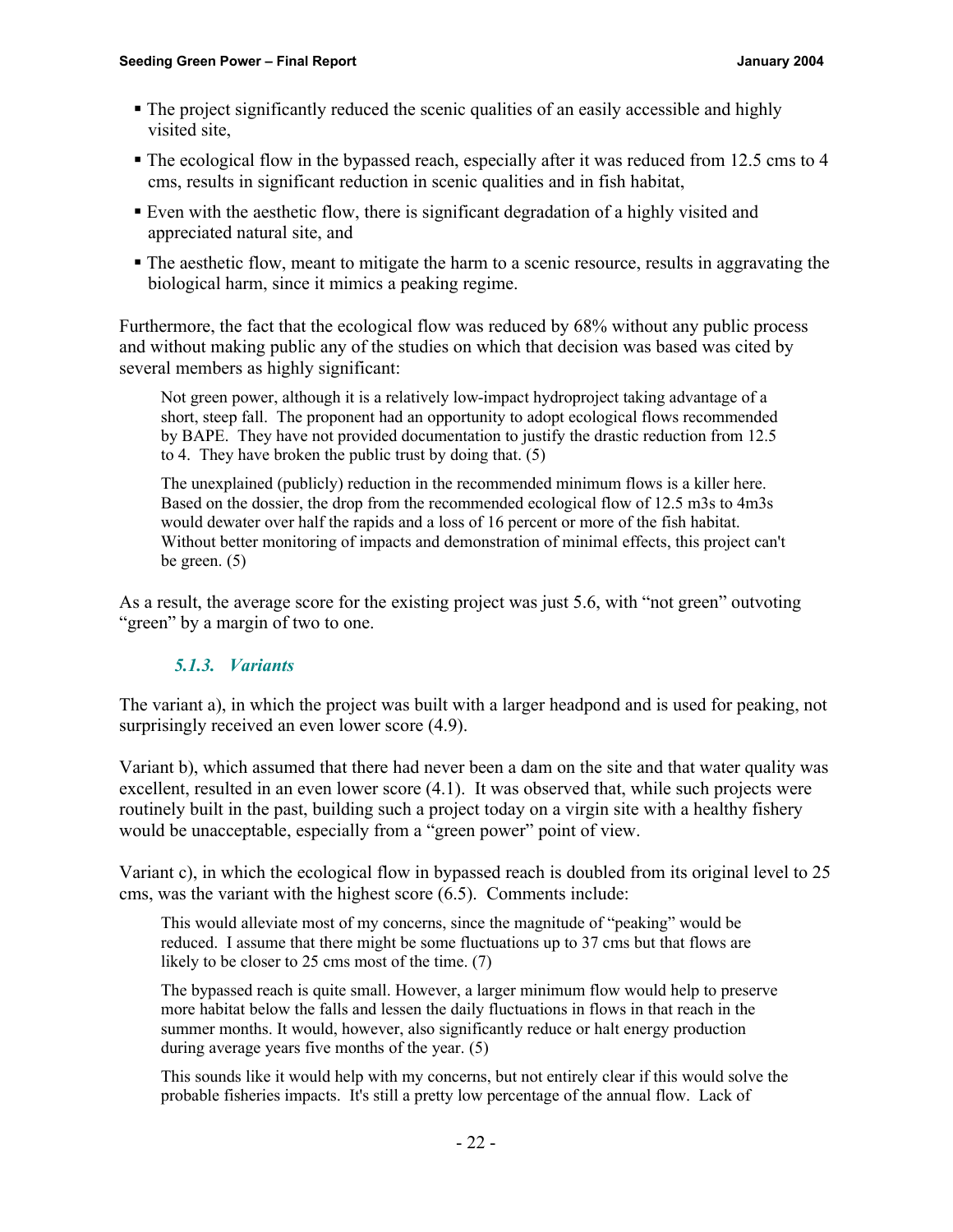publicly available information and environmental analysis, which apparently is common in Canada, is very frustrating and quite different than in the US. (6)

# *5.1.4. Summary*

The following table shows the "vote" tally as well as the average score for each variant:



# **5.2. Clowhom**

This project was selected as an example of a single facility with a substantial reservoir used for peaking. Variants were chosen in order to examine the importance of the operating restrictions for such a project.

# *5.2.1. Description*

The Clowhom River hydro project is a 33 MW facility located on the built in the 1950s on the Clowhom River on British Columbia's "Sunshine Coast," about 55 km northwest of Vancouver. It is one of 11 hydro projects owned by B.C. Hydro in the Bridge-Coastal region, stretching north from the US border to Prince Rupert and from the Pacific Coast far into the coastal mountains.

The Clowhom project consists of a dam that impounds Lower Clowhom Lake (1840 acres), with a 350 metres bypassed reach. The powerhouse empties directly into the salt-water Salmon Inlet of the Sechelt Inlet, which empties into the Georgia Straight separating Vancouver Island from the mainland. Before impoundment, the Clowhom River emptied into a chain of two lakes (Upper and Lower Clowhom Lakes) and a small pond, before flowing over the Clowhom Falls into the Salmon Inlet.

The project resulted in the loss of 350 m (1137 ft) of mainstem channel. Impoundment resulted in the flooding of these three lakes and 315 hectares (778 acres) of terrestrial habitat, as well as 78 hectares of channel and riparian habitat on the mainstem and a tributary. Flooding also resulted in the loss of 17 km of lake shoreline and 6 km of the mainstem channel, as well as 3 km of channel of a tributary.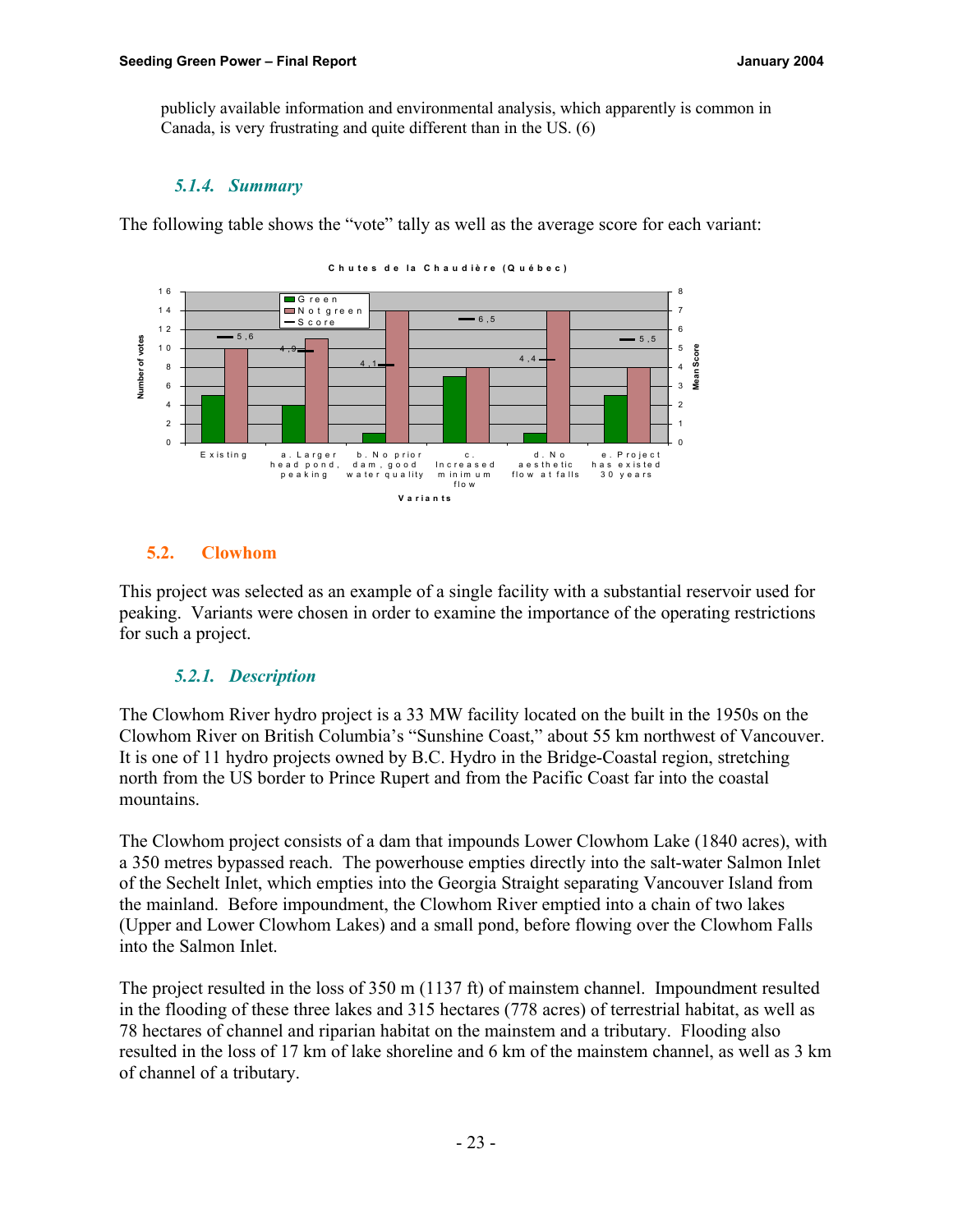The Clowhom plant is used for peaking on the B.C. Hydro system, and thus supports both domestic requirements and export sales. It generally operates in "on-or-off" mode, alternating between 0 and about 30 MW output once or twice a day. However, since it empties directly into the Salmon Inlet, there is no downstream riverine environment that is affected by these flow variations. There is no flow in the bypassed reach.

Prior to impoundment, there was an extensive sport fishery for rainbow and cutthroat trout in the Clowhom Lakes. It is not known what other species were present. There is no evidence of substantial anadromous fish in the Clowhom basin prior to impoundment, but a small side channel (flooded by the initial impoundment) reportedly did allow coho salmon and steelhead to ascend the falls, and may have provided some spawning and rearing functions. Salmon are not currently found in the Salmon Inlet, though the name suggests that they may have been in the past.

Limited fish studies of the Clowhom reservoir have recently demonstrated the presence, in addition to rainbow and cutthroat trout, of kokanee, three-spined stickleback, prickly sculpin and western brook lamprey. Juvenile Dolly Varden trout were also found, but it is not known whether or not they successfully rear to maturity in the reservoir.

The studies also showed the cutthroat trout populations to be in poor condition, relative to preimpoundment studies, suggesting a lack of suitable prey. Rainbow trout were in better condition, but since impoundment the average size has declined substantially and the number of older fish were very limited. This may be due to the shortage of large insect prey and their inability to compete with cutthroat trout.

Water chemistry studies show the reservoir to be oligotrophic (low in nutrients) and thus not very productive. The reservoir stratifies during summer, with substantial mixing during fall, spring and probably winter.

Clowhom is currently in the Water Use Planning (WUP) process, which was first announced by the BC government in 1996 in order "to revisit provincial water management in light of changing public values and environmental needs." The WUP process is meant to optimize project operations and water management. It thus makes a clear distinction between "footprint" impacts, related to the project's existence and its physical installations, and operational impacts related to project management. For instance, fish passage and the loss of riverine habitat due to dead storage in the reservoir (independent of reservoir operations) are footprint issues that cannot be addressed in the WUP. A separate B.C. Hydro program, the Bridge-Coastal Fish and Wildlife Restoration Program, is meant to address footprint impacts on fish and wildlife for facilities in this region.

#### *5.2.2. Score and comments*

The Working Group's mean score for the Clowhom project as currently operated was 4.2, and not a single member gave it a "green" score. Comments on the project included the following:

They severely affected an apparently productive lake system and a nice little fishery. The scale of the project is nevertheless fairly small and there are no downstream effects, so I have moved away from the very low end of the scoring system. (4)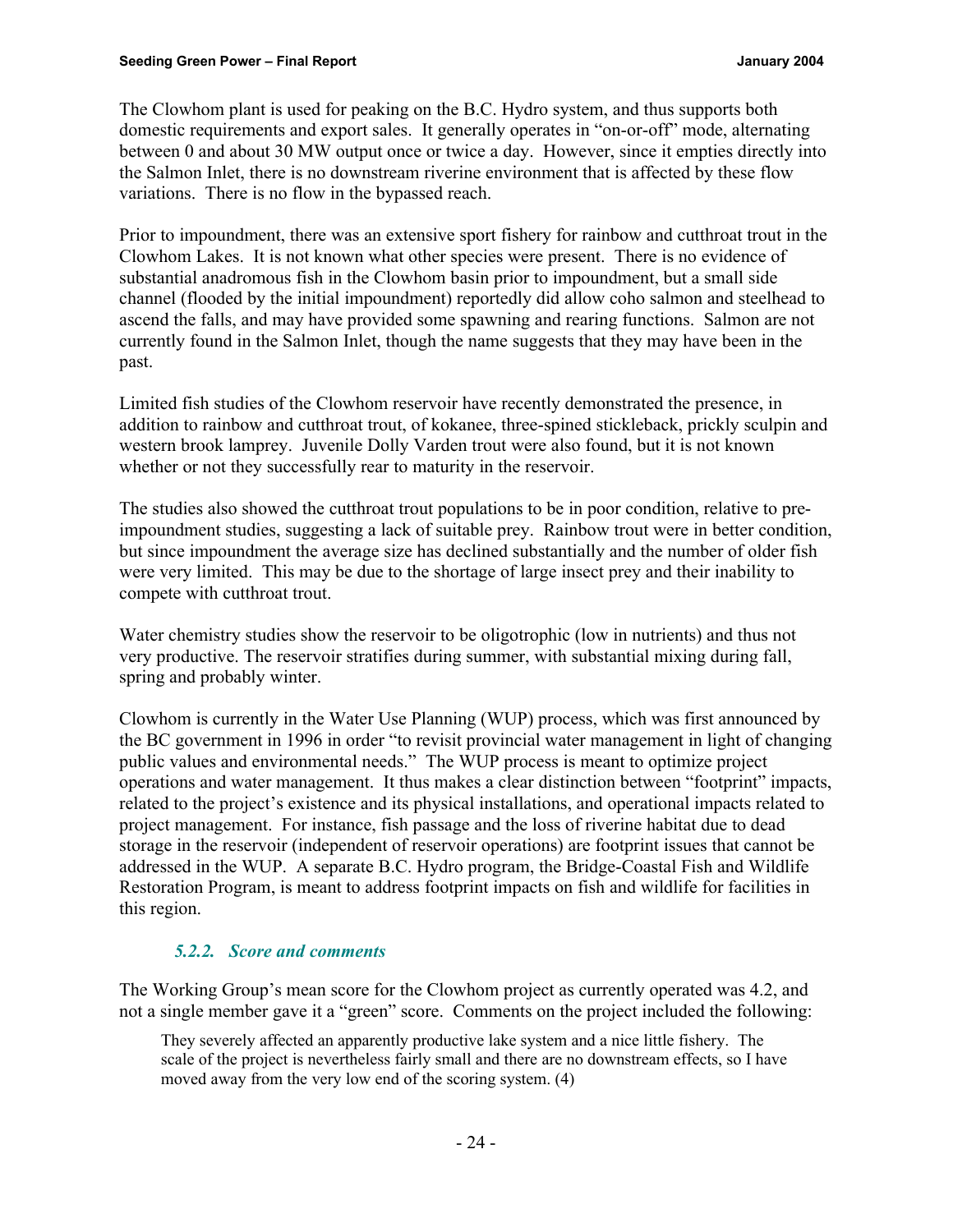The existing project does not seem to have much going for it. Negative aspects of the project include: loss of main stem channel and bypassed reach, riparian habitat loss due to flooding, peaking operation, significant and rapid drawdown, recreational losses, fish population decreases, and no effective littoral zone. Operational changes could go a long way in improving this project. (3)

# *5.2.3. Variants<sup>8</sup>*

In the WUP process, several alternate operating regimes were developed and evaluated in relation to economic and environmental criteria. Under current operating criteria, the reservoir levels in typical wet, medium and dry years are those shown in the following graph :



Two of the alternate operating regimes were of particular interest to the Working Group. Alternate B is intended to closely mimic the behaviour of a natural lake. This alternative provides an Effective Littoral Zone as large as that of the pre-impoundment lakes, and is best for recreation. However, it involves frequent small spills, with resulting economic loss and fish entrainment, and very greatly reduces operational flexibility. The simulation results for this alternative, identified as variant a) in our process, are shown below :



<sup>-&</sup>lt;br>8 Due to ambiguity in its drafting, variant d) has been excluded from our analysis.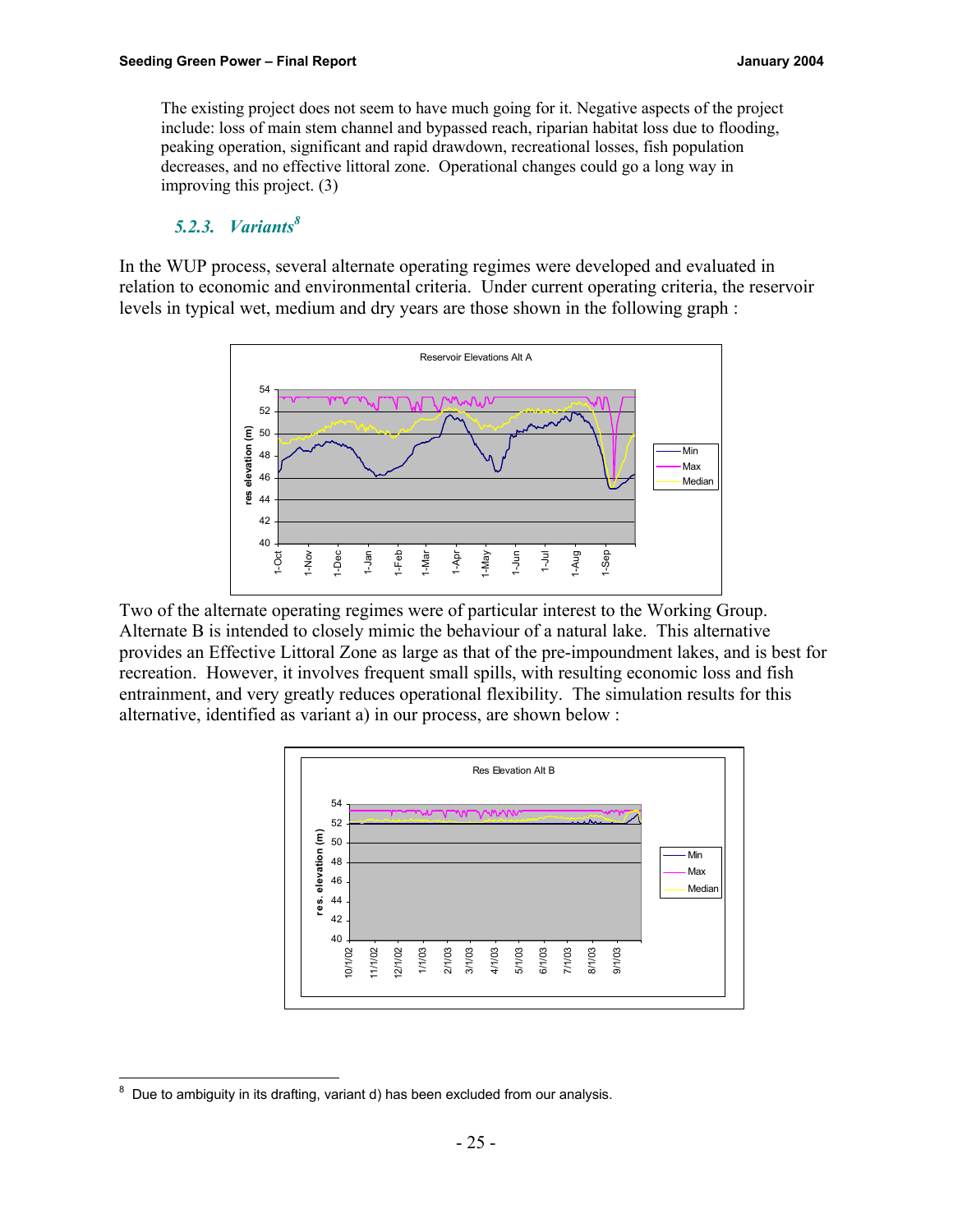Alternate I, like the current operating regime, allows considerable operational flexibility. However, limits are imposed which nevertheless allow for the formation of an Effective Littoral Zone. It sets a minimum level of 49 m year round. (The current license allows drawdown to 42 m, though drawdowns below 45 m are rare.) It also includes increasing the turbine discharge limit, and shifting annual maintenance to March. The simulation results for this alternative, identified as variant b) in our process, are shown below :



The mean score for variant a) was 6.2, and that for variant b) was 6.1. However, the perceptions of the two variants were very different for several Working Group members. Thus, for variant a), comments included:

This would almost return it to a natural system, eliminating most impacts of development other than the flooding itself (which would become without purpose, except for increasing head). While I find the method used by BC Hydro overstates the system consequences of loss of storage, they would nonetheless be quite substantial. Surprisingly, the loss of value resulting from loss of peaking ability is not very great (\$6.70 to \$6.54 M, or 2.5%). (7)

Restores some of the natural flow regimes, but probably not enough to improve impacts on spawning areas. The approach is theoretical. No evidence is given that restoring an Effective Littoral Zone actually improves fish production. The projects, in improving access to fish populations that may already be stressed, could actually have major new negative impacts upon them. (4)

Both of these commenters gave lower scores to variant b). However, others were very concerned about the loss of operational flexibility in variant a):

The tradeoffs here would be a bad idea. Water levels may mimic a natural lake, but its not, so there are still other impacts and the operational losses aren't worth it. (5)

This commenter increased his score to 7 for variant b).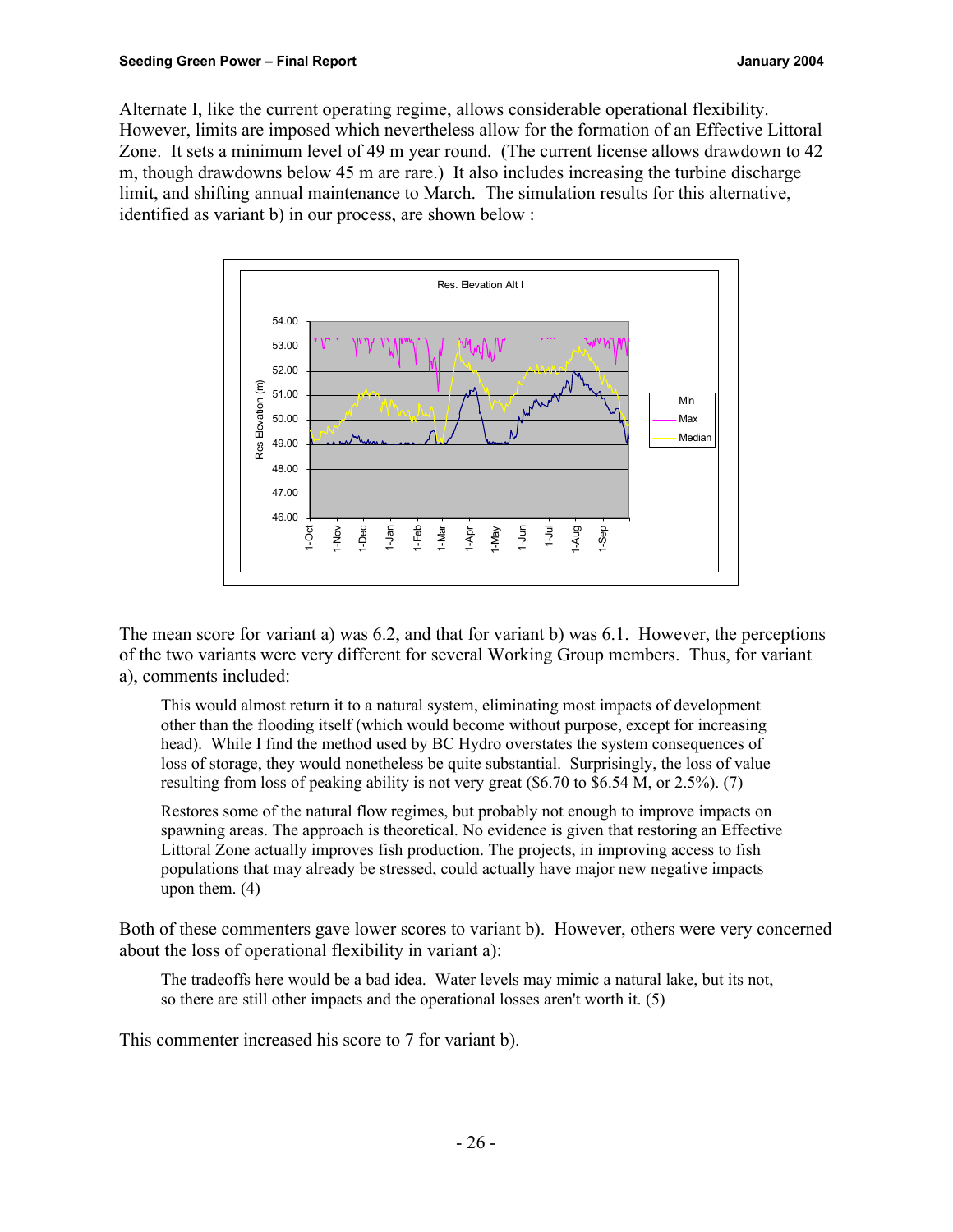# **5.3. Parishville/Allens Falls**

Parishville/Allens Falls was selected as an example of a two-facility peaking project in which the operating regime has been greatly modified as a result of a collaborative process.

# *5.3.1. Description*

Parishville and Allens Falls are two separate existing hydropower developments, built in the 1920s, operated as a unit and licensed together as one project. The project is owned and operated by Reliant Energy, and was relicensed via a collaborative process in 2002. The facilities are located on the West Branch of the St. Regis River in northern New York about ten miles east/southeast of the Village of Potsdam.

The area around the project is predominantly rural. There are no other water developments or hydropower projects in the West Branch St. Regis basin. The watershed itself includes small towns and farms, with agriculture and recreation uses (e.g., fishing, canoeing, camping) predominant.

Both facilities include a reservoir, dam, penstock, bypassed reach, and powerhouse. The Parishville development (2.4 MW) is the furthest upstream and discharges into the Allens Falls impoundment (4.4 MW). Parishville has a bypass reach of 4,175 feet (1.3 km); Allens Falls has a 13,700-foot (4.2 km) bypass reach. The facilities are operated for power generation in a "pulsing" mode with daily impoundment fluctuations of less than 1 foot (0.3 meters); minimum instream flows in the bypassed reaches are now required, but were not prior to relicensing.

# *5.3.2. Results*

This project was chosen to highlight the significance of a collaborative settlement for an older project. The average score of 6.7 for the existing project, despite the fact that it is used for (daily) peaking, demonstrates that the Working Group gave considerable weight to the reduction in environmental impacts resulting from the recent collaborative relicensing agreement. This is demonstrated by the the "proposed but not built" variant, where the score declined precipitously to 4.9. As discussed below, this variant provides a strong indication that, in the minds of the Working Group members, new facilities must be held to a much stricter standard than existing projects.

# **5.4. Cannelton**

Cannelton represents a type of "incremental" hydropower project which has aroused considerable interest in recent years, which adds generating equipment to an existing dam built for other purposes. In this case, turbines are added to one of the many navigational locks on the Ohio River, one of the most heavily developed rivers in North America.

# *5.4.1. Description*

The proposed Cannelton Hydropower project is a proposed installation of a grid enclosing 140 small turbines ("hydromatrix" technology) to the tainter gate bays of an Army Corps of Engineers Lock and Dam on the Ohio River, built in 1974. There will be 5 modules placed in as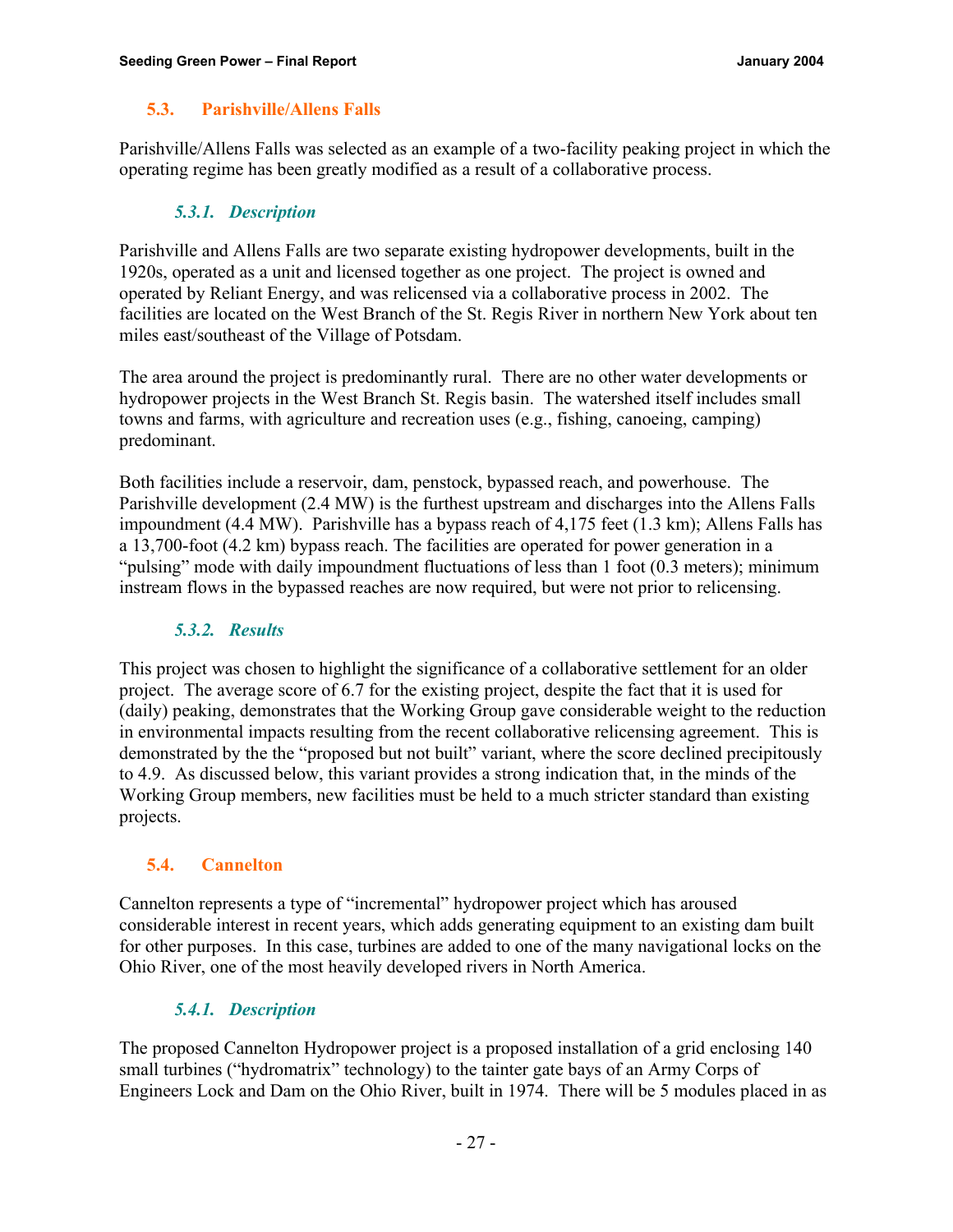many gate bays, each of which contains 28 turbines with a capacity of 570 kW each, for a total installed capacity of 79.8 MW.

The existing Army Corps Dam is one of 60 dams, and lock and dam facilities in the Ohio River Basin constructed to provide navigation along the mainstem Ohio (including water control dams on tributaries in the basin's watersheds). There are 20 dams on the mainstem Ohio for navigation.

The pool created by the Cannelton dam is 117 miles long, and there is no bypassed reach.

The project is expected to result in some mortality of drum and shad, but the amounts are not expected to be significant, given the size of the populations present.

# *5.4.2. Results*

This project produced a wide variety of scores, depending above on the degree to which the participant was willing to divorce the score for the "incremental" generation from the impacts of the existing dam, without which that generation would be impossible. The following represent the range of views expressed:

The project evaluation should include the existing dam that allows it. The low score reflects the scale of that dam relative to the power that will be achieved as well as the irreversible impacts that were caused. The score would be a 2 if there was seasonal storage. (3)

Although the net impact on the environment is minimal because it is operating in run-ofreservoir mode without storage, the dam has historical impacts which could have been partly mitigated. For example, the project does not permit fish passage. Also, there is no environmental enhancement or new habitat created in the overall design. Also, the transmission line does have a net impact. The project is not green. To be green an enhancement program would be needed. (5)

Actual (marginal) impacts of project are very low compared to significant power production (entrainment and impingement of populous species, new 8-mile transmission line that creates no new habitat fragmentation). True, the damming of the Ohio has created huge impacts, but there is no link to the power development. (7)

The mean score of 5.8 in fact was composed of two blocs, one ranging from 2 to 5 (mean 3.7) and the other ranging from 7 to 9 (mean 7.3). This divergence with respect to cumulative impacts is discussed in section 6.5, below.

# **6. Key Issues**

It is clear from the review of the projects and the variants described above that there are many elements that contribute to the Working Group's judgements, whether on an individual or collective basis, as to the environmental qualities of a given hydropower project. In this section, we will focus on the most important of these features.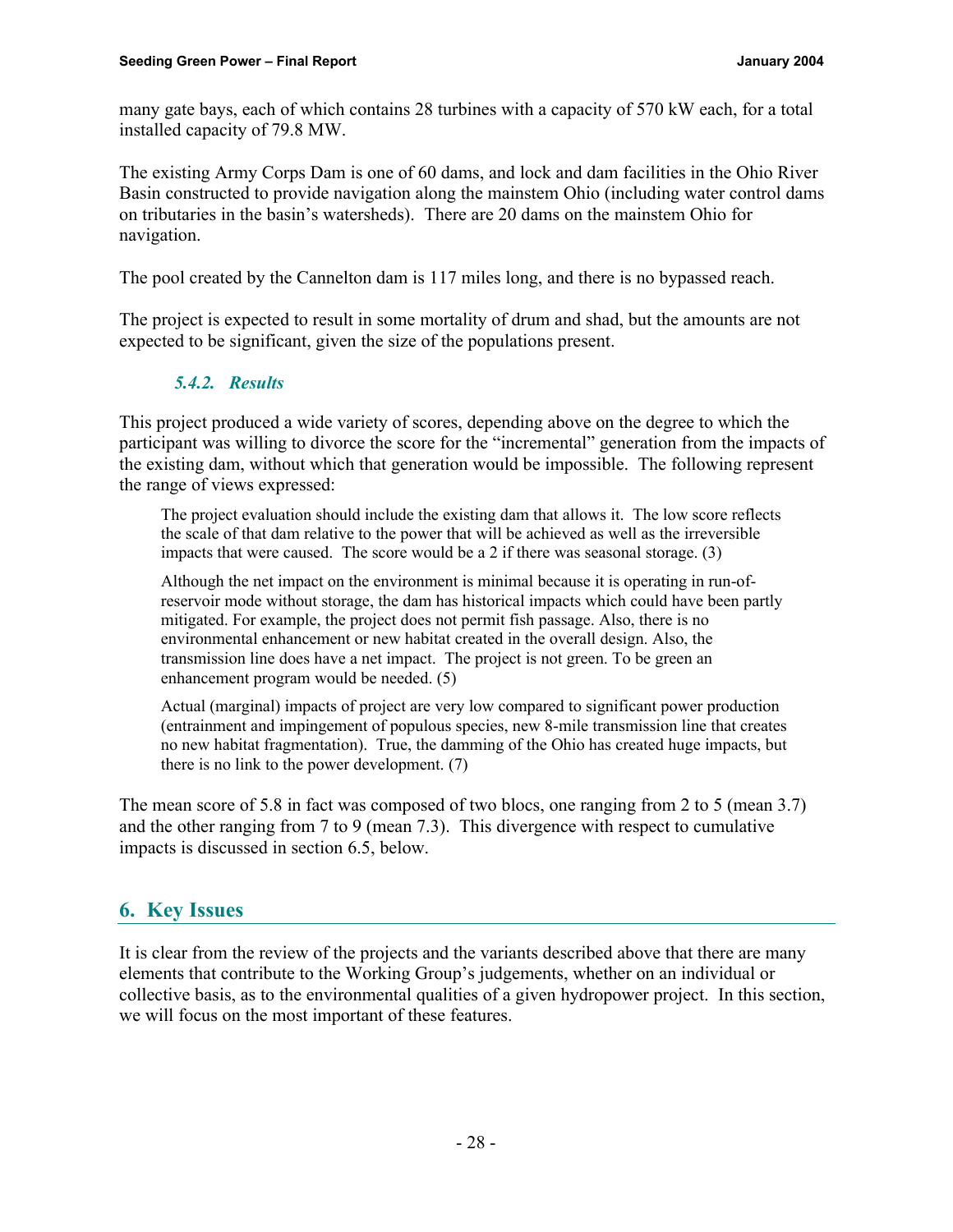### **6.1. Flow modification**

One of the most important conclusions to emerge from this process is that the extent to which a project modifies a stream's natural flows played a critical role in the Working Group's judgments. Run-of-the-river projects (those in which inflows are equal to outflows on an instantaneous basis) do not affect streamflows downstream of the facility, nor do they affect water levels in any reservoir or headpond upstream of the facility. All the projects and project variants that were deemed "green" by the Working Group were run-of-the-river, based on this strict definition.<sup>9</sup>

That said, it is also worth noting that some peaking projects or variants did achieve near-green scores. For example, the Parishville-Allens Falls project in New York State was rated 6.7, even though it is operated as a daily peaking plant.<sup>10</sup> However, this project is noteworthy in that its operating regime was fixed as the result of a multi-party collaboratively developed settlement agreement.<sup>11</sup> Under this agreement, reservoir drawdown is limited to 6 inches, except when necessary to maintain minimum flows in the bypassed reach.

Five of the projects studied included variants related to peaking. For the run-of-river Falls Creek plant, the highest scoring project in the study, the score for a variant with a larger headpond to allow peaking operations fell to 5.6. from 8.1. A similar variant reduced the score of the Chaudière project to 4.9 from 5.6.

There were also two peaking projects (Reynolds Creek and Kananaskis) with variants that eliminated or substantially reduced the peaking-related flow fluctuations. In both cases, the mean score improved substantially, as shown in the table below.

An interesting example in this regard is the Columbia project in South Carolina, at the confluence of the Broad and Saluda Rivers is one of 15 projects on these two rivers, some of which are quite large. Thus, while Columbia is a run-of-river project, its flows are controlled by other projects upstream. (It would thus be more appropriate to refer to it as a "run-of-reservoir" project.) Variant b), which presupposes modifications in the operations of an upstream facility that would result in steadier, more predictable flows downstream of the Columbia project, increased the mean score by 0.6.

<sup>-&</sup>lt;br>9 In other contexts, the term "run-of-the-river" is sometimes used to refer to projects with very limited storage capacity.

 $10$  The project is operated in a "pulsing" mode, with daily impoundment fluctuations.

 $11$  The parties included the project owner (Reliant), state and federal resource agencies, the St. Regis Mohawk Tribe, the local county and town, and several environmental organizations, including the Adirondack Mountain Club, American Rivers, American Whitewater, and Trout Unlimited.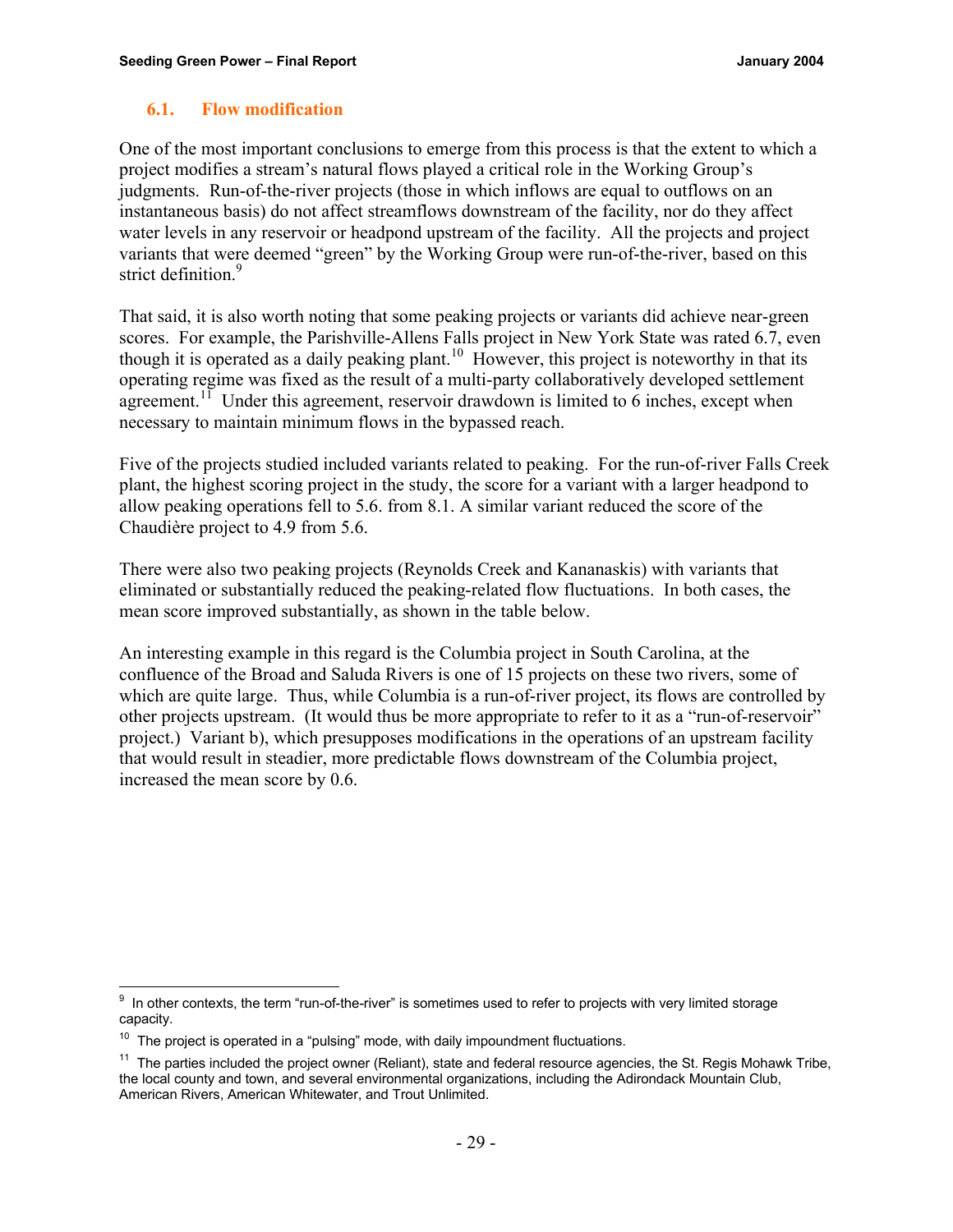|                              |                                                                     | score change      |                   |
|------------------------------|---------------------------------------------------------------------|-------------------|-------------------|
|                              | variant                                                             | RoR to<br>peaking | peaking<br>to RoR |
| <b>Falls Creek</b>           | (a) Larger headpond, peaking                                        | $-2.5$            |                   |
| Parishville/<br>Allens Falls | (c) higher capacity, more reservoir fluctuation,<br>lower min flows | $-1.6$            |                   |
| Chaudière                    | (a) Larger headpond, peaking                                        | $-0.7$            |                   |
| Columbia                     | b) less flow variation from upstream facility                       |                   | $0.6^{\circ}$     |
| Reynolds Creek               | (d) Run of river                                                    |                   | 0.8               |
| Kananaskis                   | (c) reservoir stabilized, weekly block loading                      |                   | 2.6               |

The substantial variation in scores for variants that affect the degree of flow modification demonstrate the critical importance of this issue for the Working Group.

# **6.2. Minimum flow (bypassed reach)**

Another issue that clearly contributed significantly to the group's judgements is the required flows in the bypassed reach(es). Seven projects had variants related to these flows.

|                    | increased flow | decreased flow |
|--------------------|----------------|----------------|
| <b>Falls Creek</b> | 0.2            | $-3.4$         |
| Chaudière          | 0.9            | $-1.2$         |
| Parishville        | $-0.1$         | $-2.6$         |
| Reynolds Creek     | 0.5            | $-2.8$         |
| <b>Hat Creek</b>   | 1.6            |                |
| Columbia           | 0.6            |                |
| Akolkolex          |                | $-2.3$         |

It is interesting to note that, while increased flows had a significant impact on the score for Hat Creek and Chaudière, they had little effect on the other projects. A closer look reveals, however, that in these two cases the Working Group had significant concerns regarding the flows in the underlying projects. It is thus not surprising that improvements in this regard would result in significantly higher scores. This demonstrates once again the danger of mechanically applying a flow standard that doesn't take into account the particular characteristics of the project in question.

Similarly, variants with decreased flows in the bypassed reach generally had quite significant repercussions on the Group's overall perception of the "greenness" of the project, with scores falling by up to 3.4 points. The exception was, again, Chaudière, where the score for the existing project already reflected the Working Group's judgment as to the adequacy of the flows provided.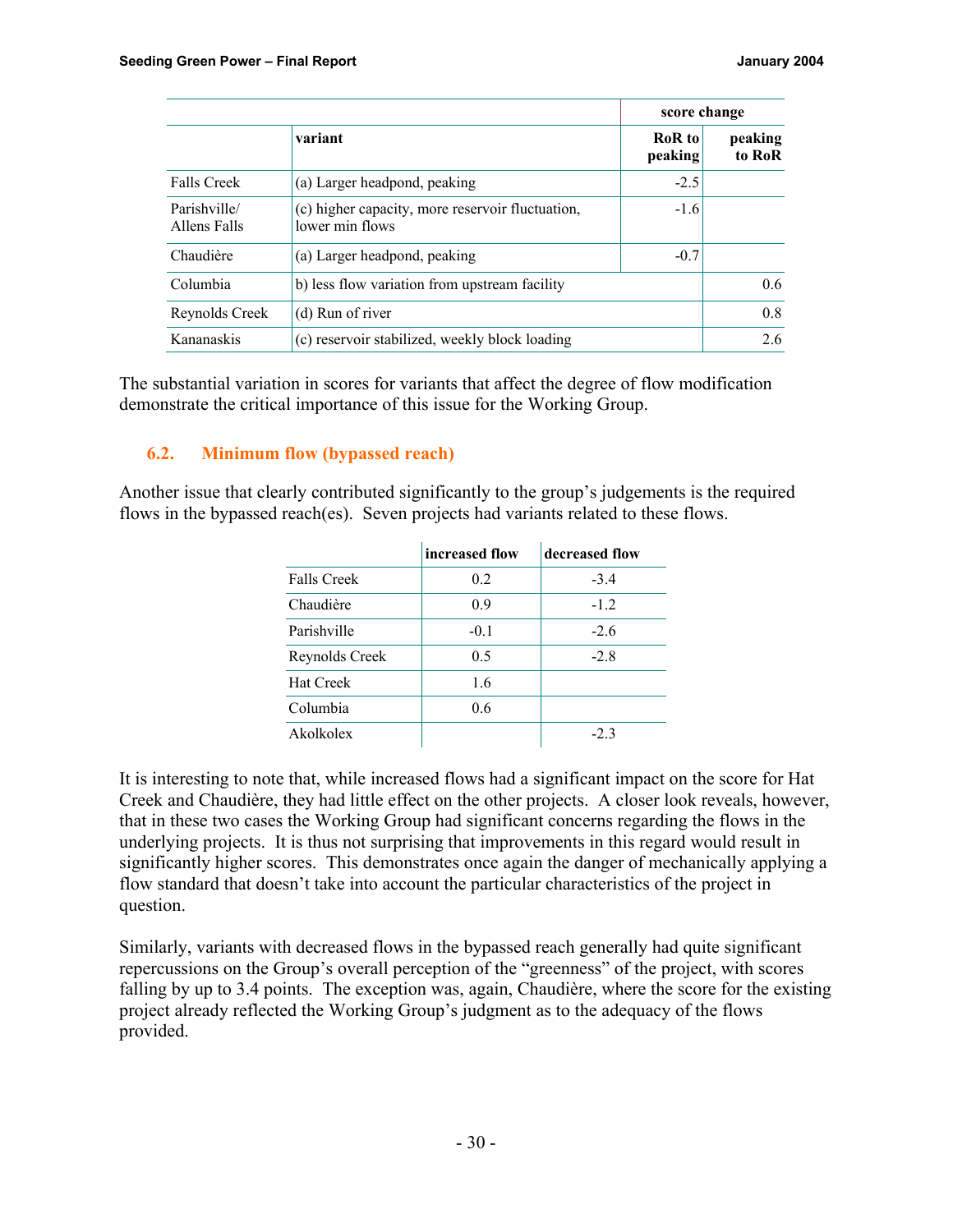#### **6.3. Proposed vs. existing**

The Working Group's score for the "proposed but not yet built" variant were inmost cases substantially lower than for the underlying project. The following table shows the score differentials for these variants :

| project                  | score differential<br>"proposed" variant |
|--------------------------|------------------------------------------|
| Parishville/Allens Falls | $-1,8$                                   |
| Way/Michigamme           | $-1,1$                                   |
| <b>Hat Creek</b>         | $-0.8$                                   |
| Clowhom                  | $-0.6$                                   |
| Columbia                 | $-0.5$                                   |
| Chaudière                | $-0.1$                                   |
| <b>Falls Creek</b>       | 0.0                                      |

These results imply that some of an existing project's impacts are "forgiven" because they have already been incurred. Or, viewed from the other side, that new projects have a higher threshold to meet, since all of their impacts (and not just those related to project operations) can be avoided.

A clear implication of this finding is that different standards are needed for new and for existing projects. There was strong support for the notion that it is appropriate to give credit through the green power market for modifications to the operations of existing projects that result in reduced environmental impacts. It is less clear, however, how the "footprint" impacts resulting from the initial development should be taken into account.

#### **6.4. Scenic qualities and recreation**

Only three variants addressed questions related to scenic qualities and recreation. In each case, variants which increased the impact on these factors resulted in lower mean scores, as seen below. (Each of these variants is discussed in detail in section 4, above.)

| <b>Falls Creek</b> | $(e)$ pre-existing recreation/aesthetics                   | $-16$  |
|--------------------|------------------------------------------------------------|--------|
| Chaudière          | $(d)$ no aesthetic flow                                    |        |
| Akolkolex          | (b) highly valued for scenic qualities and heavily visited | $-0.9$ |

It is important to note, however, the Working Group was clearly divided on this issue. As noted above, some members feel strongly that, important as these issues might be, they have no bearing on whether or not a hydro project should be characterized as "green". Others felt that, since these qualities are valued by many people, they must inevitably be taken into account in a green standard, if that standard is to reflect the values of the consumers who will ultimately rely upon it.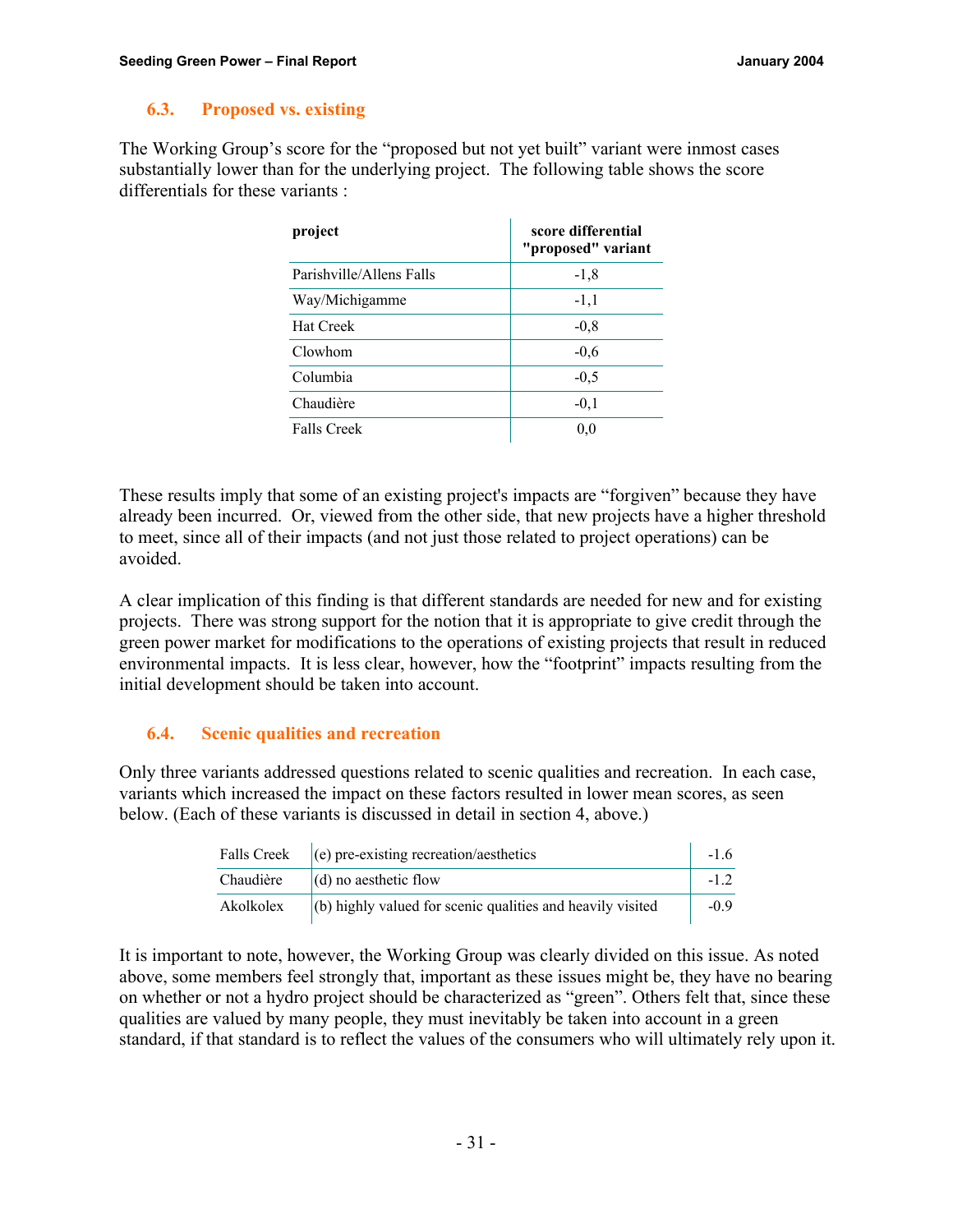### **6.5. Cumulative impacts**

Most of the issues we have addressed thus far relate to the design or operation of a single project, regardless of its surroundings. In the real world, however, it is quite common to find a number of dams, with or without power generation, on the same river system. In such cases, it is not at all obvious to what extent an individual project should be "held responsible" for the environmental consequences of the development as a whole.

One Working Group member described the problem as follows:

A general comment on facilities that are in highly regulated watersheds is that we have no way of apportioning impacts amongst projects, i.e. addressing cumulative impacts. Very often operations are very linked between different plants, which makes the economics of plant x strongly dependant upon the upstream plant y. It is therefore very difficult to just discuss the operations and impacts of a single plant in this case [Hat Creek] as well as the Stillwater project.

A number of our projects and variants were chosen to explore these issues:

ß Hat Creek, where there are three other hydro projects in the vicinity, in addition to the two Hat Creek units. Variant b) examined the hypothetical situation where these additional plants did not exist, although the large Shasta plant farther downstream was still present, preventing anadromous fish from reaching Hat Creek. The mean score for the variant was almost the same as that for the base project (5.7 vs. 5.6). This was explained as follows:

I do not see the other project interacting with this project in a manner that affects its score.

The fact that anadromous fish can't reach the project is a big factor for me, so the absence of other projects would not change my score.

ß Variant a) of the Columbia project (South Carolina) assumes that there are no upstream facilities on the Broad River. Removing the upstream facilities would give much more importance to the facility's fish passage facilities. This variant did lead several members to vary their scores, but there was no trend, and thus no significant change in the mean score.

The fish passages definitely become more important in this case because they are providing access to larger areas. Currently the upstream passage only provides access to the next dam upstream. Of course, if all of the other upstream facilities already had fish passage, then it would have no difference in importance. (6)

Assuming that the fish passage is effective and operating at full throttle (not the staged implementation of fish passage proposed) this project appears to have the makings of a decent green power project. There would continue to be issues with reservoir management that would require attention. (8)

If this is the last barrier before fish can access upstream habitat on the Broad, then the fish passage measures become more important and this carries more of the burden of the loss of upstream access, so the score goes down. (4)

ß The Stillwater project, a 1.95 MW run-of-river facility of a heavily developed river (with over 100 dams, not all of which are used for generation), had a mean score of 6.0. Variant b) involved the absence of all dams downstream of Stillwater, and variant c) involved the absence of all upstream dams. As the comments below indicate, there are no simple answers to the questions raised by these variants. Regarding variant b), members wrote: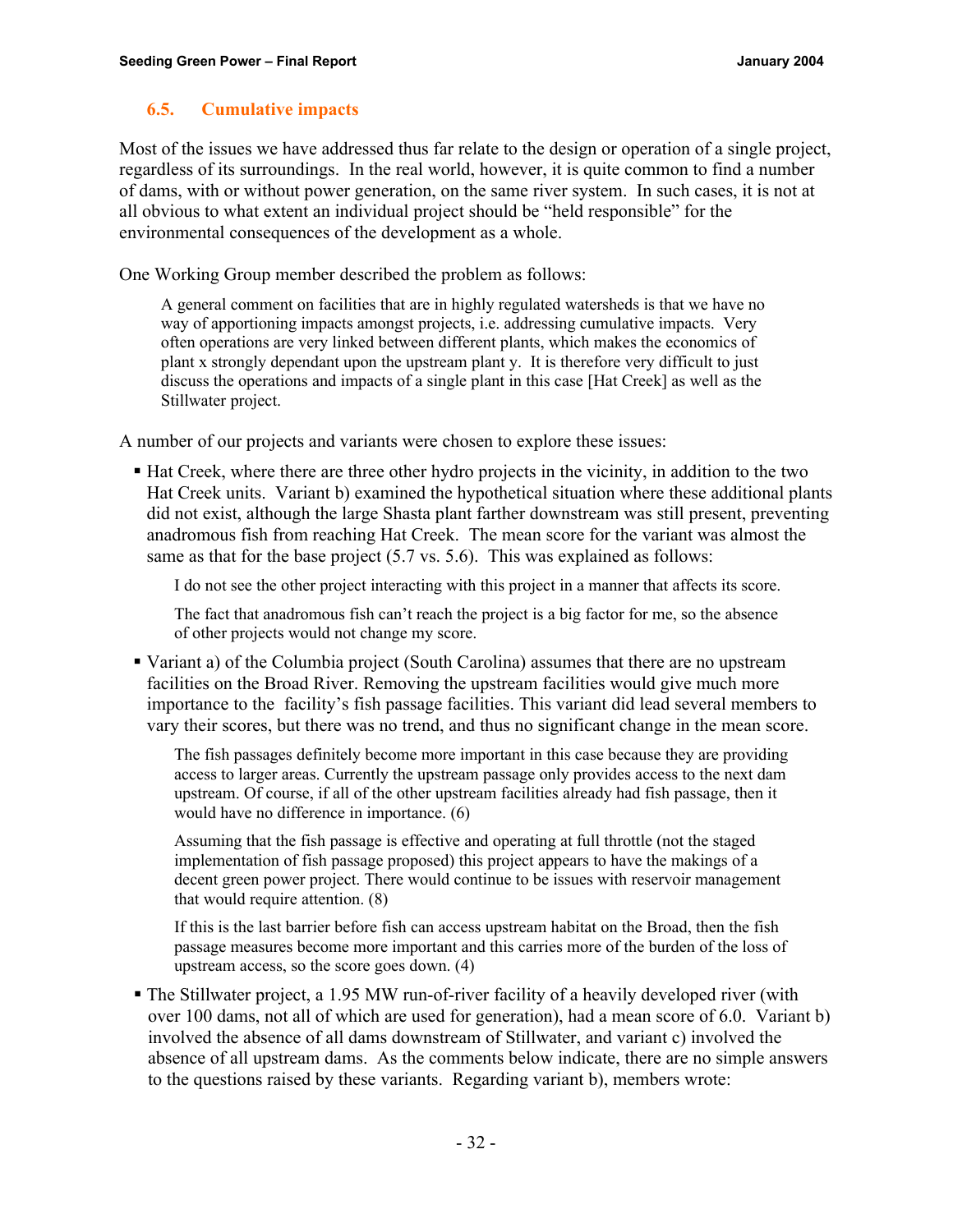If no dams downstream but ones upstream exist it would raise the value of fish passage at this facility although reduce the urgency to construct at upstream plants. If this plant was actually blocking fish it would be less green. (5)

The issue of cumulative effects is a difficult one, but I believe that to qualify as green a project should be green in its own right (i.e., without needing to consider other impacts). My scores are therefore consistent through these variants. (8)

Depends if they installed passage for both salmon etc and sturgeon, since sturgeon should be able to reach the dam. If no passage yet I would give them a 4, if passage were installed they might get a 7, if underway but incomplete a 6.

And regarding variant c), without upstream dams, the comments included the following:

Not Green because of cumulative effect on up and down migrating anadromous fish. I know this system fairly well and come to this conclusion because the existing upstream fish passage is generally better than what exists downstream. The downstream Orono Dam (power facilities have been retired) on the Stillwater branch has no fish passage and is clearly a barrier to up migrants and possibly delays down migrants. (6)

Expected impact on water quality (first dam where the flow is regulated). Expected economic impact on Penobscot Nation community. (5)

This would help improve the score to lessen the overall cumulative effects burden that should be share by all the projects, but not enough to move it into a green category, especially since fish passage is still not provided. (6)

• The Chaudière project, where variant b) assumed that there had never been a dam on the site and that water quality was excellent. In essence, this variant is addressing the cumulative impacts resulting from the dam and from the agricultural and residential development in the watershed. Under this variant, the score dropped from 5.6 to 4.1, implying that the existing project is more acceptable than the variant because river is already harmed. However, there was no unanimity on this point. It should be noted that the Quebec Public Hearing Board (BAPE) had stated that project approval should not be based on assumption that the *status quo* will persist, since water quality could and should improve. Viewed from this perspective, the environmental impacts of the existing project should be assessed as if the river were not already polluted.

These examples demonstrate that there are two different ways to look at cumulative impacts. On the one hand, the presence of other dams is seen as augmenting the impacts of the dam under study, since the actual ecological effects are greater than those that the dam would create in isolation. On the other hand, the presence of other dams can be seen as reducting the dam's responsibility for the actual impacts, since that responsibility is shared among several facilities.

The framework for thinking about cumulative impacts is particularly important with regard to "incremental" projects, where either power generation equipement is installed for the first time at existing dams (e.g. Cannelton), or where additional turbines are added to an existing hydropower project. While the Working Group did not address any projects of this latter type, there is considerable activity in this type of development.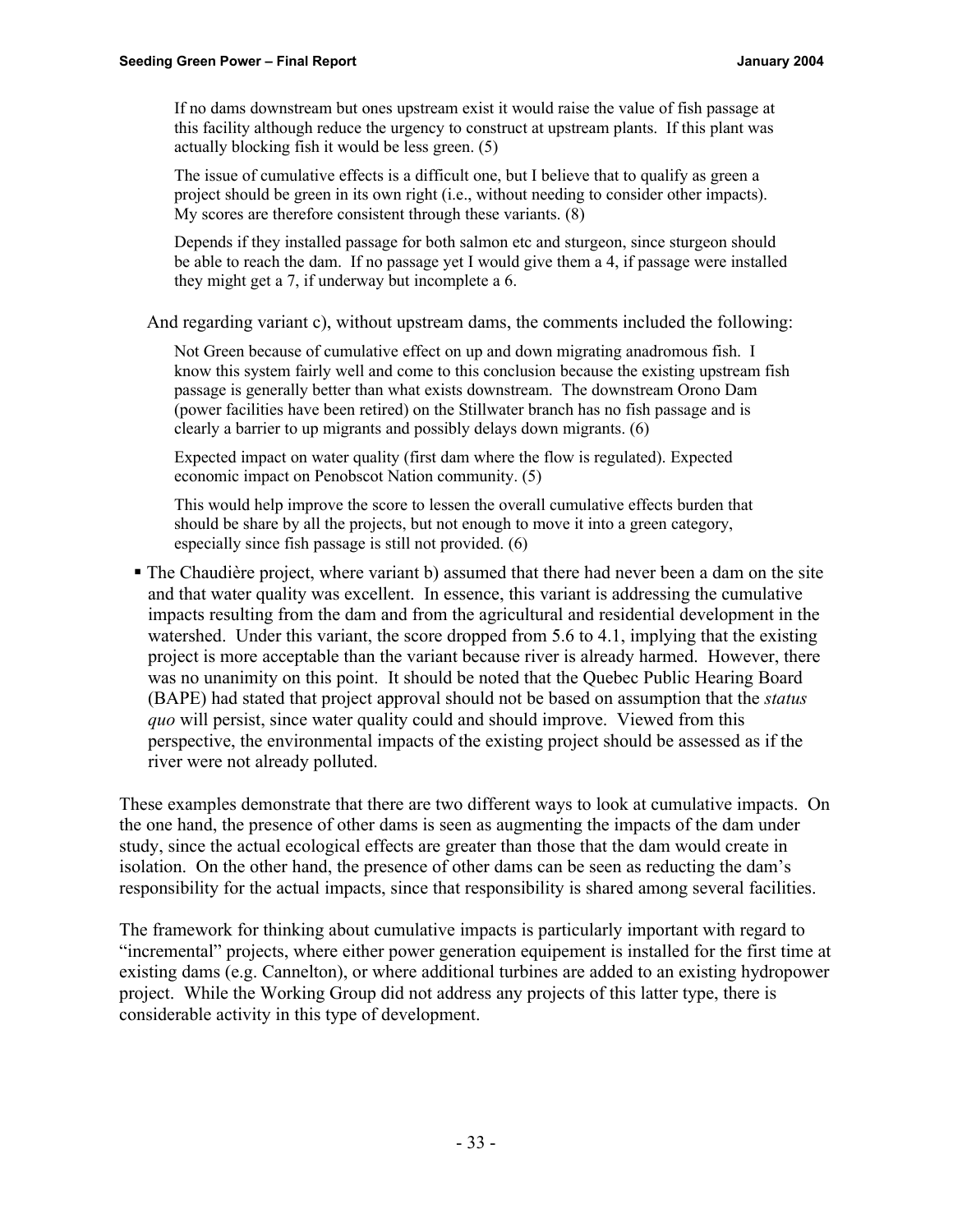Cumulative issues vary greatly from one situation to another, and do not lend themselves to any simple solutions. Considerably more study is ne eded in order to reach consensus as to the appropriate treatment of cumulative impacts.

# **7. Conclusions**

# **7.1. Summary**

Based on analysis of the working group's judgements for the diverse projects and variants, the following aspects emerge as the most important determinants:

- **Flow alterations.** The most important issue is clearly flow alteration, both in the bypass reach and downstream. For the bypass reach, this depends both on the length of the reach and the required flows. For the downstream reaches, it depends on how the facility is operated — whether outflows are identical to inflows on a moment-to-moment basis ("runof-the-river"), or whether waters are stored in the headpond ("storage/peaking").
- **Impoundments.** While even true run-of-the-river facilities often require minor impoundments to stabilize turbine flows, the group was unwilling to give a "green" label to new projects with significant impoundments. It was however, less categoric with respect to existing installations, as long as the facilities were managed in such a way as to minimize the ecological consequences due to water level and flow variations. For such facilities, the group strongly favoured management regimes that closely resemble the patterns of a natural lake and that, as a minimum, allow for the formation of a healthy littoral zone ecosystem.
- **Landscape, aesthetics and recreation.** Views were divided within the working group as to the importance that should be given to these issues within the context of a "green" rating system. Some argued that landscape and aesthetic values are part of the popular conception of "the environment," and that public confidence in the green power market could be harmed if green power products included energy generated by facilities notorious for having infringed on these values. On the other hand, it was argued that these values, like power generation itself, are societal values, not ecological ones. "Green" certification, from this point of view, should rely strictly on ecological considerations.
- **Monitoring and adaptive management.** While these issues were not an explicit focus of the project reviews, several Working Group members noted the importance, for their own judgements, of a credible program to monitor ongoing project impacts, to make public the results and to modify operations based on those results.
- **Procedural transparency.** For all its flaws, the FERC regulatory process imposes a degree of transparency and of public involvement in decision-making far greater than those which are generally required in Canada.<sup>12</sup> This was a significant concern for many Working Group members in their assessment of the Chaudière project, where the ecological flows were reduced by almost one third without public notice or comment. It was also mentioned in regard to the Akolkolex project, where the limited public record raised the possibility of "sleeper" issues. While in this latter case the members' nevertheless found the project

 $\overline{a}$  $12$  The Water Use Planning process in British Columbia is a significant exception.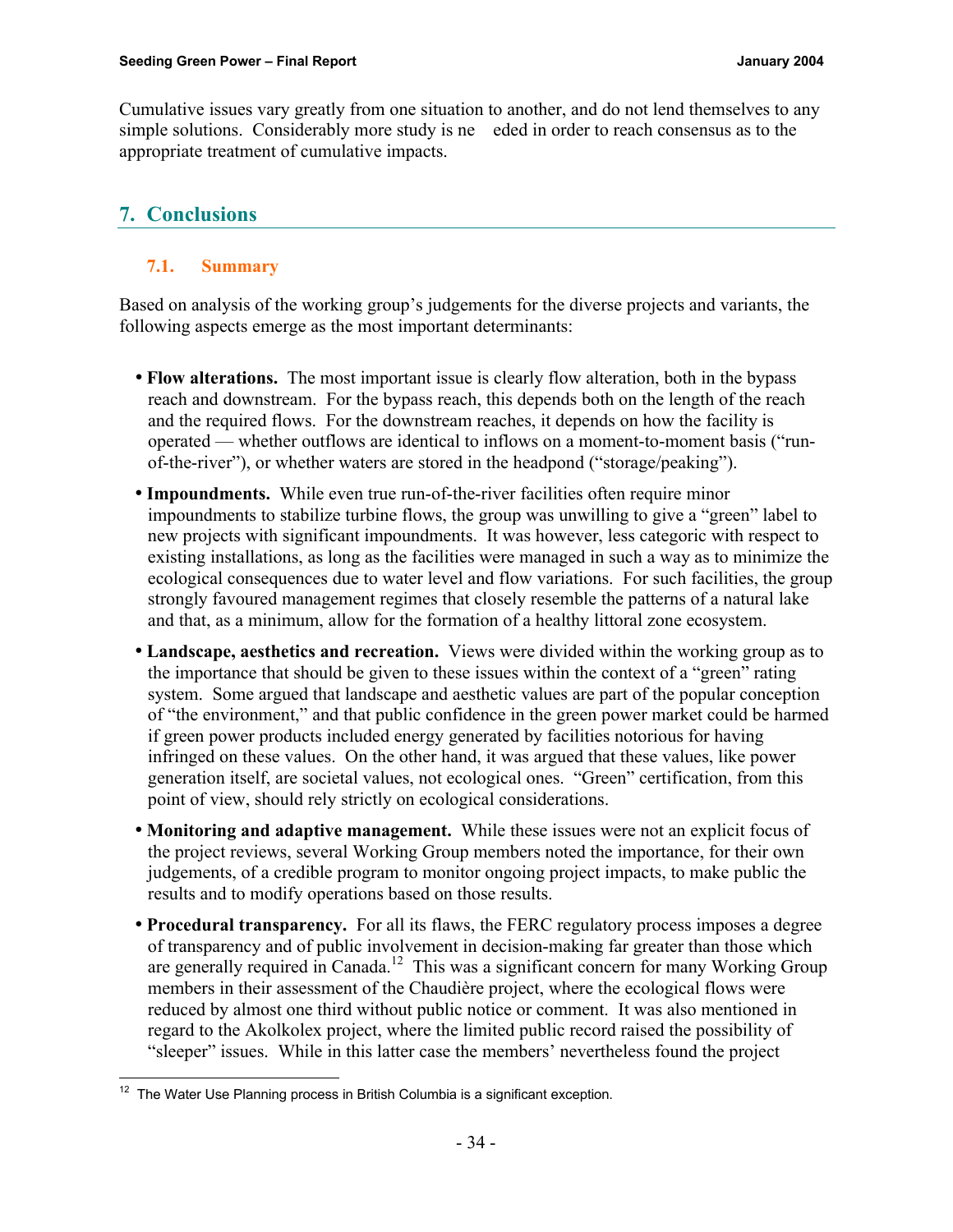sufficiently appealing to give it a mean score of 7.6, it is clear that limited access to technical information and limited public involvement in decision-making remain significant obstacles to the acceptability of Canadian hydropower in green power markets.

# **7.2. Towards a "green" standard**

While this pilot project has moved us closer to the goal of an impact-based "green" standard for small-scale hydropower, it is not yet possible to articulate such a standard. It is clear, however, that the Working Group intends this qualifier to be applied very selectively.

Only two projects, Falls Creek and Akolkolex, were found by the Working Group to be unambiguously "green". These have the following characteristics:

- ß strict run-of-the-river, with no downstream flow modification;
- I little or no headpond, and no operations-related fluctuations in its water levels;
- the bypassed reach is of little ecological, scenic or recreational importance, and the required flows in it are adequate for the needs of native species found there; and
- $\blacksquare$  no impact on biodiversity or on threatened or endangered species.

Through the variants, a second group of projects can also identified which, for the Working Group, can be said to produce green power. These are storage projects of older vintage, in which the operating regime has been established through an open collaborative process and in which:

- ß downstream flow modifications and upstream water level fluctuations have been optimized to minimize their ecological implications, even if so doing reduces their value for the power system;
- required flows in any bypassed reaches are clearly adequate for the needs of native species; and
- ß no impact, either resulting from the impoundment or ongoing operations, on biodiversity or on threatened or endangered species.

It should nonetheless be noted that most such projects do have substantial "footprint" impacts, and that several Working Group members expressed strong reservations about describing such projects as "green," despite the consensus that the power from such projects should be eligible for sale in the green power market. To emphasize that such facilities are nevertheless the source of significant environmental impacts, it was proposed that they be described as "blue," reserving the "green" epithet for projects that are truly low impact. Such a designation would aim to encourage improvements at existing projects while at the same time maintaining a high standard for projects specifically designated as green.

Finally, it is necessary re-emphasize that, as in so many issues concerning hydropower, the devil is in the details; it is not possible, as a result of this limited pilot study, to set out precise rules to judge projects that fall in the grey zone between clearly green and clearly not.

Furthermore, as noted above, there are two issues for which the Working Group was clearly divided. These are: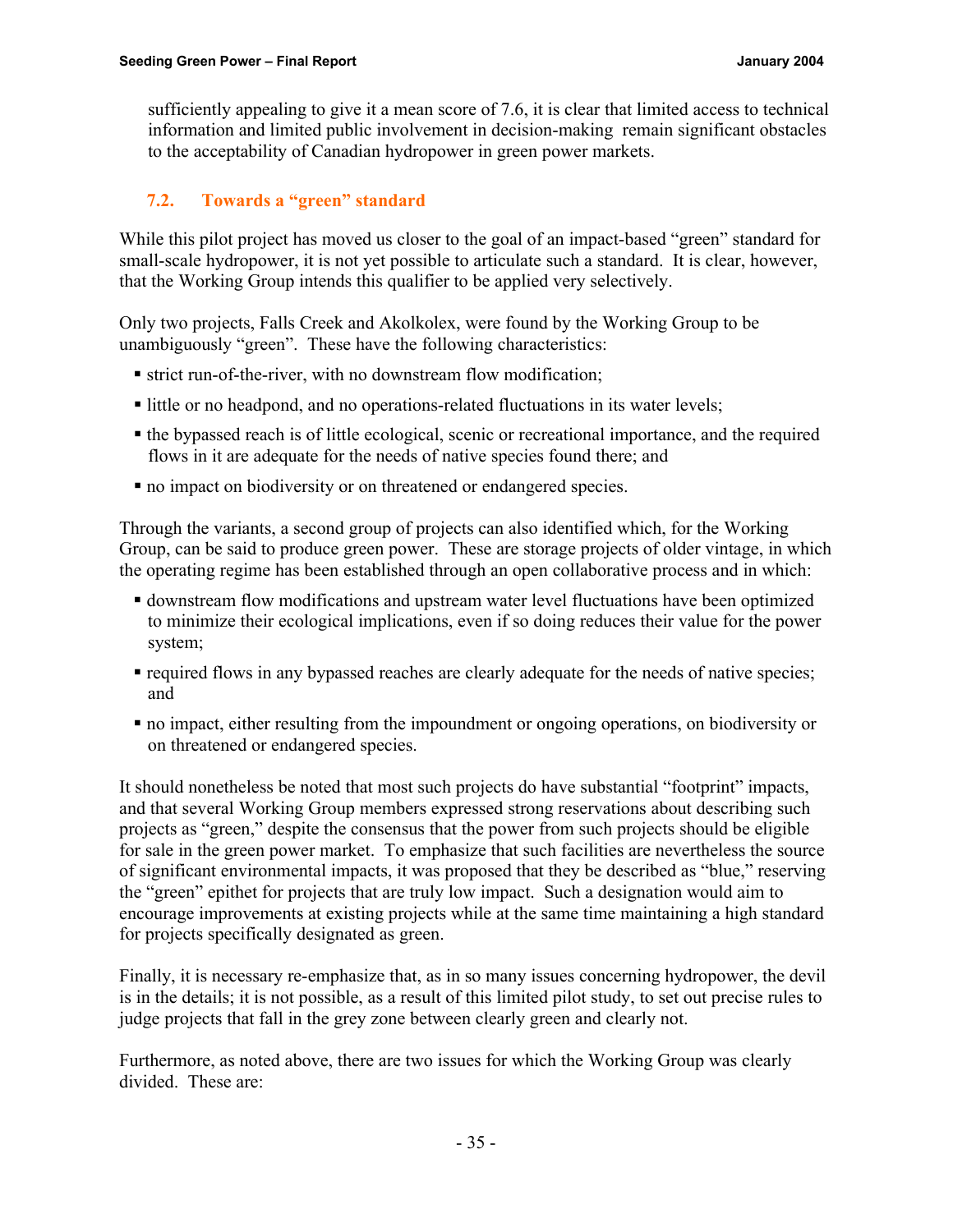- the significance of scenic, touristic and recreational values in a green standard, and
- the appropriate treatment of cumulative impacts in situations where the actual impacts result only in part from the generating equipment or dam under study.

Finally, it should be noted that the study only scratched the surface of so-called "incremental" hydropower, which covers the following two categories:

- ß where turbines are added to existing water control facilities which have heretofore not produced electricity (such as the Cannelton project, described in section 5.4), or
- where additional turbines are added to hydropower facilities.

As with cumulative impacts, these projects raise questions about to what extent one can separate, for the purposes of certification, facilities which on the ground are indistinguishable. As noted in section 5.4, the group's views were not convergent with respect to Cannelton. While the "marginal" environmental impact of the turbine addition project may be negligeable, the full impact of the facility as a whole are very great. The question is even more acute when turbines are being added to an existing hydropower facility, as, once construction is complete, the old and the new become a single functional unit. Certification of the incremental capacity would thus lead to regarding one part of the post-addition facility as green and the other part as not green, an approach that was unacceptable to several Working Group members.

# **7.3. Future steps**

This pilot project has demonstrated both the value and the limitations of the chosen methodology. On the one hand, it has demonstrated the value of using expert judgment of real projects and hypothetical variants as a critical tool in addressing a question as complex and factbased as the environmental impacts of hydropower. At the same time, it has demonstrated the limitations of using this approach for a process that must make value judgments and tradeoffs that, at the end of the day, must reflect the values of a much broader public.

There was a strong consensus among Working Group members with respect to the value of this approach, and the importance of in-depth case-by-case analysis to sort out the complex interplay between the many factors that contribute to the environmental profile of even a simple hydropower project.

However, several factors contributed to limit the effectiveness of this pilot project. These include:

- ß Inadequate information base. Several members in their comments emphasized the lack of essential information in many of the project dossiers. This is due both to limitations in the time and resources that project leaders could devote to dossier preparation, and to the lack of cooperation (with a few notable exceptions) on the part of project operators who were asked to provide supplemental information. As noted above, this problem is more acute for Canadian projects and with U.S. projects which have not been recently licensed or relicensed by FERC.
- ß Insufficient interaction among participants. Face-to-face meetings of the Working Group, which were impossible given the project's resource limitations, would have permitted a far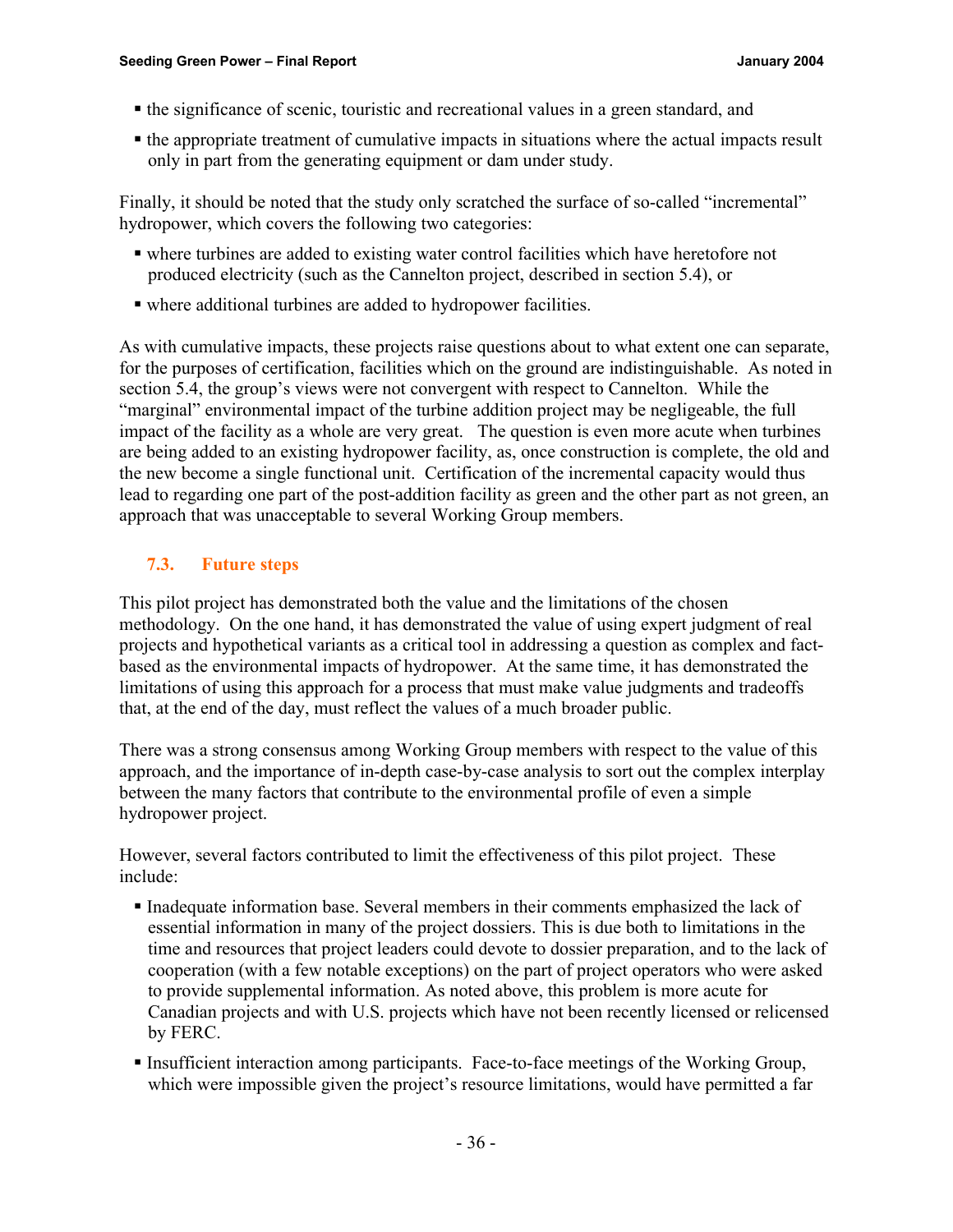greater degree of interaction among the members. Despite the use of e-mail and web-based discussion tools, real-time discussions were limited to one conference call per round of evaluation.

ß Enlarging the circle. In setting up the Working Group, our primary goal was to ensure a sufficient degree and diversity of expertise to be able to adequately address the environmental issues raised by hydropower development. (The group also included two owner-operators, to ensure that their perspective was represented.) However, as we have seen, the issues turn not only on expert analysis but also on values. In the words on one participant:

I believe strongly that all the components we looked at are value driven or political in nature. For example, the decision about how much we take fish and wildlife issues into consideration is very much value laden. A standard is merely a way to state what some representative body believes. It is objective only in the sense that it can be calculated or applied by everyone with the same result (e.g., like a speed limit). A green standard is an attempt to find a consistent representation of our values.

Thus, final choices as to the standard by which it will be determined whether or not a given hydro project produces "green power" cannot be made without the participation of a broad swath of civil society, in particular of those who will market and purchase green power.

The challenge for a follow up study will thus be to create a process that involves both hydropower experts and those responsible for policy decisions in the world of green power. In practical terms, there would be considerable value in repeating the exercise with:

- more thorough and complete project dossiers;
- face-to-face meetings, to allow participants to influence and be influenced by each others' views; and
- a wider Working Group, including more members from the green power marketing community, the broader environmental community and the hydropower community.

Constituted in this way, and moving systematically from simpler to more complex projects, it should be possible ultimately to develop broad consensus around precise standards for the inclusion of hydropower in green power markets.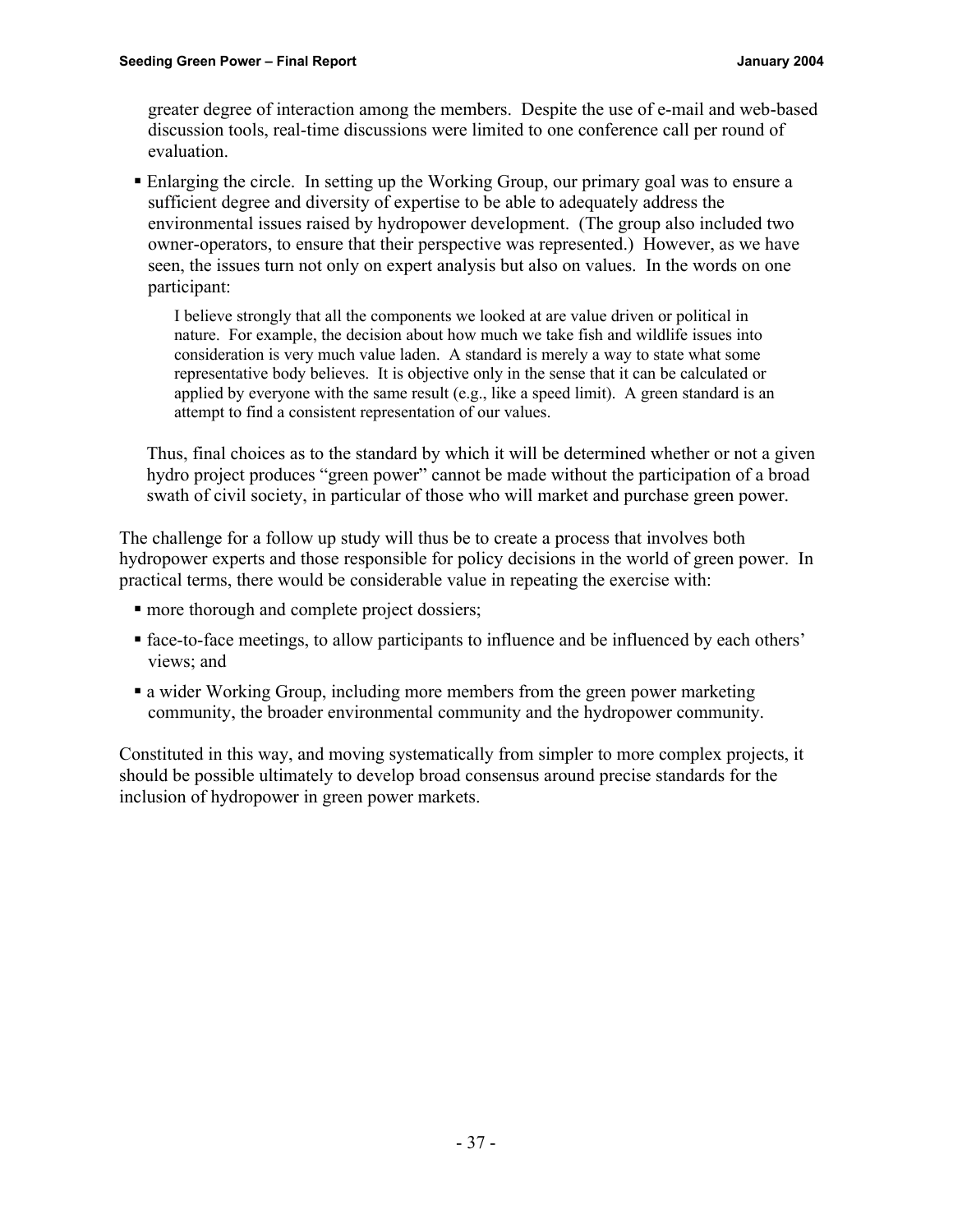# **APPENDIX A**

### **Working Group — Biographical Sketches<sup>13</sup>**

**Fred Ayer** has been involved with FERC relicensing for over twenty-five years as both a consultant and Licensee's employee. He has worked on over 75 hydro regulatory projects. Prior to opening Fred Ayer Associates Inc., in early 2002, he was Senior Partner at Lukas & Ayer. From 1994-1997, Fred was a Partner at Long View Associates. From 1991 to 1995 he was Director of Environmental Services at Northrop Devine & Tarbell. He was with Bangor Hydro-Electric Company (BHE) from 1983 through 1990 where he was the Director of Environmental Affairs. In 1989 he testified as a National Hydropower Association witness at the Senate ECPA oversight hearings.

From 1992-2000 he was retained as Lead Regulatory Consultant by Avista Corporation, Spokane, Washington. During that time he assisted the utility in the successful collaborative relicensing of its 790 Mw Noxon Rapids and Cabinet Gorge Projects on the Clark Fork River in Montana and Idaho.

During 1998 and 1999, Fred appeared as a speaker at FERC Outreach Sessions for Alternative Licensing Processes in Maine, Oregon, Washington, Michigan, Montana, Idaho, Utah, Alaska, and California. He also made presentations on collaborative processes at the National Conservation Training Center (NCTC) Hydropower Workshops in Lacey, Washington, Clear Lake, California, and Charleston, South Carolina. In late 2001, during the Uprating and Refurbishing Hydro Projects Conference sponsored by International Waterpower and Dam Construction in Prague, Czech Republic, Fred chaired an international panel entitled "Breaking Down the Barriers."

In 2000, 2001, and 2002 he was a presenter/instructor at a dam removal course offered by the Engineering Department of the University of Wisconsin. During the first half of 2002, Fred was retained by the US Forest Service to participate, as a workshop instructor, in presenting FERC Negotiation for Forest Service Executives. Fred's clients currently include: City of Seattle, Catawba-Wateree Relicensing Coalition, Synergics Inc., Natural Resource Council of Maine, and the City of Fremont, California.

In June 2003, Fred became Executive Director of the Low Impact Hydropower Institute.

**Kerry Brewin** is a fisheries biologist based out of Calgary, Alberta. He worked for Trout Unlimited Canada for more than 12 years; first as consultant working on specific projects and then for eight years as TUC's Alberta Council Manager and Biologist. Previous to that he worked for several years studying salmonid ecology as a Research Associate at the University of Lethbridge. Kerry has a M. Sc. in Zoology from University ofAlberta.

While working for TUC, Kerry was heavily involved in a wide variety of cold water

l

 $13$  Note: some members did not participate in all phases of the project.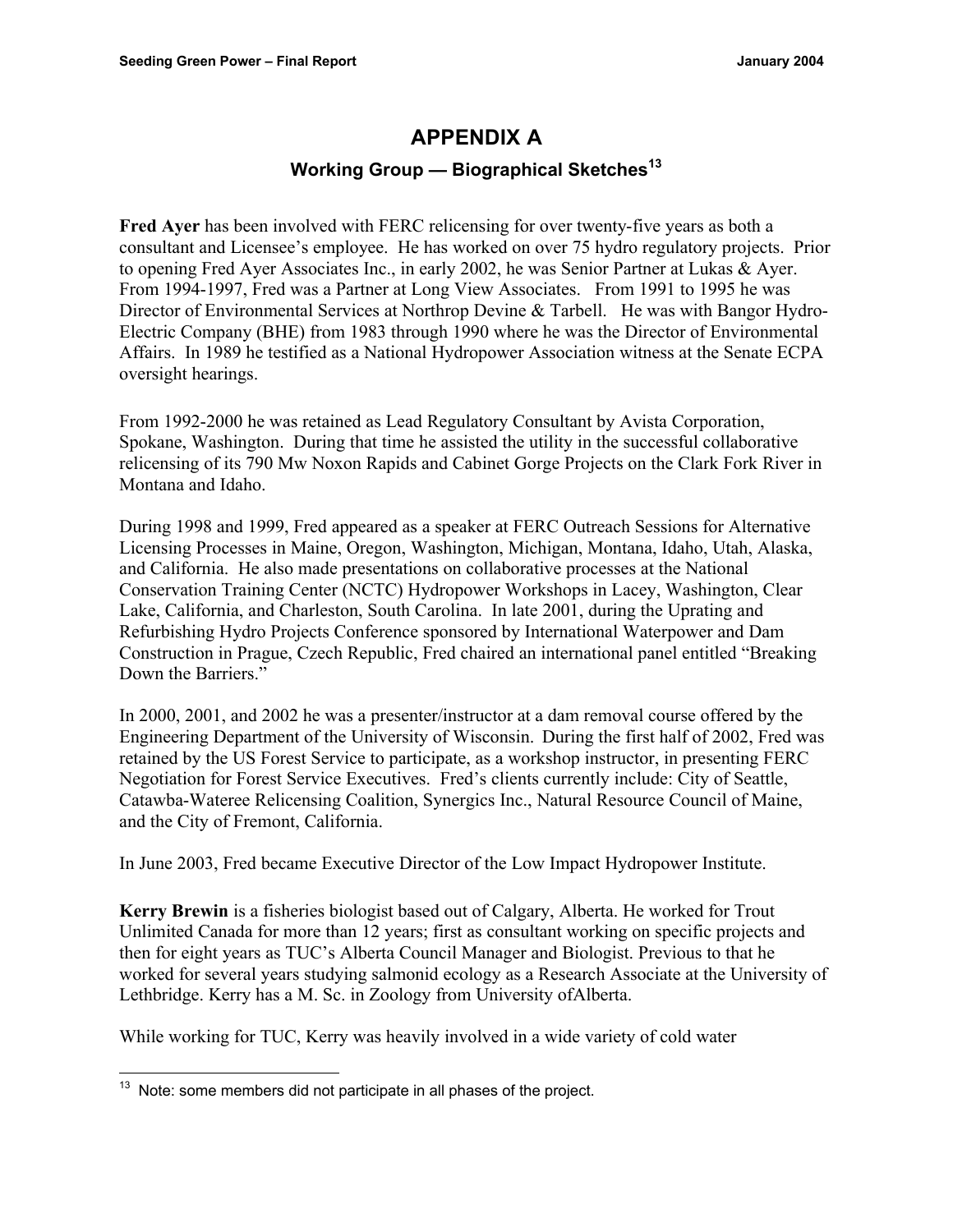conservation projects and issues across Alberta, as well as nationally. His works leading TUC's conservation program in Alberta involved such things as: providing technical expertise on numerous conservation projects; representing TUC on numerous multi-stakeholder committees; raising public awareness about issues affecting coldwater resources; and working with industry and government to find cooperative solutions to problems affecting Alberta's coldwater resources. While at TUC, the conservation initiatives he developed won several provincial and national awards including: two Order of the Bighorn Awards; an Emerald Environmental Award; and a National Recreational Fisheries Award. Kerry's involvement in hydro projects range from sitting on a multi-agency committee formed to identify opportunities to mitigate the impacts of TransAlta Utilities hydro operations on Alberta's aquatic resources, to providing review comments on small hydro development proposals.

**Charlton (Chuck) Bonham** is Trout Unlimited's California Counsel, where he is responsible for Trout Unlimited's California Hydropower campaign, and for the California Water Project, which focuses on state water law reform. He has served as Chairman of the California Hydropower Reform Coalition (CHRC) since 2000. His work on the Klamath, Pit, South Fork American, Stanislaus, and San Joaquin rivers in California has been instrumental in establishing favorable conditions for productive negotiations. With Richard Roos-Collins, he represents CHRC in Pacific Gas & Elect. Company's bankruptcy proceeding and associated matters. He received his J.D. and Environmental and Natural Resources Law Certificate from Northwestern School of Law of Lewis and Clark College, in Portland, Oregon. Charlton has published articles on Section 18 of the Federal Power Act and Dam Removal, the Wild and Scenic Rivers Act, and contributed to a Public Lands Law course book. Prior to law school, Charlton spent four years with the Nantahala Outdoor Center, the nation's leading whitewater instruction school, and completed a Peace Corps service in Senegal, West Africa.

**Eric Duchemin** (PhD in Environmental Sciences) is research director of DREXenvironnement, an independent environmental research and consulting group. DREXenvironnement's expertise is focused primarily on GHG emissions from natural and perturbed environments from the energy sector, and on assessment of these gases for national inventories. Dr. Duchemin has written numerous reports and scientific papers on GHG gas emissions from hydroelectric reservoirs (Canada, US and Brazil), as well as provided expert testimony on environmental impacts of small and large hydroelectric reservoirs. He is currently involved as a lead author in the Land-Use and Land-Use Change section of the *IPCC-Good Practice Guidance for National GHG Inventories*. Dr. Duchemin also serves on the board of directors of the Union Québécoise pour la Conservation de la Nature (UQCN), the largest environmental NGO in Québec, and heads its Energy and Climatic Change committee.

**Matthew W. Foley** is the co-proprietor, Azure Mountain Power Company, St. Regis Falls, N.Y. (FERC #10442, 750 kw ), and Riverat Glass & Electric, Wadhams, N.Y. (FERC #9691, 500 kw) hydroelectric projects. He is on the Board of Directors, and is past President, Boquet River Association (www.boquetriver.org), and is a member of the Wadhams Volunteer Fire Company, Adirondack Ski Touring Council, Adirondack Mountain Club, Adirondack Nature Conservancy, and AAAS. In the 1970s, he built and operated a glassblowing studio in Plainfield, Vt., with three partners. Seeking energy self-sufficiency, he looked for a waterpower site suitable for producing the 30 kw needed for electric glass melting, and inspected dozens of abandoned mills and hydro plants in New York and New England. He purchased the defunct 1904 vintage 400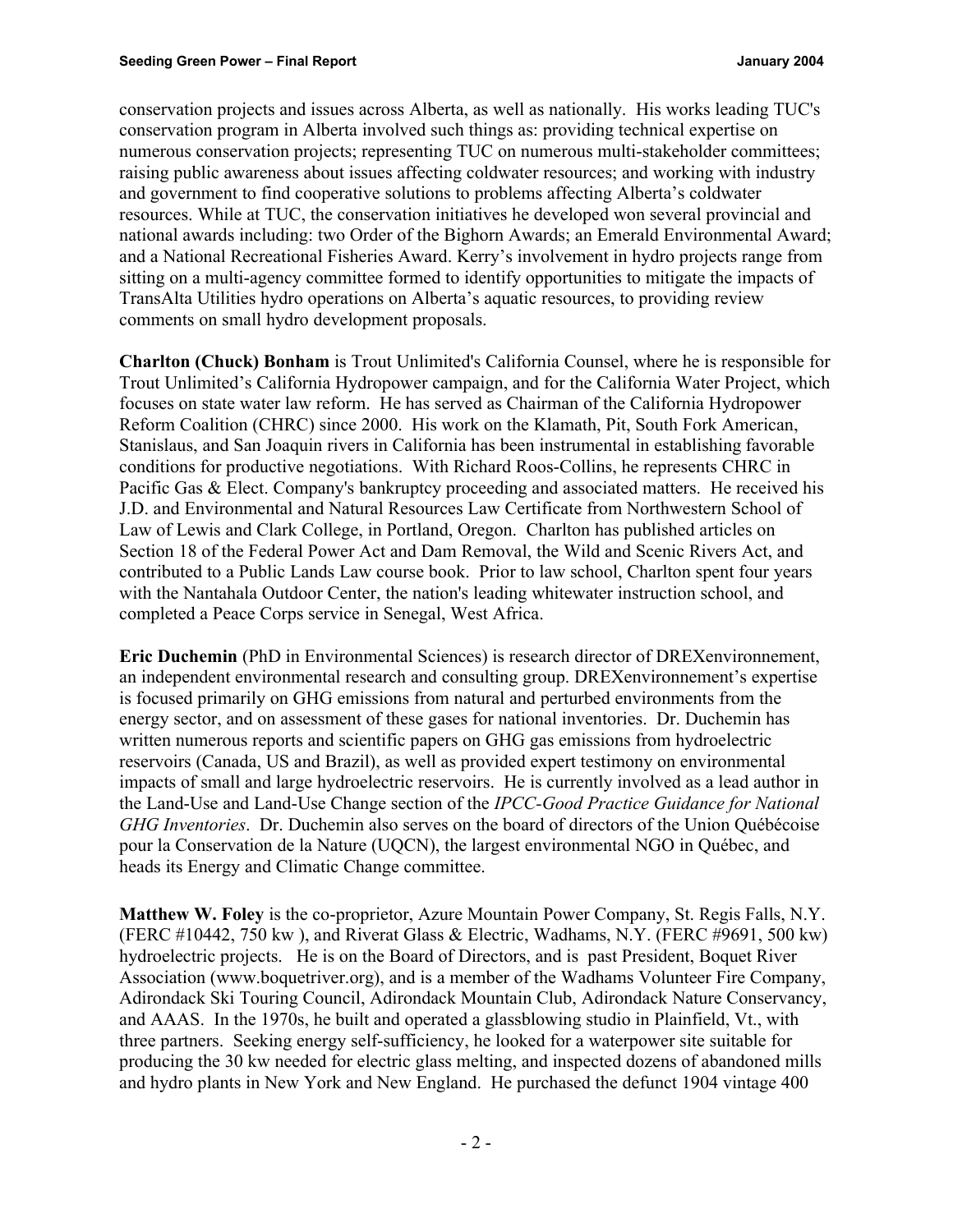kW hydro plant in Wadhams, a small19th century mill town in the farmland between the Adirondacks and Lake Champlain, restored the smaller of the plant's two generating units (100 kW) to operation, and built a glassblowing studio in the plant.

In subesquent years, in response to PURPA, he restored the larger 300 kW unit to operation and started selling electricity into the grid. In the course of plant restoration, he discovered that the NY Department of Environmental Conservation had begun annually stocking Salmon upstream a few years earlier. To bypass outmigrating smolts, he changed the intake to an angled bar rack, designed with the help of an environmental analyst at the NY Public Service Commission. In the 1980s, he prepared and filed a FERC Exemption from Licensing for the never-licensed plant. He added a third generating unit, 150 kW, and studied the effectiveness of fish bypass see Migration of Landlocked Atlantic Salmon Smolts and Effectiveness of a Fish Bypass Structure at a Small-Scale Hydroelectric Facility, Nettles & Gloss, North American Journal of Fisheries Management 7:562-568, 1987). He also designed and constructed a second hydro plant at an old mill dam in St. Regis Falls, NY.

Over the years, Matt has held various hydro related consulting jobs, most in the Adirondacks, some paid, some not. In 1995-96 he spent a total of about two months in the mountainous Altai Republic of southwestern Siberia, assessing small hydro resources as a volunteer for Ecologically Sustainable Development, Inc., a nonprofit land use consulting firm based in the Adirondacks. ESD, founded by former Adirondack Park Agency staffers, was under contract to the Altai government to prepare a land use plan for the Republic's vast and beautiful open spaces which, like the Adirondacks, are within a day's drive of millions of urban dwellers (Russians who no longer face domestic travel restrictions and increasingly possess automobiles). Our job in the hydro field was to help kill an environmentally destructive 180 meter high Katun River dam on which construction had actually started in the last days of the Soviet Union, and to point out the desirability of smaller alternatives which would be more affordable, have negligible environmental impact, and better accommodate the needs of the electrically underserved population. Matt has a Regents Diploma, South Glens Falls Central School, South Glens Falls, N.Y. (1966) and an A.B. (Psychology), from Hamilton College, Clinton, N.Y., 1972

**Todd Hatfield** is a consulting biologist based in Victoria, British Columbia, working in the fields of water resources planning and research. Most of my work his hydropower-related on behalf of government, First Nations, and industry. A primary focus over the last two or three years has been water use planning, a multi-objective public process to adjust operations at existing hydropower facilities in BC. More recently, he has been working with the provincial and federal governments to develop "fish-based" instream flow standards for BC streams, a project motivated primarily by hundreds of proposals for small hydropower in the province, though it will also cover consumptive water uses.

**Ken Kimball** — Director of Research for the Appalachian Mountain Club, the oldest conservation organization (1876) in the US with over 94,000 members whose mission is to promote the protection, enjoyment and wise use of the mountains, rivers and trails of the Appalachian region (Northeast US). I have a Ph.D. in limnology and am a steering committee member of the Hydropower Reform Coalition, a board member of the Low Impact Hydro Institute, and have been one of the leads on many of the hydroelectric relicensings in New England over the past decade. Because New England purchases considerable hydro power from Canada and our members also use the rivers of Canada for recreational and aesthetic purposes,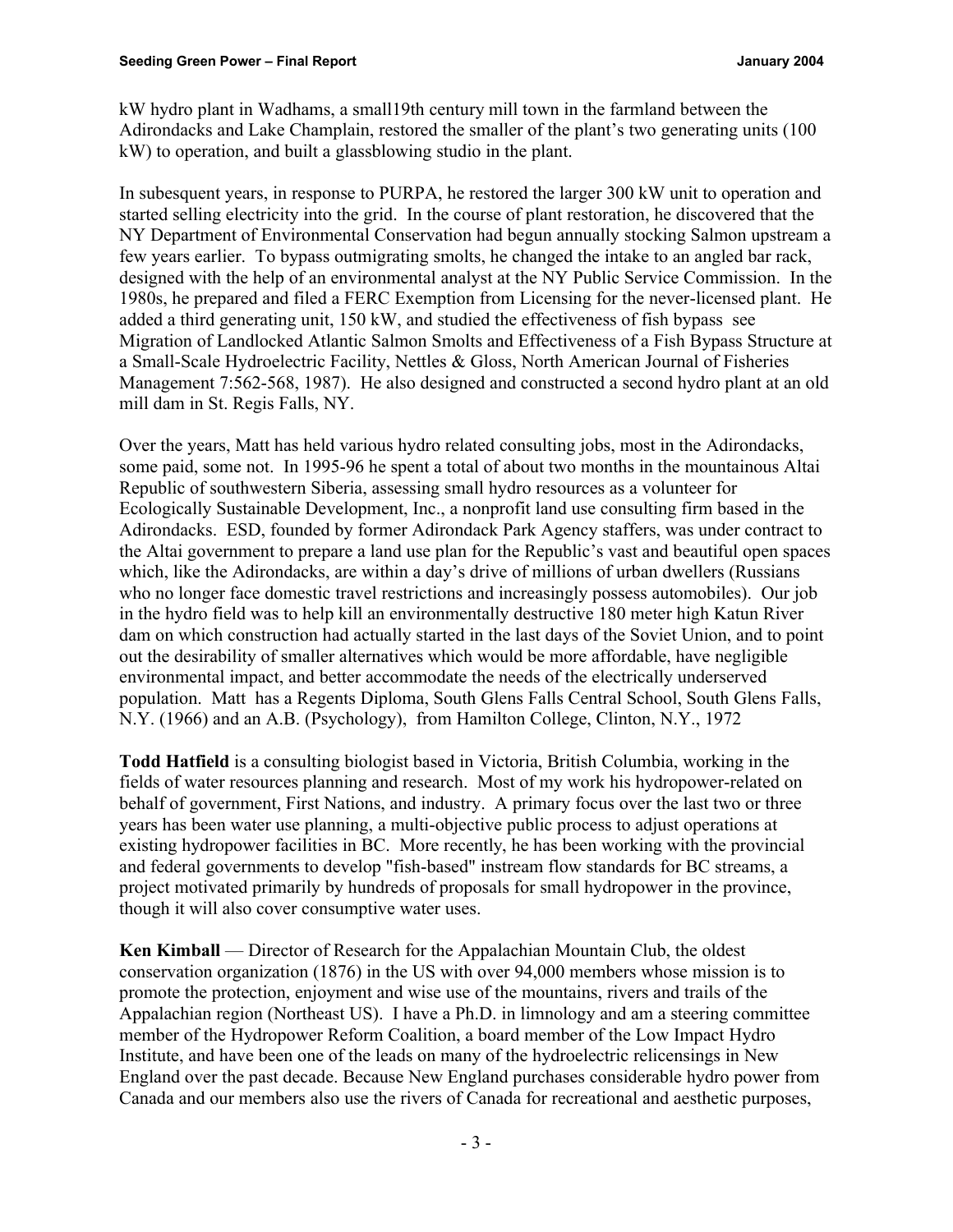our organization has an interest in seeing a more universal North American approach to defining "green hydro".

**Lydia Grimm** – Executive Director, Low Impact Hydropower Institute (through May 2003). Lydia was Executive Director of LIHI since September of 2000, and was responsible for overseeing implementation of the Low Impact Hydropower Certification Program, a voluntary certification program to identify environmentally acceptable hydropower facilities in the U.S. Prior to her work at LIHI, Lydia was an attorney for federal natural resource agencies, including the US Forest Service and the Bureau of Indian Affairs. She provided legal counsel to the agencies as they participated in hydroelectric project licensings throughout the country, helping them to assert license conditions for the protection of National Forest resources and tribal trust resources affected by hydropower projects. She has over ten years experience in hydropower licensing proceedings throughout the United States. Lydia has an environmental law degree from Northwestern School of Law at Lewis & Clark College in Portland, Oregon, and a B.A. in anthropology from the University of California at Berkeley.

**Annette Lutterman** is currently working on an interdisciplinary doctoral thesis out of the Biology department at Dalhousie University. Her research is focused on evaluating the cumulative effects of hydroelectric development on riparian habitat in the Churchill River watershed. It integrates historical and current ecological data and knowledge from different sources including botanical surveys, local environmental observations over time, and satellite imagery.

She has worked with the Innu Nation since 1998 on several contracts related to the proposed hydro developments on the lower sections of the Churchill River in Labrador. This included coordinating two sessions of community consultation in Sheshatshiu and Utshimassits, and representing the Innu Nation on an environmental task force evaluating baseline research for the proposed development.

She is familiar with many of the existing large hydro projects in Canada and other parts of the world. This includes a multidisciplinary evaluation of the environmental and social effects of a hydro/irrigation project in Indonesia during the course of her masters of environmental studies work.

**András Mák** is an anthropologist based in Quebec City. He spent most of his carrer working with first nations of Quebec and Labrador, more specifically with the Innu. His mandates led him to be closely involved in the Innu Treaty process, which involves the province of Quebec and the Canadian government, and in the follow-up of many major development activities on the territory, mostly hydroelectric and military. His interest in small scale « green » hydro projects originates from the current discussions between the Innu and the province of Quebec on future development of such facilities on Innu lands and the general debate in the province of Quebec on this matter.

**Steve McAdam** is a biologist specializing in the effects of hydroelectric dams and flow regulation on fish and riverine ecosystems. He has worked on these issues through his involvement with industry, government agencies, and university research. He is currently involved in the Water Use Planning process, a program to redress environmental impacts due the operation of BC Hydro´s dams. Some specific areas of interest include the effects of flow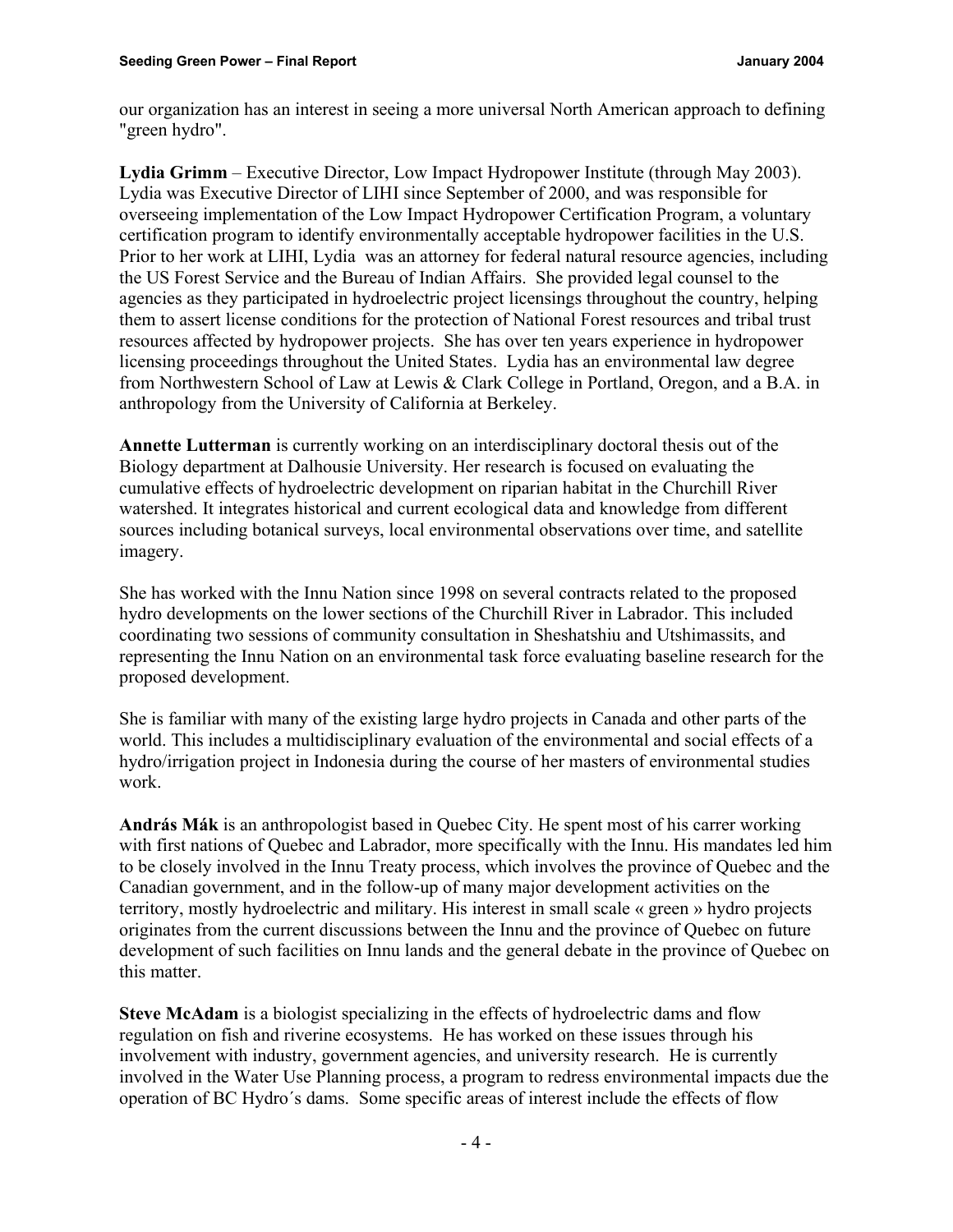regulation on reproductive dynamics of fish, endangered species recovery planning, the comparison of the tropical and temperate impacts of river regulation, and the thermal effects of dams. He is senior hydroelectric impacts biologist with the British Columbia Ministry of Water, Land and Air Protection.

**Craig Orr —** Dr. Craig Orr, an ecologist and salmon conservationist, is the Associate Director of Simon Fraser University's Centre for Coastal Studies, and the Executive Director of Watershed Watch Salmon Society. Orr has worked as a naturalist, endangered species researcher, and seabird ecologist. For more than 15 years he has promoted salmon conservation in British Columbia, focusing on coho salmon, selective fishing, water, and sustainable aquaculture. Orr has written more than 200 articles on salmon, the environment, and the outdoors in some 25 magazines and newspapers, and authored numerous technical and scientific reports. He also provides technical advice to the Bridge Coastal Restoration Program (Chair), Pacific Salmon Endowment Fund (technical committee), Vancouver Foundation (environment committee), Canadian Parks and Wilderness Society (marine committee), Sierra Club (marine committee), Fisheries Advisory Team (water use planning), and the BC Aboriginal Fisheries Commission (policy analysis group).

**Andrew Pape-Salmon** was the Director of Sustainable Energy at the Pembina Institute. (He is now Senior Policy Advisor in the Alternative Energy Policy Branch of the B.C. Ministry of Energy and Mines.) He is a professional engineer and resource manager with a focus on sustainable energy policy, low-impact renewable energy technologies, business feasibility assessment and community energy planning.

Andrew has worked extensively on the implementation of low-impact renewable energy and energy efficiency at a community level with First Nations and municipal government partners in Alberta, British Columbia, the Yukon, and the Northwest Territories. The emphasis of much of this work is on low-impact hydropower.

He led Pembina Institute involvement in the certification of low-impact "green" renewable energy sources in Canada through a Pembina Institute publication in 2000 as well as its involvement in the process to develop new Eco-Logo guidelines for Canada.

Andrew was the Pembina Institute representative on the Clean Air Renewable Energy Coalition, an organization of businesses, ENGOs and municipal governments that advocate for changes in federal, provincial, and territorial energy policies to support growth in low-impact renewable energy supplies in Canada. He was a Director of the Canadian Wind Energy Association from 199-2002. During his term, he was the co-author of the "Wind Vision for Canada" and led the "Government Relations" subcommittee.

**Philip Raphals** is co-founder and director of the Helios Centre, a non-profit research centre which, since its founding in 1996, has become a leading source of independent policy analysis concerning sustainability in the energy sector. His work has focussed on a wide range of subjects related to sustainable energy policy, ranging from resource planning to green power certification, transmission policy and market design. He has devoted particular attention to the interplay between competition and regulation and to the environmental implications of trade in electricity. He has authored dozens of reports and studies and has provided expert testimony in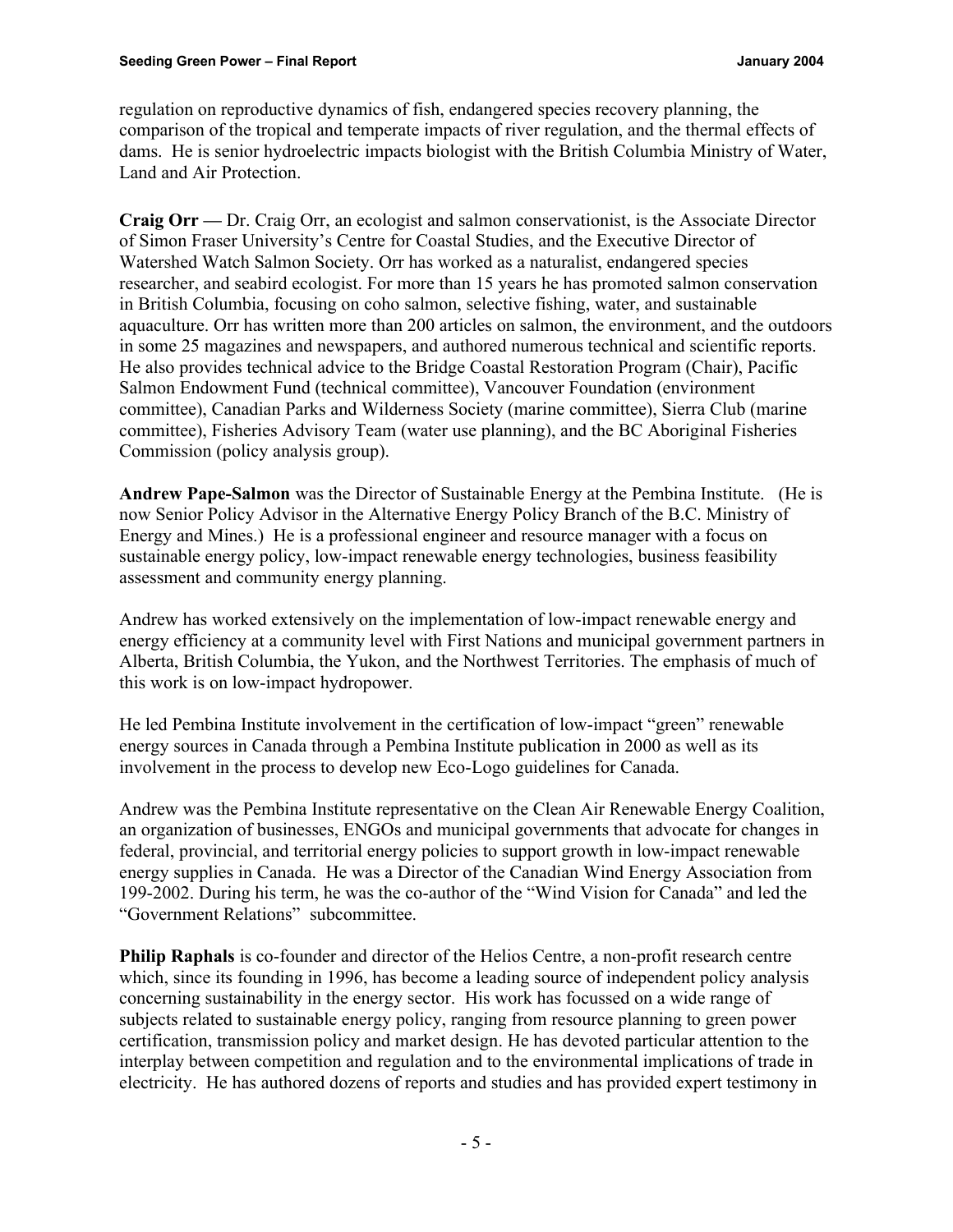numerous regulatory proceedings. He is currently involved in a major study for the Latin American Energy Organization (OLADE) on the lessons of electricity restructuring in the Americas.

Since the early 1990s, when he was associate scientific coordinator for the environmental assessment of the Great Whale project, his work has addressed many issues related to hydropower development. Last year, he authored a widely quoted book-length study entitled *Restructured Rivers : Hydropower in the Era of Competitive Energy Markets*. Philip chairs the Renewables Advisory Panel to the U.S.-based Low Impact Hydropower Institute (LIHI), and participated actively in the development of the new Ecologo electricity guideline.

**Richard Roos-Collins** is the Litigation Director for the Natural Heritage Institute, a non-profit natural resources consulting firm comprised of experienced conservation lawyers and scientists. Richard has extensive experience with hydropower project licensing proceedings and settlement negotiations, and is a Steering Committee member of the Hydropower Reform Coalition. Richard is an experienced trial attorney representing both public agencies and non-profit organizations in natural resources policy, energy, hazardous waste, and air quality laws. He served as attorney-adviser in the Office of General Counsel, U.S. Environmental Protection Agency for development of regulations governing smog, acid rain, and waste incineration. He was the Deputy Attorney General for the Public Rights Division, California Department of Justice, where he prosecuted cases of improper management and disposal of hazardous wastes. He served as Vice-Chairman of the Water Resources Subcommittee of the American Bar Association, and is a member of the Governor's Advisory Committee on the Central Valley Project Transfer in California. He is attorney for California Trout in the Mono Lake cases. He received his Juris Doctor degree with honors from Harvard Law School in 1986.

**Charles Rosenfield** operates several small hydro stations, one in Rhode Island, and one in Connecticut. His interest in this project is that we all consider ourselves environmentalists with the goal of promoting green power use. He would like to see a standard developed for hydro projects that works for both the various river advocacy groups and the hydro industry.

**Steve Rothert** is American Rivers' Associate Director of Dam Programs for the California Field Office, where he works on hydropower dam relicensings and dam removal efforts. Prior to this position, Steve worked for three years in Botswana, where he represented International Rivers Network on dam and other river issues throughout southern Africa. Prior to this international work, Steve worked in American Rivers' DC office as Coordinator of the Hydropower Reform Coalition. Steve received an M.S. in water resources management at the University of California, Berkeley.

**Dr. Michael J. Sale** is a Distinguished Staff Member in the Environmental Sciences Division of Oak Ridge National Laboratory (ORNL), where he has worked since 1980. He also serves as Leader of the Water Resources Group in ESD. His educational background includes a B.S. in Zoology from the University of Michigan, a M.S. in Aquatic Ecology from the University of Illinois, and a Ph.D. in Environmental Engineering and Science from the University of Illinois. He manages assessment projects at ORNL for the Federal Energy Regulatory Commission and is Principal Investigator for environmental R&D under the Department of Energy's Hydropower Program. Mike has broad experience in basic and applied research on the environmental